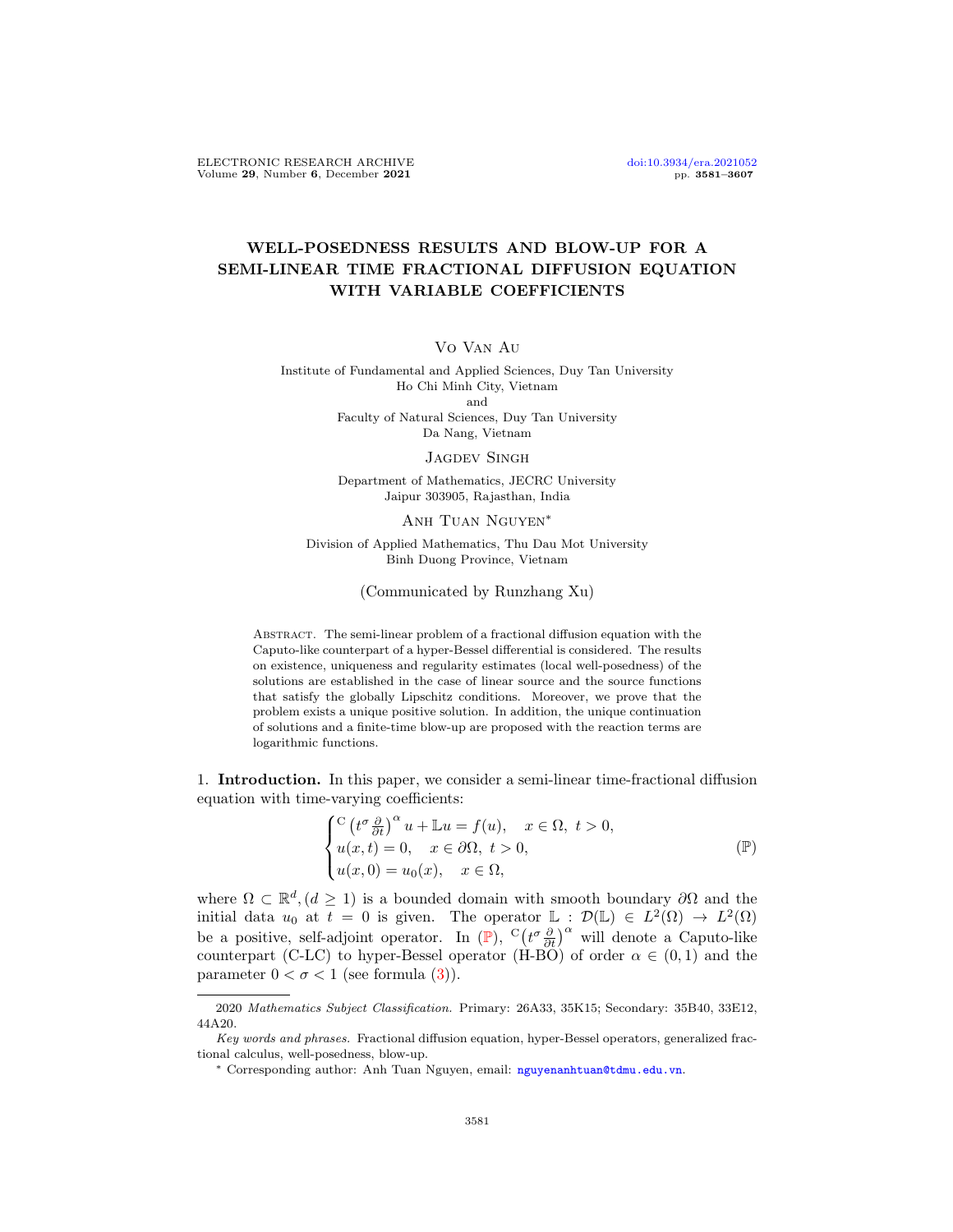Fractional calculus is a subject of a long history and has gained great interest in different fields of applied science: mathematics  $[1-3, 9, 21, 26, 31]$  $[1-3, 9, 21, 26, 31]$  $[1-3, 9, 21, 26, 31]$  $[1-3, 9, 21, 26, 31]$  $[1-3, 9, 21, 26, 31]$  $[1-3, 9, 21, 26, 31]$  $[1-3, 9, 21, 26, 31]$  $[1-3, 9, 21, 26, 31]$  $[1-3, 9, 21, 26, 31]$  $[1-3, 9, 21, 26, 31]$ , physics  $[18, 28, 30]$  $[18, 28, 30]$  $[18, 28, 30]$  $[18, 28, 30]$  $[18, 28, 30]$ , including stochastic processes  $[6,25,29]$  $[6,25,29]$  $[6,25,29]$ , mechanics [\[13\]](#page-25-7), chemistry and biology [\[16\]](#page-25-8) and some references therein. It is well known that the original definition of the H-BO differential of higher (integer) order  $m \geq 1$  was first introduced by Dimovski [\[11\]](#page-25-9):

<span id="page-1-1"></span>
$$
\mathcal{B}=t^{\alpha_0}\frac{\mathrm{d}}{\mathrm{d}t}t^{\alpha_1}\frac{\mathrm{d}}{\mathrm{d}t}\cdots t^{\alpha_{m-1}}\frac{\mathrm{d}}{\mathrm{d}t}t^{\alpha_m},
$$

where  $\alpha_0, \alpha_1, ..., \alpha_m$  are arbitrary parameters that satisfy  $\sum_{i=0}^{m} \alpha_i < m$ . The fractional power  $\mathcal{B}^{\alpha}$  of the H-BO (as convolutional products in the sense of operational calculus) is developed by himself in [\[10\]](#page-25-10) and Kiryakova [\[19,](#page-25-11) [20\]](#page-25-12), Lamb and McBride [\[21\]](#page-25-3), McBride [\[26\]](#page-26-0), and references therein. In probability theory, it is useful to illustrate heat diffusion of the fractional Brownian motion  $[6, 25]$  $[6, 25]$  $[6, 25]$  and the study of Tricomi-type [\[43\]](#page-26-5) or Keldysh-type equations [\[42\]](#page-26-6).

For the general case, Garra et al. [\[12\]](#page-25-13) consider fractional differential equation with time-varying coefficient of the form

$$
\left(t^{\sigma} \frac{\mathrm{d}}{\mathrm{d}t}\right)^{\alpha} u(t) = -\lambda u(t), \quad \alpha \in (0, 1), \ \sigma \in \mathbb{R}, \ \lambda > 0, \ t \ge 0. \tag{1}
$$

The authors provided the solutions of the relaxation-type equation [\(1\)](#page-1-1) obtained by the operator  $\left(t^{\sigma} \frac{\partial}{\partial t}\right)^{\alpha}$  that is related to the Erdélyi-Kober integrals [\[12\]](#page-25-13):

<span id="page-1-2"></span>
$$
\left(t^{\sigma} \frac{d}{dt}\right)^{\alpha} g(t) = \begin{cases} (1-\sigma)^{\alpha} t^{-(1-\sigma)\alpha} I_{1-\sigma}^{0,-\alpha} g(t), & \text{if } \sigma < 1, \\ (\sigma - 1)^{\alpha} I_{1-\sigma}^{-1,-\alpha} t^{(1-\sigma)\alpha} g(t), & \text{if } \sigma > 1, \\ \text{``considered separately",} & \text{if } \sigma = 1. \end{cases}
$$
 (2)

Note that as  $\sigma = 0$ , this operator coincides with the Riemann-Liouville fractional derivative, and for  $\alpha = 1$  expressions [\(2\)](#page-1-2) include the conventional first-order derivative. In analogy with the classical theory of fractional calculus operators, we are led to a generalization to describe the regularized C-LC of the H-BO for  $\sigma < 1$  in terms of Erdélyi-Kober fractional-order operator (see e.g.  $[5, 12]$  $[5, 12]$  $[5, 12]$ ):

<span id="page-1-0"></span>
$$
C\left(t^{\sigma}\frac{\partial}{\partial t}\right)^{\alpha}g(t) := (1-\sigma)^{\alpha}t^{-\alpha(1-\sigma)}I_{1-\sigma}^{0,-\alpha}(g(t)-g(0))
$$

$$
=\left(t^{\sigma}\frac{d}{dt}\right)^{\alpha}g(t)-\frac{g(0)}{(1-\sigma)^{-\alpha}}\frac{t^{-\alpha(1-\sigma)}}{\Gamma(1-\sigma)}.
$$
(3)

Recently, Al-Musalhi et al. [\[5\]](#page-25-14) used the C-LC of H-BO [\(3\)](#page-1-0) to study both a direct problem and an inverse source problem:

$$
C\left(t^{\sigma}\frac{\partial}{\partial t}\right)^{\alpha}u(x,t)-u_{xx}(x,t)=f(x,t), \quad x\in(0,\pi), \ t\in(0,T).
$$

Basing on the appropriate eigenfunction expansions the authors have constructed the solutions and the properties for existence and uniqueness are also presented. In [\[34\]](#page-26-7), Tuan et al consider a problem of recovering the initial data for a time-fractional diffusion equation with a regularized hyper-Bessel differential. The solution to this problem exists but isn't stable, so, the authors use the fractional Tikhonov method to construct a regularized solution. Also, they also provide the error estimates between the regularized solution and the exact solution. Some recent studies on the behavior of solutions can be listed as [\[22–](#page-25-15)[24,](#page-25-16)[32,](#page-26-8)[35,](#page-26-9)[36,](#page-26-10)[39,](#page-26-11)[40\]](#page-26-12) and the references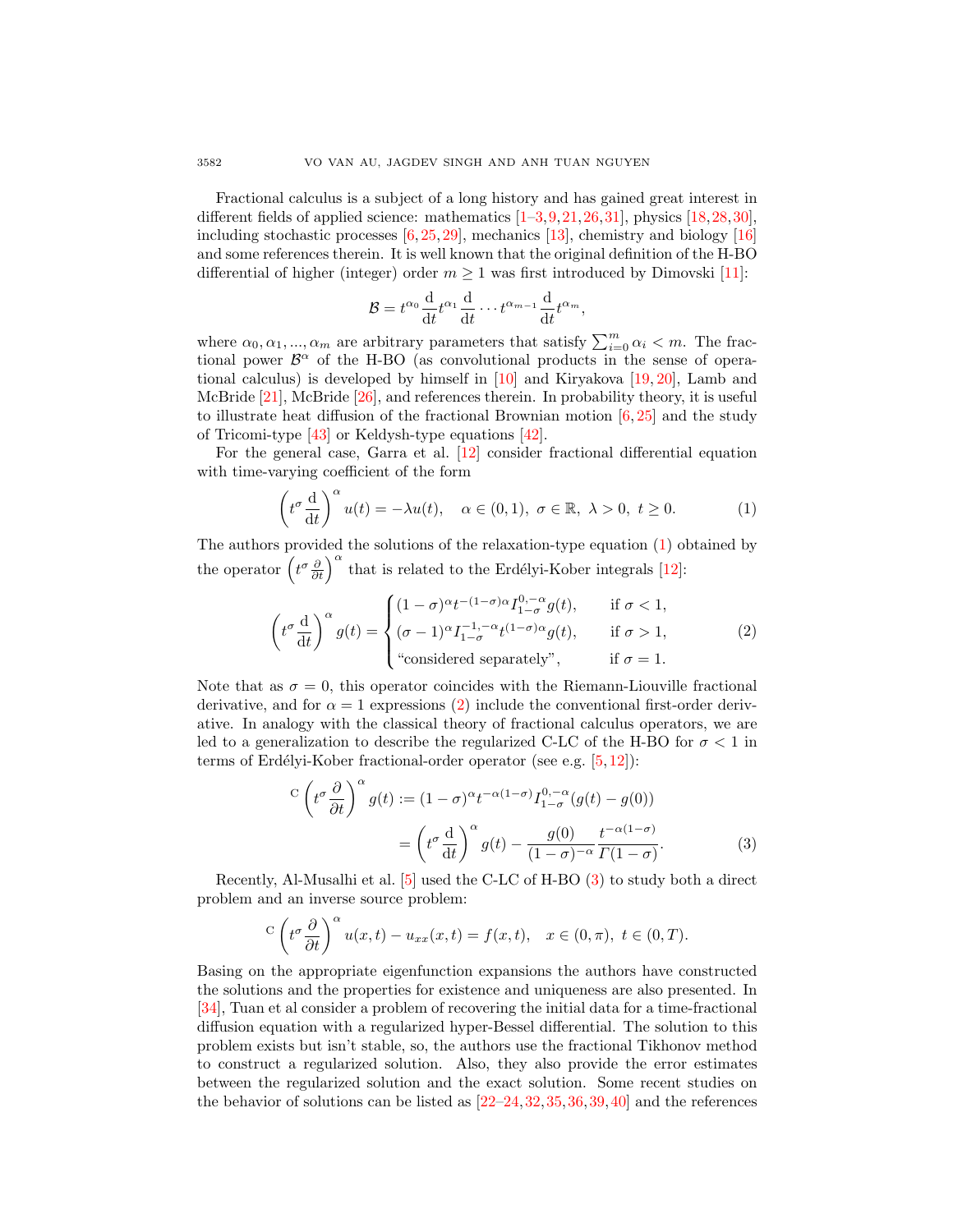therein. All works mentioned above give us a great motivation to study the wellposed behavior of mild solutions to Problem ([P](#page-0-0)).

In this paper, for [P](#page-0-0)roblem  $(\mathbb{P})$ , we study two cases of the source functions:

- the linear source functions;
- the nonlinear source functions.

For the linear case,  $f = f(x, t)$ , we obtain local well-posedness properties (existence and regularity of (unique) weak solutions). In the case of nonlinear source functions, we consider both the globally and locally Lipschitz cases. The existence of a local solution and the regularity of the solution is established with the source function  $f = f(u)$  satisfying the globally Lipschitz condition. Moreover, we prove that the [P](#page-0-0)roblem  $(\mathbb{P})$  exists a unique positive solution. With the locally Lipschitz source function  $f = f_q(u) = |u|^{q-1} \log |u|^q$ ,  $q > 1$ , we consider the extension of the solution to larger time periods and the blow-up of the solution. In [\[7\]](#page-25-17), for the fractionalin time wave equations, the authors also consider the blow-up of solutions with derivatives considered in Caputo sense, and the source function has a general form that satisfies the given conditions. Hence, for this logarithmic type function as above, this is almost the first work to study the blow-up of the solutions to the [P](#page-0-0)roblem  $(\mathbb{P})$ .

The rest of the paper is organized as follows. Section [2,](#page-2-0) we first present some relevant notations, and secondly, the definition of the Mittag-Leffler functions is given and its useful properties for use throughout the paper. In Section [3,](#page-4-0) we consider the linear problem, some regularity estimates of weak solutions are ob-tained. In Section [4,](#page-10-0) we consider the semi-linear [P](#page-0-0)roblem  $(\mathbb{P})$ . The results of local well-posedness (local existence of solutions, uniqueness, regularity) are established when the source function is global Lipschitz. Furthermore, we prove the problem has a unique positive solution. For the nonlinearity source of the form as logarithmic functions  $f_q(u) = |u|^{q-1} \log |u|^q$ ,  $q > 1$  (locally Lipschitz function type), the uniqueness continuation of solutions and a finite-time blow-up are proposed. The conclusion is stated in Section [5.](#page-24-0)

## <span id="page-2-0"></span>2. Preliminaries.

2.1. Relevant notations. Let us recall that the spectral problem

$$
\begin{cases} \mathbb{L}\mathbf{e}_p(x) = \lambda_p \mathbf{e}_p(x), & x \in \Omega, \\ \mathbf{e}_p(x) = 0, & x \in \partial\Omega, \end{cases}
$$

admits a family of eigenvalues

$$
0 < \lambda_1 \leq \lambda_2 \leq \lambda_3 \leq \ldots \leq \lambda_p \leq \ldots \nearrow \infty.
$$

The notation  $\|\cdot\|_B$  stands for the norm in the Banach space B. We denote by  $L^q(0,T;B), 1 \le q \le \infty$ ,  $T > 0$ , the Banach space of real-valued measurable functions  $v:(0;T)\to B$  with norm

$$
||v||_{L^{q}(0,T;B)} = \left(\int_{0}^{T} ||v(t)||_{B}^{q} dt\right)^{\frac{1}{q}} < \infty, \text{ for } 1 \le q < \infty,
$$
  

$$
||v||_{L^{q}(0,T;B)} = \operatorname*{ess\,sup}_{t \in (0,T)} ||v(t)||_{B} < \infty, \text{ for } q = \infty.
$$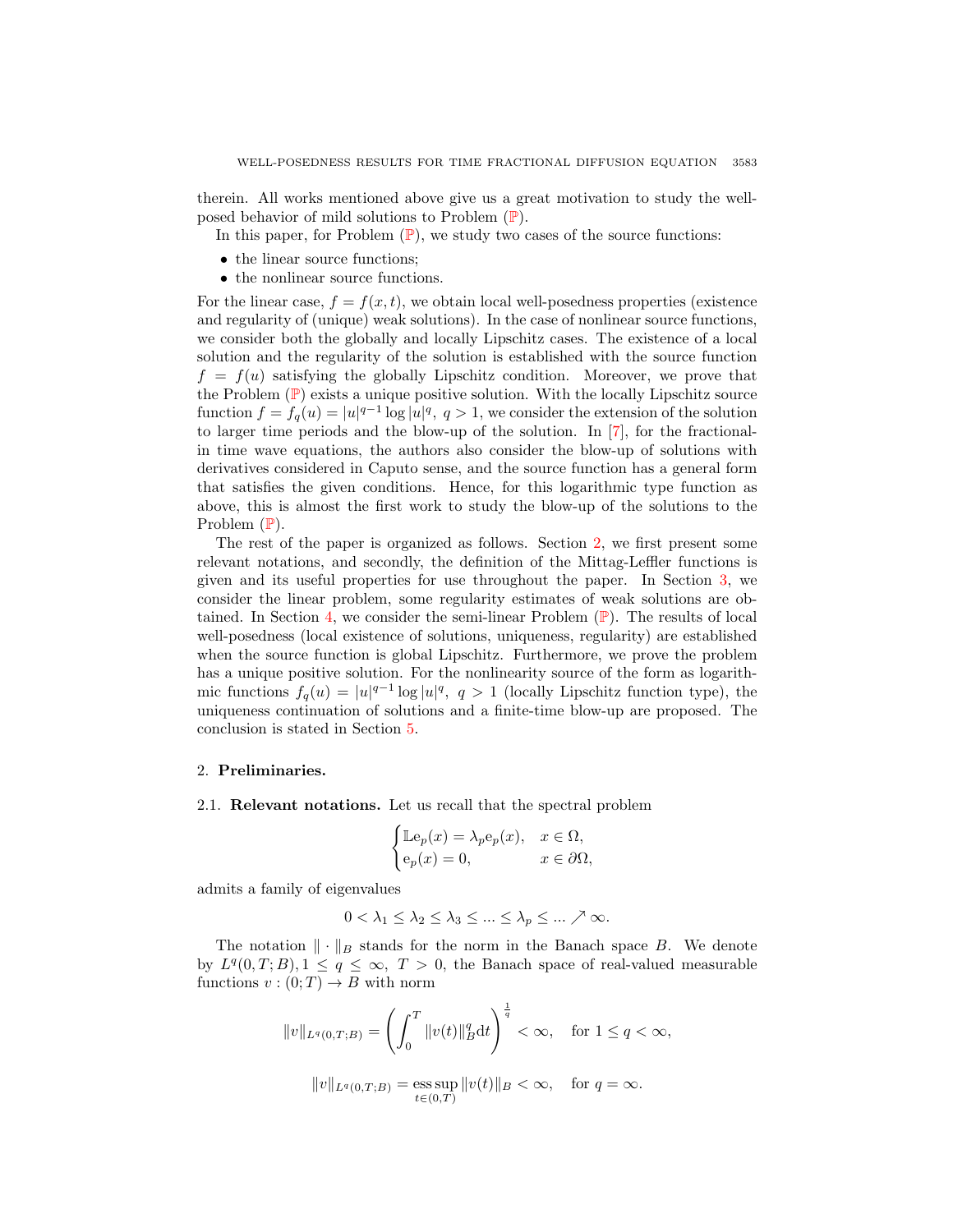The norm of the function space  $C^k([0,T];B)$ ,  $0 \le k \le \infty$  is denoted by

$$
||v||_{C^{k}([0,T];B)} = \sum_{i=0}^{k} \sup_{t \in [0,T]} ||v^{(i)}(t)||_{B} < \infty.
$$

For any  $\zeta \geq 0$ , we define the Hilbert scale space

$$
\mathcal{D}(\mathbb{L}^{\zeta}) = \left\{ v = \sum_{p=1}^{\infty} (v, e_p) e_p(x) \in L^2(\Omega) : \sum_{p=1}^{\infty} (v, e_p)^2 \lambda_p^{2\zeta} < \infty \right\},\,
$$

is equipped with norm

$$
||v||_{\mathcal{D}(\mathbb{L}^\zeta)} = \left(\sum_{p=1}^\infty (v, e_p)^2 \lambda_p^{2\zeta}\right)^{\frac{1}{2}}.
$$

Obviously, we have  $\mathcal{D}(\mathbb{L}^0) = L^2(\Omega)$  if  $\zeta = 0$ . We denote by  $\mathcal{D}(\mathbb{L}^{-\zeta})$  the dual space of  $\mathcal{D}(\mathbb{L}^{-\zeta})$  provided that the dual space of  $L^2(\Omega)$  is identified with itself, e.g. see [\[27\]](#page-26-13). The space  $\mathcal{D}(\mathbb{L}^{-\zeta})$  is a Hilbert space with respect to the norm

$$
||v||_{\mathcal{D}(\mathbb{L}^{-\zeta})} = \left(\sum_{p=1}^{\infty} (v, e_p)^2 \zeta, \zeta \lambda_p^{-2\zeta}\right)^{\frac{1}{2}},
$$

for  $w \in \mathcal{D}(\mathbb{L}^{-\zeta})$  where  $(\cdot, \cdot)_{-\zeta, \zeta}$  is the dual product between  $\mathcal{D}(\mathbb{L}^{-\zeta})$  and  $\mathcal{D}(\mathbb{L}^{\zeta})$ . We note that

$$
(v_1, v_2)_{-\zeta, \zeta} = (v_1, v_2), \text{ for } v_1 \in L^2(\Omega), v_2 \in \mathcal{D}(\mathbb{L}^{\zeta}).
$$

<span id="page-3-1"></span>**Remark 1.** From the definitions of the spaces  $\mathcal{D}(\mathbb{L}^{\zeta})$  and  $\mathcal{D}(\mathbb{L}^{-\zeta})$ , we observe that

$$
||v||_{\mathcal{D}(\mathbb{L}^{-\zeta})} \leq C_{\zeta} ||v||_{L^{2}}, \quad \text{and} \quad ||v||_{L^{2}} \leq C_{\zeta} ||v||_{\mathcal{D}(\mathbb{L}^{\zeta})}, \quad \text{for } C_{\zeta} > 0.
$$

Given a Banach space B, let  $C((0, T]; B)$  be the set of all continuous functions which map  $(0, T]$  into B. For  $\mu > 0$ , we define the following Banach space

$$
X^{\mu}((0,T];B) = \left\{ v \in C((0,T];B) : \sup_{t \in (0,T]} t^{\mu} ||v(t)||_{B} < \infty \right\},\,
$$

with the norm  $||v||_{X^{\mu}((0,T];B)} = \sup_{t \in (0,T]}$  $t^{\mu} \| v(t) \|_{B} < \infty$ , see [\[33\]](#page-26-14).

2.2. Properties of Mittag-Leffler functions and some related results. The Mittag-Leffler function is defined by (see [\[14,](#page-25-18) [15\]](#page-25-19))

$$
E_{\alpha,\beta}(y) = \sum_{m=0}^{\infty} \frac{y^m}{\Gamma(\alpha m + \beta)}, \quad y \in \mathbb{C},
$$

where  $\alpha > 0$  and  $\beta \in \mathbb{R}$  are arbitrary constants,  $\Gamma$  is the usual Gamma function.

Next, we give some properties of the Mittag-Leffler function. Let  $\beta \in \mathbb{R}$ , and  $\alpha \in (0, 2)$ , we have:

$$
|E_{\alpha,\beta}(-y)| \le \frac{C}{1+|y|}, \quad \mu \le \arg(y) \le \pi,
$$

where  $C > 0$  depends on  $\alpha, \beta, \mu$  and  $\frac{\pi \beta}{2} < \mu < \min{\pi, \pi \beta}$  (see e.g. [\[14,](#page-25-18)[30\]](#page-26-3)).

<span id="page-3-0"></span>**Lemma 2.1.** For  $0 < \alpha_1 < \alpha_2 < 1$  and  $\alpha \in [\alpha_1, \alpha_2]$ , then there exist the positive constants  $C^-, C^+, \bar{C}$  such that

a)  $E_{\alpha,1}(-y) > 0$ , for any  $y > 0$ ;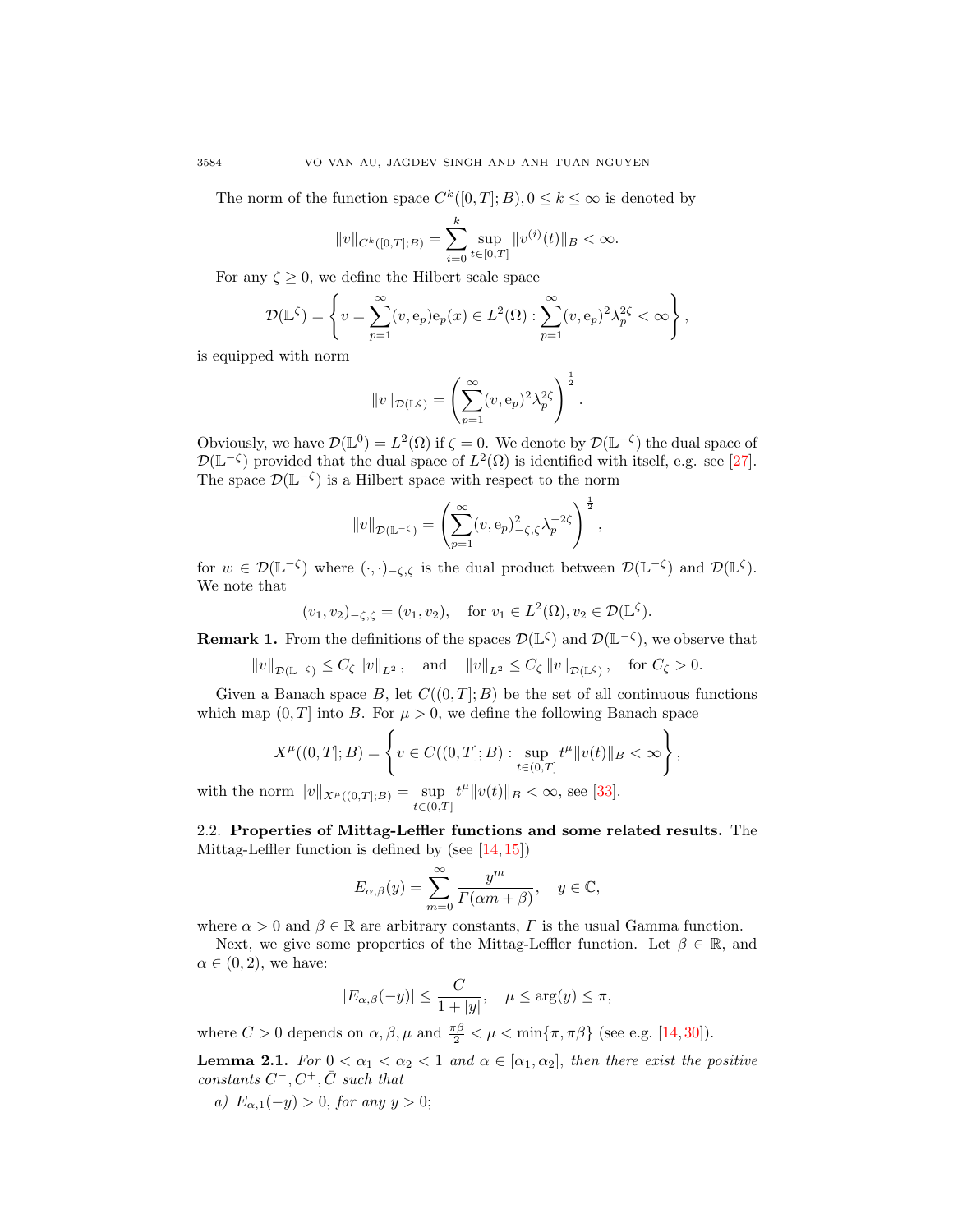WELL-POSEDNESS RESULTS FOR TIME FRACTIONAL DIFFUSION EQUATION 3585

$$
b)\ \frac{C^-}{1+y} \le E_{\alpha,1}(-y) \le \frac{C^+}{1+y}, \quad \text{and} \quad E_{\alpha,\beta}(-y) \le \frac{\bar{C}}{1+y}, \quad \text{for } \beta \in \mathbb{R}, \ y > 0.
$$

**Lemma 2.2.** Let  $\alpha > 0, \lambda > 0, t > 0, n \in \mathbb{N}$ , we have

$$
\frac{\mathrm{d}^n}{\mathrm{d}t^n} \left[ E_{\alpha,1}(-\lambda t^{\alpha}) \right] = -\lambda t^{\alpha - n} E_{\alpha,\alpha - n + 1}(-\lambda t^{\alpha});\tag{4}
$$

<span id="page-4-5"></span>
$$
\frac{\mathrm{d}}{\mathrm{d}t} \left[ t^{\alpha - 1} E_{\alpha, \alpha}(-\lambda t^{\alpha}) \right] = t^{\alpha - 2} E_{\alpha, \alpha - 1}(-\lambda t^{\alpha}). \tag{5}
$$

<span id="page-4-4"></span>**Lemma 2.3.** The following equality holds (for proof, see  $\left[\frac{4}{4}\right]$ )

$$
E_{\alpha,1}(-y) = \int_0^\infty W_\alpha(z)e^{-yz}dz, \quad \text{for } y \in \mathbb{C},
$$

where we recall the definition of the Wright type function (see  $(15)$ , Formula  $(28)$ )

$$
W_{\alpha}(z):=\sum_{n=0}^{\infty}\frac{(z)^n}{\Gamma(-\alpha n+1-\alpha)},\quad 0<\alpha<1.
$$

Moreover,  $W_{\alpha}(z)$  is a probability density function, that is,

$$
W_{\alpha}(z) \ge 0
$$
, for  $z > 0$ ; and  $\int_0^{\infty} W_{\alpha}(z)dz = 1$ .

<span id="page-4-3"></span>**Lemma 2.4** (Weakly singular Grönwall's inequalities). Let  $A, B, \sigma_1, \sigma_2$  be nonnegative constants. For the continuous functions  $u : [0, T] \rightarrow [0, \infty)$ , assume that

$$
u(t) \le At^{-\sigma_1} + B \int_0^t (t-\tau)^{-\sigma_2} u(\tau) d\tau, \quad \text{for all} \quad t \in [0, T].
$$

Then, there exists a positive constant  $C(B, \sigma_2, T)$  such that

$$
u(t) \leq \frac{C(B, \sigma_2, T)}{1 - \sigma_1} At^{-\sigma_1}
$$
, for a.e.  $t \in (0, T]$ .

<span id="page-4-2"></span><span id="page-4-1"></span> $\Box$ 

Proof. See [\[38\]](#page-26-16), Theorem 1.2, page 2.

The main result of the paper is based on two main goals, that is, consider problem ([P](#page-0-0)) with linear and nonlinear source functions. We get into the results presented in the next section with the source function  $f = f(x, t)$  (depending on the space variable  $x \in \Omega$  and the time  $t \in [0, T]$ .

<span id="page-4-0"></span>3. The linear problem. For the source function to be linear, we consider the properties of existence, uniqueness and new regularity estimates. Indeed, we consider the linear problem

$$
\begin{cases}\n\mathcal{C}\left(t^{\sigma}\frac{\partial}{\partial t}\right)^{\alpha}u(x,t)+(\mathbb{L}u)(x,t)=f(x,t), & x\in\Omega, \ t>0, \\
u(x,t)=0, & x\in\partial\Omega, \ t>0, \\
u(x,0)=u_0(x), & x\in\Omega.\n\end{cases}
$$
\n(6)

The function u is a mild solution of [\(6\)](#page-4-1) if  $u \in C([0,T]; L^2(\Omega))$  and satisfies the following integral equation

$$
u(t) = E_{\alpha,1} \left( -\mathbb{L} \frac{t^{\alpha s}}{s^{\alpha}} \right) u_0 + \frac{1}{s^{\alpha}} \int_0^t (t^s - \tau^s)^{\alpha - 1} E_{\alpha,\alpha} \left( -\mathbb{L} \frac{(t^s - \tau^s)^{\alpha}}{s^{\alpha}} \right) f(\tau) \mathrm{d}(\tau^s), \tag{7}
$$

where  $t < T$ ,  $s = 1 - \sigma$ ,  $\alpha \in (0, 1)$ .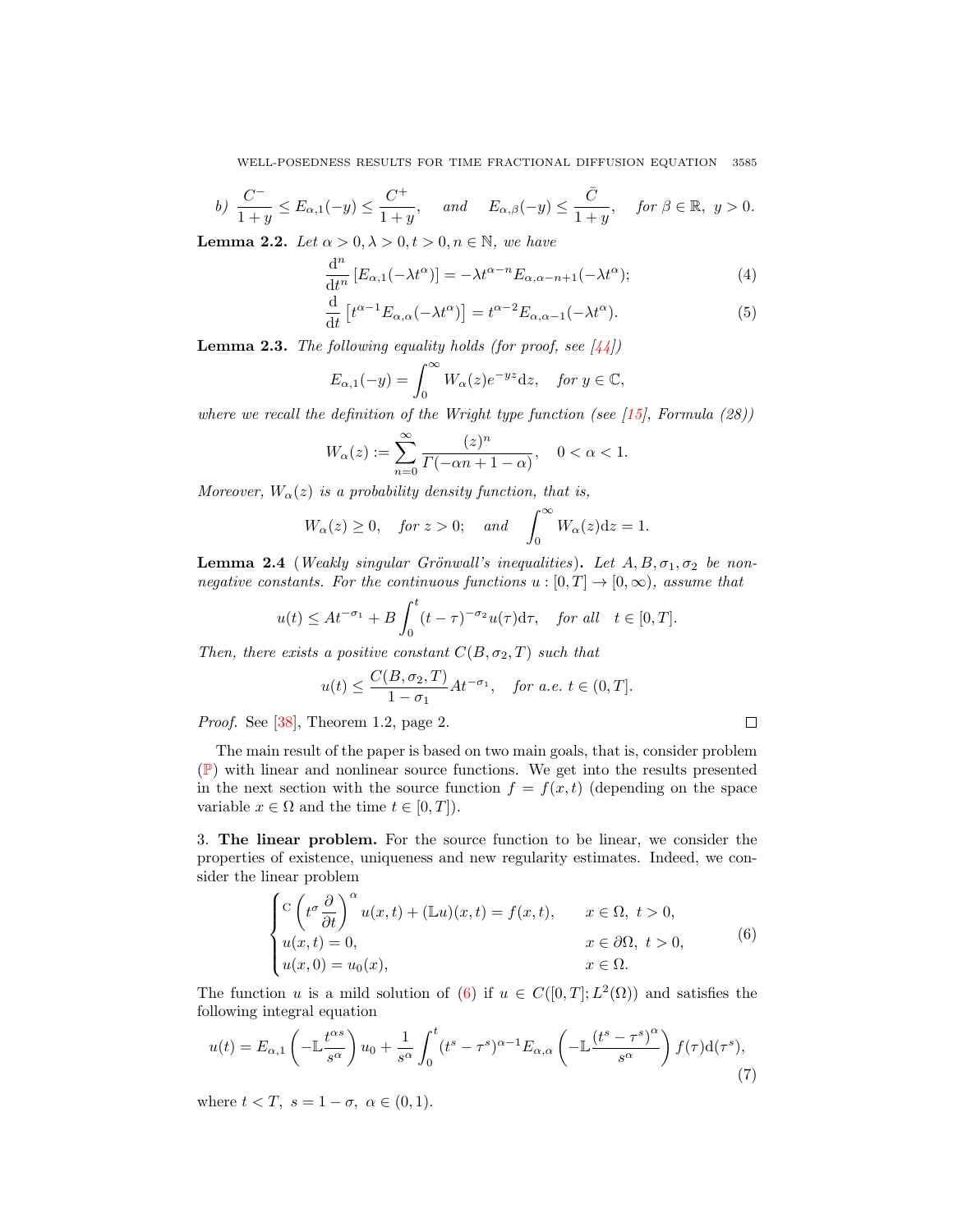<span id="page-5-5"></span>**Theorem 3.1.** For  $\sigma \in (\frac{1}{2}, 1)$  and  $s = 1 - \sigma$ , let us choose  $\alpha$  such that it satisfies  $\max\left\{\frac{1}{2};\frac{2s-1}{s}\right\} < \alpha < 1.$  Let  $u_0 \in \mathcal{D}(\mathbb{L}^{\zeta}) \cap \mathcal{D}(\mathbb{L}^{1-\zeta}),$  with  $\zeta = \frac{1}{\alpha}$  and

$$
f \in C([0,T];\mathcal{D}(\mathbb{L}^{-\zeta})) \cap L^{2m}(0,T;L^2(\Omega) \cap \mathcal{D}(\mathbb{L}^{\zeta}) \cap \mathcal{D}(\mathbb{L}^{-\zeta})),
$$

for  $\frac{1}{m} + \frac{1}{n} = 1$ , and  $1 \leq n < \frac{1}{2-2\alpha}$ . Then the Problem [\(6\)](#page-4-1) has a unique weak solution  $u \in C([0,T]; \mathcal{D}(\mathbb{L}^{\zeta}))$  given by [\(7\)](#page-4-2) and  $\partial_t u \in L^{\overline{m}}(0,T; \mathcal{D}(\mathbb{L}^{-\zeta}))$ , for  $1 < \overline{m} < \frac{1}{1-\alpha s}$ . Moreover, there exists the constant  $C > 0$  such that for all  $t \in (0, T]$ 

$$
||u(t)||_{\mathcal{D}(\mathbb{L}^{\zeta})} + ||\partial_t u(t)||_{\mathcal{D}(\mathbb{L}^{-\zeta})} \leq C \left( ||u_0||_{\mathcal{D}(\mathbb{L}^{\zeta})} + t^{\alpha s - 1} ||u_0||_{\mathcal{D}(\mathbb{L}^{1-\zeta})} \right) + C \left( t^{s(\alpha - 1) + \frac{s}{2n} + \frac{1}{2}} ||f||_{L^{2m}(0,T;\mathcal{D}(\mathbb{L}^{\zeta}))} + t^{\alpha s - 2s + 1} ||f||_{L^{\infty}(0,T;\mathcal{D}(\mathbb{L}^{1-\zeta}))} \right).
$$

We also have  $C\left(t^{\sigma}\frac{\partial}{\partial t}\right)^{\alpha}u \in C([0,T];\mathcal{D}(\mathbb{L}^{-\zeta}))$  and

$$
\left\|C\left(t^{\sigma}\frac{\partial}{\partial t}\right)^{\alpha}u(t)\right\|_{\mathcal{D}(\mathbb{L}^{-\zeta})}\n\leq C\left(\left\|u_{0}\right\|_{\mathcal{D}(\mathbb{L}^{-\zeta})}+t^{s(\alpha-1)+\frac{s}{2n}+\frac{1}{2}}\left\|f\right\|_{L^{2m}(0,T;\mathcal{D}(\mathbb{L}^{1-\zeta}))}\right)+\left\|f\right\|_{C([0,T];\mathcal{D}(\mathbb{L}^{-\zeta}))}.
$$

In addition, we have

$$
\lim_{t \to 0^+} \|u(t) - u_0\|_{\mathcal{D}(\mathbb{L}^{\nu})} = 0, \quad \text{for some } 0 \le \nu < \zeta = \frac{1}{\alpha}.\tag{8}
$$

Proof. The proof is divided into four steps.

**Step 1.** We prove that  $u \in C([0,T]; \mathcal{D}(\mathbb{L}^{\zeta}))$ . For  $t \in [0,T]$ , we have

<span id="page-5-4"></span><span id="page-5-3"></span><span id="page-5-2"></span><span id="page-5-0"></span>
$$
||u(t)||_{\mathcal{D}(\mathbb{L}^{\zeta})} \leq ||I_1(t)u_0||_{\mathcal{D}(\mathbb{L}^{\zeta})} + ||I_2(t)f||_{\mathcal{D}(\mathbb{L}^{\zeta})},
$$
\n(9)

where, we set

$$
I_1(t)u_0 := E_{\alpha,1}\left(-\mathbb{L}\frac{t^{\alpha s}}{s^{\alpha}}\right)u_0,\tag{10}
$$

$$
I_2(t)f := \frac{1}{s^{\alpha}} \int_0^t (t^s - \tau^s)^{\alpha - 1} E_{\alpha,\alpha} \left( -\mathbb{L} \frac{(t^s - \tau^s)^{\alpha}}{s^{\alpha}} \right) f(\tau) \mathrm{d}(\tau^s). \tag{11}
$$

Using Lemma [2.1b](#page-3-0)), we imply that there exists the constant  $C > 0$  such that

<span id="page-5-1"></span>
$$
||I_1(t)u_0||_{\mathcal{D}(\mathbb{L}^{\zeta})}^2 = \left||E_{\alpha,1}\left(-\mathbb{L}\frac{t^{\alpha s}}{s^{\alpha}}\right)u_0\right||_{\mathcal{D}(\mathbb{L}^{\zeta})}^2
$$
  
\n
$$
= \sum_{p=1}^{\infty} (u_0, e_p)^2 E_{\alpha,1}^2 \left(-\frac{t^{\alpha s}}{s^{\alpha}}\lambda_p\right) \lambda_p^{2\zeta}
$$
  
\n
$$
\leq \sum_{p=1}^{\infty} (u_0, e_p)^2 \left(\frac{C^+}{1 + \frac{t^{\alpha s}}{s^{\alpha}}\lambda_p}\right)^2 \lambda_p^{2\zeta} \leq C ||u_0||_{\mathcal{D}(\mathbb{L}^{\zeta})}^2. \tag{12}
$$

Using Lemma  $2.1b$ ) and Höder inequality, we infer that there exists the constant  $C>0$  such that

$$
\begin{split} &\|I_2(t)f\|_{\mathcal{D}(\mathbb{L}\zeta)}^2\\ &=\sum_{p=1}^\infty\left[\frac{1}{s^\alpha}\int_0^t\left(f(\tau),\mathrm{e}_p\right)(t^s-\tau^s)^{\alpha-1}E_{\alpha,\alpha}\left(-\frac{\left(t^s-\tau^s\right)^\alpha}{s^\alpha}\lambda_p\right)\mathrm{d}(\tau^s)\right]^2\lambda_p^{2\zeta} \end{split}
$$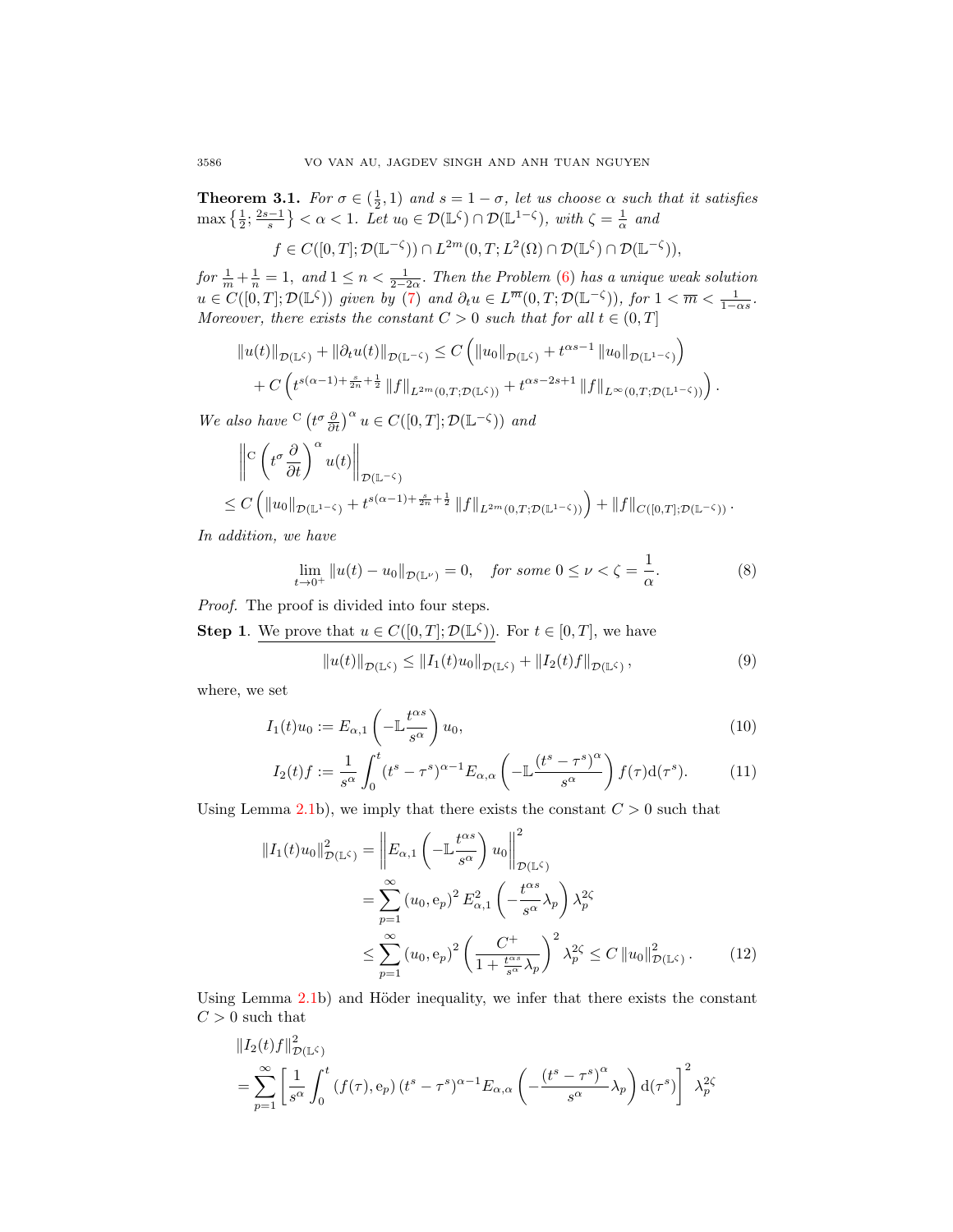WELL-POSEDNESS RESULTS FOR TIME FRACTIONAL DIFFUSION EQUATION 3587

$$
\leq \frac{t}{s^{2\alpha}} \sum_{p=1}^{\infty} \int_{0}^{t} (f(\tau), e_p)^2 (t^s - \tau^s)^{2\alpha - 2} E_{\alpha, \alpha}^2 \left( -\frac{(t^s - \tau^s)^{\alpha}}{s^{\alpha}} \lambda_p \right) d(\tau^s) \lambda_p^{2\zeta}
$$
\n
$$
\leq \frac{(\bar{C})^2 t}{s^{2\alpha}} \int_{0}^{t} (t^s - \tau^s)^{2\alpha - 2} \sum_{p=1}^{\infty} (f(\tau), e_p)^2 \lambda_p^{2\zeta} d(\tau^s)
$$
\n
$$
\leq \frac{(\bar{C})^2 t}{s^{2\alpha}} \int_{0}^{t} (t^s - \tau^s)^{2\alpha - 2} ||f(\tau)||_{\mathcal{D}(\mathbb{L}^{\zeta})}^2 d(\tau^s)
$$
\n
$$
\leq \frac{(\bar{C})^2 t}{s^{2\alpha}} \left( \int_{0}^{t} (t^s - \tau^s)^{2(\alpha - 1)n} d(\tau^s) \right)^{\frac{1}{n}} \left( \int_{0}^{T} ||f(\eta)||_{\mathcal{D}(\mathbb{L}^{\zeta})}^{2m} d\eta \right)^{\frac{1}{m}}, \ t^s \leq T
$$
\n
$$
\leq Ct^{2s(\alpha - 1) + \frac{s}{n} + 1} ||f||_{L^{2m}(0, T; \mathcal{D}(\mathbb{L}^{\zeta}))}^{2m}, \tag{13}
$$

where  $m, n > 0$ :  $\frac{1}{m} + \frac{1}{n} = 1$ . By the assumption on  $1 \leq n < \frac{1}{2-2\alpha}$ , we have  $s + n + 2s(\alpha - 1)n > 0$  and from [\(9\)](#page-5-0), [\(12\)](#page-5-1) and [\(13\)](#page-6-0), we get that the operartors [\(10\)](#page-5-2)-[\(11\)](#page-5-3) converges in  $\mathcal{D}(\mathbb{L}^{\zeta})$  uniformly for all  $t \in [0,T]$ . Thus, we have proved that  $u \in C([0,T]; \mathcal{D}(\mathbb{L}^{\zeta}))$ . We also get from [\(12\)](#page-5-1) and [\(13\)](#page-6-0) that there exists the positive constant  ${\cal C}$  holds

<span id="page-6-0"></span>
$$
||u(t)||_{\mathcal{D}(\mathbb{L}^{\zeta})} \leq C \left( ||u_0||_{\mathcal{D}(\mathbb{L}^{\zeta})} + t^{s(\alpha-1) + \frac{s}{2n} + \frac{1}{2}} ||f||_{L^{2m}(0,T;\mathcal{D}(\mathbb{L}^{\zeta}))} \right), \quad \forall t \in [0,T].
$$

**Step 2**. We shall prove that  $\partial_t u \in L^{\overline{m}}(0,T;\mathcal{D}(\mathbb{L}^{-\zeta}))$ , for  $1 < \overline{m} < \frac{1}{1-\alpha s}$ . For  $t \in$  $(0, T]$ , we have

$$
\partial_t u(t) = \sum_{p=1}^{\infty} \left[ (u_0, e_p) \lambda_p t^{\alpha s - 1} E_{\alpha, \alpha} \left( -\frac{t^{\alpha s}}{s^{\alpha}} \lambda_p \right) \right] e_p
$$
  
+ 
$$
\sum_{p=1}^{\infty} \left[ \frac{1}{s^{\alpha}} \int_0^t (f(\tau), e_p) \lambda_p (t^s - \tau^s)^{\alpha - 2} E_{\alpha, \alpha - 1} \left( -\frac{(t^s - \tau^s)^{\alpha}}{s^{\alpha}} \lambda_p \right) d(\tau^s) \right] e_p
$$
  
:=  $I_3(t) u_0 + I_4(t) f$ , (respectively). (14)

We proceed as in Step 1, from Lemma [2.1b](#page-3-0)) and Parseval's relation, one obtains

<span id="page-6-2"></span><span id="page-6-1"></span>
$$
||I_3(t)u_0||_{\mathcal{D}(\mathbb{L}^{-\zeta})}^2 = \sum_{p=1}^{\infty} \left[ (u_0, e_p) \lambda_p^{1-\zeta} t^{\alpha s-1} E_{\alpha,\alpha} \left( -\frac{t^{\alpha s}}{s^{\alpha}} \lambda_p \right) \right]^2
$$
  

$$
\leq Ct^{2\alpha s-2} ||u_0||_{\mathcal{D}(\mathbb{L}^{1-\zeta})}^2, \quad \forall t \in (0, T],
$$

and we have

$$
\|I_4(t)f\|_{\mathcal{D}(\mathbb{L}^{-\zeta})}^2
$$
\n
$$
= \sum_{p=1}^{\infty} \frac{1}{\lambda_p^{-2\zeta}} \left| \frac{1}{s^{\alpha}} \int_0^t (f(\cdot,\tau), e_p) \lambda_p(t^s - \tau^s)^{\alpha-2} E_{\alpha,\alpha-1} \left( -\frac{(t^s - \tau^s)^{\alpha}}{s^{\alpha}} \lambda_p \right) d(\tau^s) \right|^2
$$
\n
$$
\leq C \sum_{p=1}^{\infty} \sup_{0 \leq \tau \leq T} \left| (f(\cdot,\tau), e_p) \lambda_p^{1-\zeta} \right|^2 \left| \int_0^t (\tau^s)^{\alpha-2} E_{\alpha,\alpha-1} \left( -\frac{(\tau^s)^{\alpha}}{s^{\alpha}} \lambda_p \right) d(\tau^s) \right|^2
$$
\n
$$
\leq Ct^{2\alpha s - 4s + 2} \|f\|_{L^{\infty}(0,T; \mathcal{D}(\mathbb{L}^{1-\zeta}))}^2, \quad \text{for } \alpha > \frac{2s - 1}{s} \quad \forall t \in [0,T]. \tag{15}
$$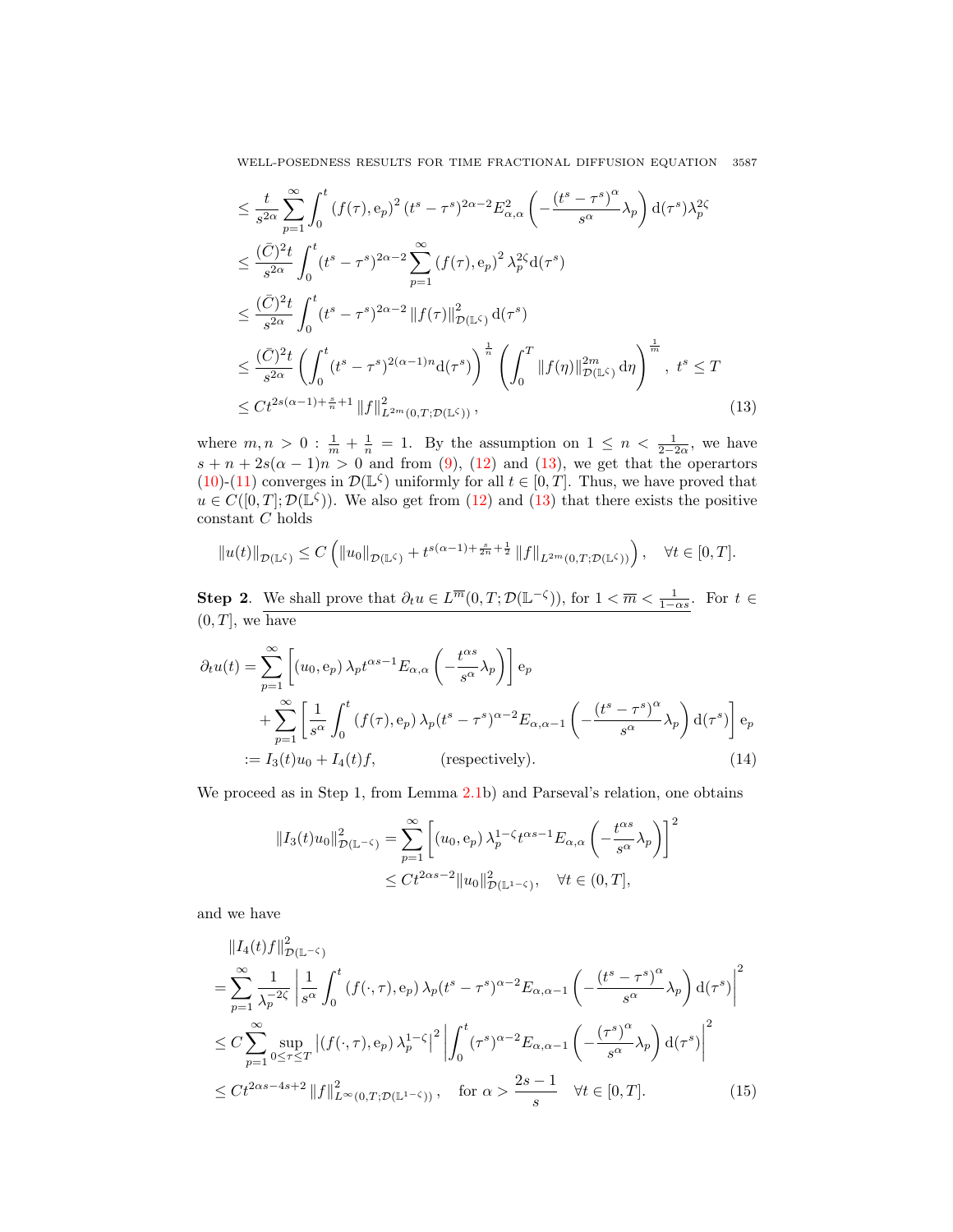It follows readily from these estimates that there exists the constant  $C > 0$  such that for all  $t \in (0, T]$ ,  $\alpha \ge \frac{2s-1}{s}$ ,

$$
\left\|\partial_t u(\cdot,t)\right\|_{\mathcal{D}(\mathbb{L}^{-\zeta})} \leq C\left(t^{\alpha s-1} \|u_0\|_{\mathcal{D}(\mathbb{L}^{1-\zeta})}+t^{\alpha s-2s+1}\left\|f\right\|_{L^\infty(0,T;\mathcal{D}(\mathbb{L}^{1-\zeta}))}\right),
$$

this implies  $\partial_t u \in L^{\overline{m}}(0,T;\mathcal{D}(\mathbb{L}^{-\zeta}))$ , for  $1 < \overline{m} < \frac{1}{1-\alpha s}$ . **Step 3**. Next, show that  $C\left(t^{\sigma}\frac{\partial}{\partial t}\right)^{\alpha}u \in C([0,T]; \mathcal{D}(\mathbb{L}^{-\zeta}))$ . From  $(6)$ , one has

$$
\left\|\mathcal{C}\left(t^{\sigma}\frac{\partial}{\partial t}\right)^{\alpha}u(t)\right\|_{\mathcal{D}(\mathbb{L}^{-\zeta})}\leq \left\|\mathbb{L} u(\cdot,t)\right\|_{\mathcal{D}(\mathbb{L}^{-\zeta})}+\left\|f(\cdot,t)\right\|_{\mathcal{D}(\mathbb{L}^{-\zeta})}.
$$

From [\(7\)](#page-4-2), we get the following estimates

$$
\|\mathbb{L}u(\cdot,t)\|_{\mathcal{D}(\mathbb{L}^{-\zeta})}^{2}
$$
\n
$$
= 2 \sum_{p=1}^{\infty} \left[ (u_0, e_p) E_{\alpha,1} \left( -\frac{t^{\alpha s}}{s^{\alpha}} \lambda_p \right) \right]^2 \lambda_p^{2-2\zeta}
$$
\n
$$
+ 2 \sum_{p=1}^{\infty} \left[ \frac{1}{s^{\alpha}} \int_0^t (f(\cdot,\tau), e_p) (t^s - \tau^s)^{\alpha-1} E_{\alpha,\alpha} \left( -\frac{(t^s - \tau^s)^{\alpha}}{s^{\alpha}} \lambda_p \right) d(\tau^s) \right]^2 \lambda_p^{2-2\zeta}
$$
\n
$$
\leq C \left\| u_0 \right\|_{\mathcal{D}(\mathbb{L}^{1-\zeta})}^{2} + Ct^{2s(\alpha-1)+\frac{s}{n}+1} \left\| f \right\|_{L^{2m}(0,T;\mathcal{D}(\mathbb{L}^{1-\zeta}))}^{2}.
$$

By an argument analogous to the previous one. We get for every  $t \in [0, T]$ ,

<span id="page-7-0"></span>
$$
\left\|C\left(t^{\sigma}\frac{\partial}{\partial t}\right)^{\alpha}u(t)\right\|_{\mathcal{D}(\mathbb{L}^{-\zeta})}\leq C\left\|u_{0}\right\|_{\mathcal{D}(\mathbb{L}^{1-\zeta})}+\left\|f\right\|_{C([0,T];\mathcal{D}(\mathbb{L}^{-\zeta}))} +C t^{s(\alpha-1)+\frac{s}{2n}+\frac{1}{2}}\left\|f\right\|_{L^{2m}(0,T;\mathcal{D}(\mathbb{L}^{1-\zeta}))}.
$$

From  $n \leq \frac{1}{2-2\alpha}$ , we imply that  $2sn(\alpha-1)+s+n > 0$ , this implies that  $C\left(t^{\sigma}\frac{\partial}{\partial t}\right)^{\alpha}u \in$  $C([0,T];\mathcal{D}(\mathbb{L}^{-\zeta})).$ 

Step 4. Next, we shall be proving [\(8\)](#page-5-4). One has

$$
\|u(t) - u_0\|_{\mathcal{D}(\mathbb{L}^{\nu})} \le \left\| \left( E_{\alpha,1} \left( -\mathbb{L} \frac{t^{\alpha s}}{s^{\alpha}} \right) - 1 \right) u_0 \right\|_{\mathcal{D}(\mathbb{L}^{\nu})} + \| I_2(t)f \|_{\mathcal{D}(\mathbb{L}^{\nu})}.
$$
 (16)

For  $I_2(t)f$  defined as in [\(11\)](#page-5-3), and since  $\frac{1}{\alpha} = \zeta > \nu \geq 0$ , we deduce that  $\mathcal{D}(\mathbb{L}^{\zeta}) \hookrightarrow$  $\mathcal{D}(\mathbb{L}^{\nu})$ , and we obtain

$$
||I_2(t)f||_{\mathcal{D}(\mathbb{L}^{\nu})} \le ||I_2(t)f||_{\mathcal{D}(\mathbb{L}^{\zeta})} \le Ct^{s(\alpha-1)+\frac{s}{2n}+1/2}||f||_{L^{2m}(0,T;\mathcal{D}(\mathbb{L}^{\zeta}))} \to 0, \text{ as } t \to 0^+.
$$

Using Lemma [2.1b](#page-3-0)), we also have

$$
\left\| \left( E_{\alpha,1} \left( -\mathbb{L} \frac{t^{\alpha s}}{s^{\alpha}} \right) - 1 \right) u_0 \right\|_{\mathcal{D}(\mathbb{L}^{\nu})}^2 = \sum_{p=1}^{\infty} (u_0, e_p)^2 \left( E_{\alpha,1} \left( -\frac{t^{\alpha s}}{s^{\alpha}} \lambda_p \right) - 1 \right)^2 \lambda_p^{2\nu}
$$
  

$$
\leq (C^+ + 1)^2 \sum_{p=1}^{\infty} (u_0, e_p)^2 \lambda_p^{2\nu}
$$
  

$$
\leq (C^+ + 1)^2 \left\| u_0 \right\|_{\mathcal{D}(\mathbb{L}^{\nu})}^2 < \infty, \ \forall t \in [0, T].
$$

From the properties of function  $E_{\alpha,1} \left( -\frac{t^{\alpha s}}{s^{\alpha}} \lambda_p \right) \to 1$  as  $t \to 0^+$ , then

$$
\lim_{t \to 0^+} \left( E_{\alpha,1} \left( -\frac{t^{\alpha s}}{s^{\alpha}} \lambda_p \right) - 1 \right) = 0, \ \forall p \in \mathbb{N}^*.
$$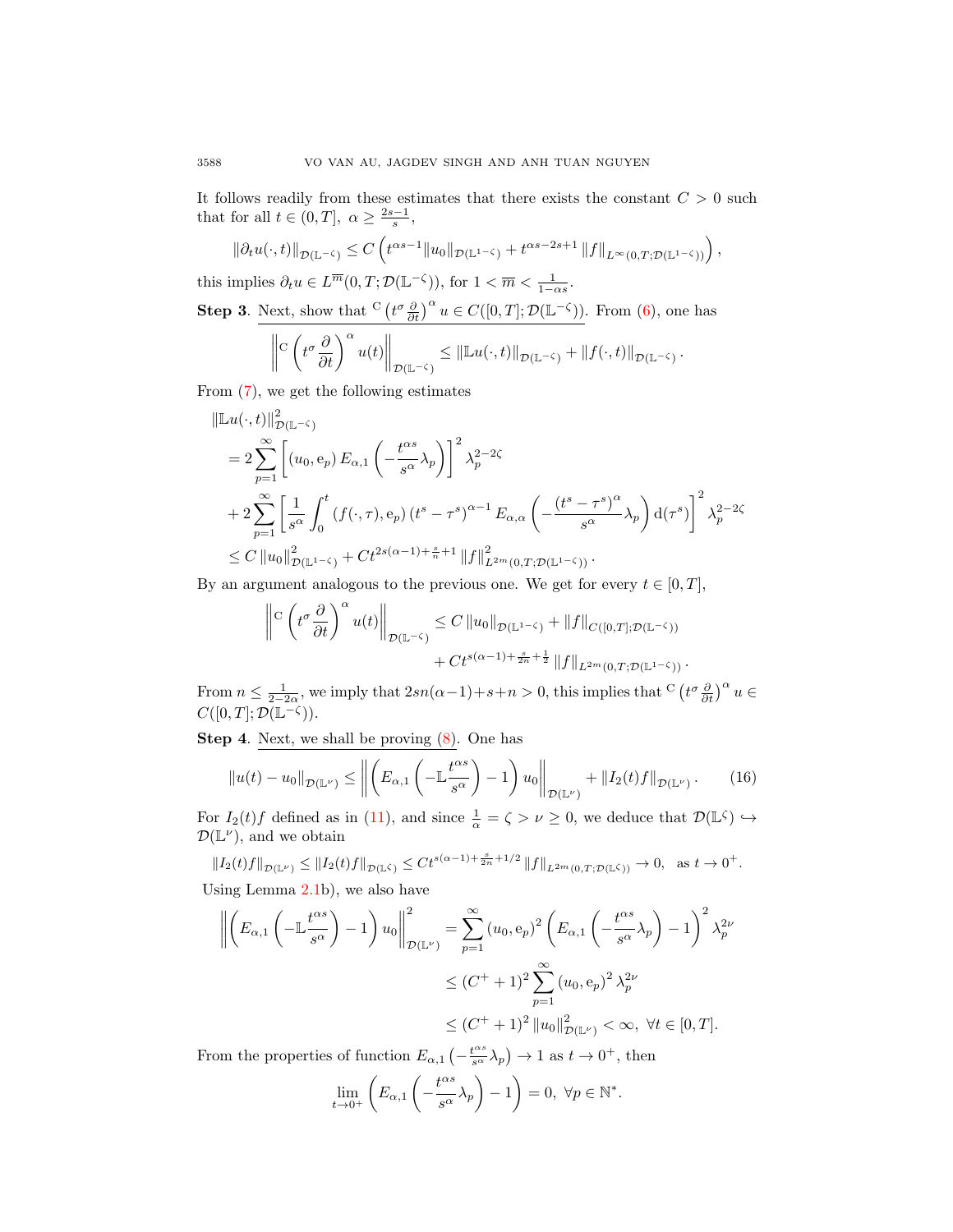We invoke the Lebesgue's Dominated Convergence Theorem that

<span id="page-8-2"></span><span id="page-8-1"></span><span id="page-8-0"></span>
$$
\lim_{t \to 0^+} \left\| \left( E_{\alpha,1} \left( -\mathbb{L} \frac{t^{\alpha s}}{s^{\alpha}} \right) - 1 \right) u_0 \right\|_{\mathcal{D}(\mathbb{L}^{\nu})} = 0. \tag{17}
$$

From  $(16)-(17)$  $(16)-(17)$  $(16)-(17)$  that  $(8)$  is satisfied. The proof of the theorem is complete.  $\Box$ 

To get the next interesting result, we need to build a complementary lemma. From the properties of Mittag-Leffler functions, we have the following lemma:

<span id="page-8-5"></span>**Lemma 3.2.** For  $\alpha \in (0,1), s = 1 - \sigma, \rho > 0$  and for  $0 < t \leq T$ , we have the following:

a) 
$$
\left\| E_{\alpha,1} \left( - \mathbb{L} \frac{t^{\alpha s}}{s^{\alpha}} \right) v \right\|_{L^{2}(\Omega)} \leq C^{+} s^{\alpha} t^{-\alpha s} \left\| v \right\|_{\mathcal{D}(\mathbb{L}^{-1})}. \tag{18a}
$$

$$
b) \quad \left\| E_{\alpha,1} \left( -\mathbb{L} \frac{t^{\alpha s}}{s^{\alpha}} \right) v \right\|_{\mathcal{D}(\mathbb{L}^{\rho})} \leq C^{+} s^{\alpha} t^{-\alpha s} \left\| v \right\|_{\mathcal{D}(\mathbb{L}^{\rho-1})}.
$$
\n(18b)

$$
c) \quad \left\| E_{\alpha,\alpha} \left( -\mathbb{L} \frac{\left( t^s - \tau^s \right)^{\alpha}}{s^{\alpha}} \right) v \right\|_{L^2(\Omega)} \leq \bar{C} s^{\alpha} \left( t^s - \tau^s \right)^{-\alpha} \|v\|_{\mathcal{D}(\mathbb{L}^{-1})}. \tag{18c}
$$

$$
d) \quad \left\| E_{\alpha,\alpha} \left( - \mathbb{L} \frac{\left( t^s - \tau^s \right)^{\alpha}}{s^{\alpha}} \right) v \right\|_{\mathcal{D}(\mathbb{L}^{\rho})} \leq \bar{C} s^{\alpha} \left( t^s - \tau^s \right)^{-\alpha} \left\| v \right\|_{\mathcal{D}(\mathbb{L}^{\rho-1})}. \tag{18d}
$$

*Proof.* a) For  $v \in \mathcal{D}(\mathbb{L}^{-1})$ , using the Lemma [2.1,](#page-3-0) one obtains

<span id="page-8-4"></span><span id="page-8-3"></span>
$$
\|E_{\alpha,1}\left(-\mathbb{L}\frac{t^{\alpha s}}{s^{\alpha}}\right)v\|_{L^{2}(\Omega)}^{2}
$$
\n
$$
=\sum_{p=1}^{\infty}E_{\alpha,1}^{2}\left(-\frac{t^{\alpha s}}{s^{\alpha}}\lambda_{p}\right)(v,e_{p})^{2} \leq \sum_{p=1}^{\infty}\left(\frac{C^{+}}{1+\frac{t^{\alpha s}}{s^{\alpha}}\lambda_{p}}\right)^{2}(v,e_{p})^{2}
$$
\n
$$
\leq (C^{+})^{2}s^{2\alpha}t^{-2\alpha s}\sum_{p=1}^{\infty}(v,e_{p})^{2}\lambda_{p}^{-2} \leq (C^{+})^{2}s^{2\alpha}t^{-2\alpha s}\|v\|_{\mathcal{D}(\mathbb{L}^{-1})}^{2}.
$$

Taking the square root, we imply [\(18a\)](#page-8-1).

b) For  $v \in \mathcal{D}(\mathbb{L}^{p-1})$ , One has similar to the above, we get

$$
\left\| E_{\alpha,1} \left( -\mathbb{L} \frac{t^{\alpha s}}{s^{\alpha}} \right) v \right\|_{\mathcal{D}(\mathbb{L}^{\rho})}^2 = \sum_{p=1}^{\infty} E_{\alpha,1}^2 \left( -\frac{t^{\alpha s}}{s^{\alpha}} \lambda_p \right) (v, e_p)^2 \lambda_p^{2\rho}
$$
  

$$
\leq \sum_{p=1}^{\infty} \left( \frac{C^+}{1 + \frac{t^{\alpha s}}{s^{\alpha}} \lambda_p} \right)^2 (v, e_p)^2 \lambda_p^{2\rho}
$$
  

$$
\leq (C^+)^2 s^{2\alpha} t^{-2\alpha s} \sum_{p=1}^{\infty} (v, e_p)^2 \lambda_p^{2\rho - 2}
$$
  

$$
\leq (C^+)^2 s^{2\alpha} t^{-2\alpha s} \|v\|_{\mathcal{D}(\mathbb{L}^{\rho - 1)}}^2,
$$

which implies  $(18b)$ .

c) For  $v \in \mathcal{D}(\mathbb{L}^{-1})$ , one obtains

$$
\left\| E_{\alpha,\alpha} \left( - \mathbb{L} \frac{\left( t^s - \tau^s \right)^{\alpha}}{s^{\alpha}} \right) v \right\|_{L^2(\Omega)} = \sum_{p=1}^{\infty} E_{\alpha,\alpha}^2 \left( - \mathbb{L} \frac{\left( t^s - \tau^s \right)^{\alpha}}{s^{\alpha}} \right) \left( v, \mathbf{e}_p \right)^2
$$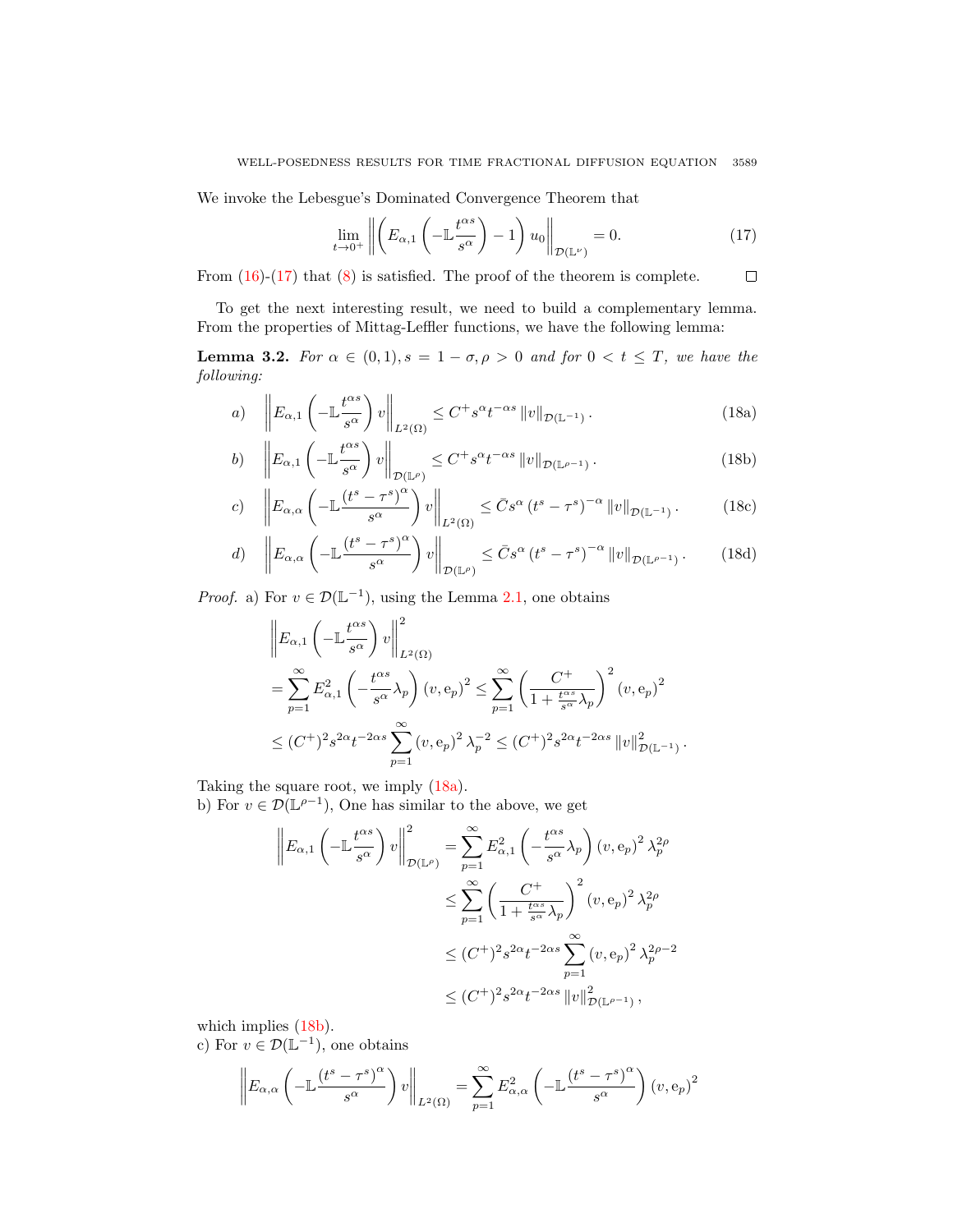$$
\leq \sum_{p=1}^{\infty} \left( \frac{\bar{C}}{1 + \frac{(t^s - \tau^s)^{\alpha}}{s^{\alpha}} \lambda_p} \right)^2 (v, e_p)^2
$$
  

$$
\leq (\bar{C})^2 s^{2\alpha} (t^s - \tau^s)^{-2\alpha} \sum_{p=1}^{\infty} (v, e_p)^2 \lambda_p^{-2}
$$
  

$$
\leq (\bar{C})^2 s^{2\alpha} (t^s - \tau^s)^{-2\alpha} ||v||_{\mathcal{D}(\mathbb{L}^{-1})}^2,
$$

taking the square root, we obtain  $(18c)$ . In the same way as in the one above, we obtain [\(18d\)](#page-8-4). The proof of the lemma is complete.  $\Box$ 

Based on the Lemma above, we proceed now to establish the next results.

**Theorem 3.3.** For the constants  $\sigma$ ,  $s$ ,  $\alpha$ ,  $\zeta$  as given in Theorem [3.1.](#page-5-5) Let  $m, n \in \mathbb{N}^*$ such that  $\frac{1}{m} + \frac{1}{n} = 1$ , and  $1 \leq n < 1 + \alpha$ . We have the following two results:

• If  $u_0 \in \mathcal{D}(\mathbb{L}^{-1}), f \in L^m(0,T;\mathcal{D}(\mathbb{L}^{-1}))$ , then the Problem [\(6\)](#page-4-1) has a unique weak solution  $u \in X^{\alpha s}(0,T;L^2(\Omega))$ . Moreover, there exists a positive constant C satisfying the following estimate for all  $t \in (0, T]$ ,

$$
||u||_{X^{\alpha s}((0,T];L^2(\Omega))} \leq C \left( ||u_0||_{\mathcal{D}(\mathbb{L}^{-1})} + T^{s+\alpha s-ns} ||f||_{L^m(0,T;\mathcal{D}(\mathbb{L}^{-1}))} \right).
$$

• If  $u_0 \in \mathcal{D}(\mathbb{L}^{\zeta-1}), f \in L^{2m}(0,T;\mathcal{D}(\mathbb{L}^{\zeta})),$  then  $\partial_t u \in X^1((0,T];\mathcal{D}(\mathbb{L}^{\zeta}))$  and we also get that for the constant  $C > 0$ 

$$
\|\partial_t u\|_{X^1((0,T];\mathcal{D}(\mathbb{L}^{\zeta}))} \leq C \left( \|u_0\|_{\mathcal{D}(\mathbb{L}^{\zeta-1})} + T^{s(\alpha-2)+\frac{s}{2n}+\frac{3}{2}} \|f\|_{L^{2m}(0,T;L^2(\Omega))} \right).
$$

Proof. The proof is divided into two steps.

**Step 1.** We show that  $u \in X^{\alpha s}((0,T]; L^2(\Omega))$ . For  $t \in [0,T]$ , we have

$$
||u(t)||_{L^2(\Omega)} \leq ||I_1(t)u_0||_{L^2(\Omega)} + ||I_2(t)f||_{L^2(\Omega)},
$$

where, we set  $I_1(t)u_0, I_2(t)f$  are defined as in [\(10\)](#page-5-2) and [\(11\)](#page-5-3). Using Lemma [3.2a](#page-8-5)), we imply that there exists the constant  $C > 0$  such that

$$
||I_1(t)u_0||_{L^2(\Omega)} = \left||E_{\alpha,1}\left(-\mathbb{L}\frac{t^{\alpha s}}{s^{\alpha}}\right)u_0\right||_{L^2(\Omega)} \leq Ct^{-\alpha s} ||u_0||_{\mathcal{D}(\mathbb{L}^{-1})}.
$$

Using Lemma [2.1b](#page-3-0)) and Höder's inequality, we infer that there is a constant  $C > 0$ such that

$$
\begin{split} \|I_{2}(t)f\|_{L^{2}(\Omega)} &\leq \frac{1}{s^{\alpha}}\int_{0}^{t}(t^{s}-\tau^{s})^{\alpha-1}\left\|E_{\alpha,\alpha}\left(-\mathbb{L}\frac{(t^{s}-\tau^{s})^{\alpha}}{s^{\alpha}}\right)f(\tau)\right\|_{L^{2}(\Omega)}\mathrm{d}(\tau^{s}) \\ &\leq C\int_{0}^{t}(t^{s}-\tau^{s})^{\alpha-1}\left\|f(\tau)\right\|_{L^{2}(\Omega)}\mathrm{d}(\tau^{s}) \\ &\leq C\left(\int_{0}^{t}(t^{s}-\tau^{s})^{(\alpha-1)(m-1)}\mathrm{d}(\tau^{s})\right)^{\frac{1}{m-1}}\left(\int_{0}^{T}\|f(\eta)\|_{L^{2}(\Omega)}^{\frac{m-1}{m-2}}\mathrm{d}\eta\right)^{\frac{m-2}{m-1}} \\ &\leq Ct^{\frac{s(\alpha-1)(m-1)+s}{m-1}}\left\|f\right\|_{L^{\frac{m-1}{m-2}}(0,T;L^{2}(\Omega))}, \end{split}
$$

where  $2 \leq m < \frac{2-\alpha}{1-\alpha}$ . From this condition on m, we have  $s[(m-1)(2\alpha-1)+1] > 0$ . From these inequalities above, we deduce that

$$
t^{\alpha s} ||u(t)||_{L^{2}(\Omega)} \leq C \left( ||u_0||_{\mathcal{D}(\mathbb{L}^{-1})} + T^{\frac{s[(m-1)(2\alpha-1)+1]}{m-1}} ||f||_{L^{\frac{m-1}{m-2}}(0,T;L^2(\Omega))} \right),
$$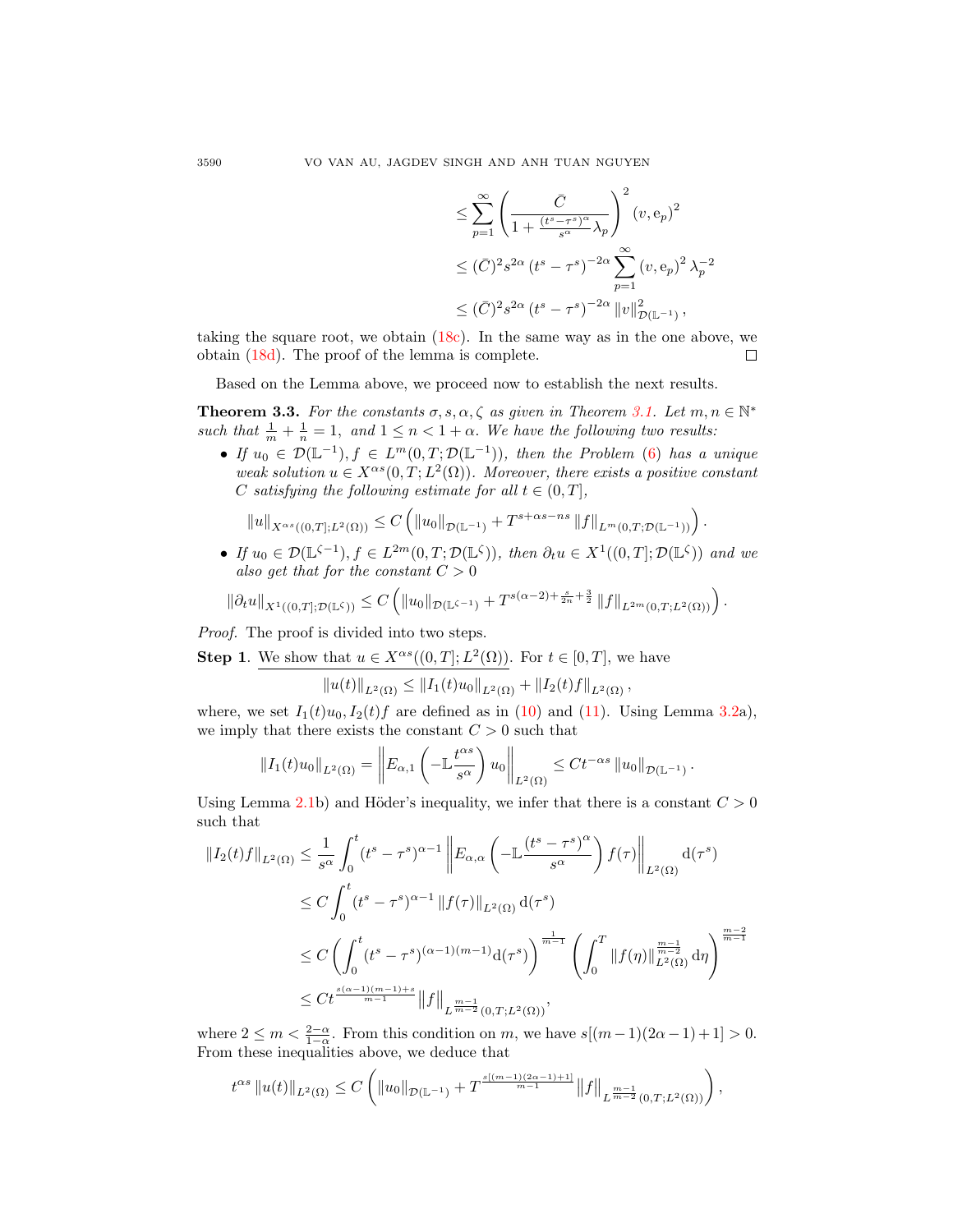so we get

$$
||u||_{X^{\alpha s}((0,T];L^2(\Omega))} \leq C \left( ||u_0||_{\mathcal{D}(\mathbb{L}^{-1})} + T^{\frac{s[(m-1)(2\alpha-1)+1]}{m-1}} ||f||_{L^{\frac{m-1}{m-2}}(0,T;L^2(\Omega))} \right). (19)
$$

Thus, we have shown that  $u \in X^{s\alpha}((0,T];L^2(\Omega))$  and satisfies the estimate [\(19\)](#page-10-1). **Step 2.** Next, we show that  $\partial_t u \in X^1((0,T]; \mathcal{D}(\mathbb{L}^{\zeta}))$ . For  $t \in [0,T]$ , from the operators  $I_3(t)$  and  $I_4(t)$  are defined as in [\(14\)](#page-6-1), and by an argument similar to Lemma [3.2d](#page-8-5)) and Parseval's relation, one obtains

$$
||I_3(t)u_0||_{\mathcal{D}(\mathbb{L}^\zeta)} = \left\| \sum_{p=1}^\infty \left[ (u_0, e_p) t^{\alpha s - 1} E_{\alpha,\alpha} \left( -\frac{t^{\alpha s}}{s^{\alpha}} \lambda_p \right) \right] e_p \right\|_{\mathcal{D}(\mathbb{L}^\zeta)}
$$
  

$$
\leq Ct^{-1} ||u_0||_{\mathcal{D}(\mathbb{L}^{\zeta - 1})}, \quad \forall t \in (0, T],
$$

and the same way as in  $(15)$ , one obtains

$$
||I_4(t)f||_{\mathcal{D}(\mathbb{L}^\zeta)} \leq C t^{s(\alpha-2) + \frac{s}{2n} + \frac{1}{2}} ||f||_{L^{2m}(0,T;\mathcal{D}(\mathbb{L}^\zeta))}, \quad \forall t \in [0,T].
$$

By choosing of n satisfies  $1 \leq n < 1 + \alpha$ , then  $s + (2\alpha - 4)sn + 3n > 0$ . It follows readily from the above inequalities that there exists the positive constant C satisfying the following estimate for all  $t \in [0, T]$ ,

$$
t \left\|\partial_t u(t)\right\|_{\mathcal{D}(\mathbb{L}^\zeta)} \leq C \left( \|u_0\|_{\mathcal{D}(\mathbb{L}^{\zeta-1})} + T^{s(\alpha-2)+\frac{s}{2n}+\frac{3}{2}} \left\|f\right\|_{L^{2m}(0,T;L^2(\Omega))} \right)
$$

This implies that  $\partial_t u \in X^1((0,T]; \mathcal{D}(\mathbb{L}^\zeta))$ . This concludes the proof.

<span id="page-10-3"></span><span id="page-10-2"></span> $\Box$ 

<span id="page-10-1"></span>.

<span id="page-10-0"></span>4. The semi-linear problem. For the nonlinear source function  $f = f(u)$ , we consider the following two cases:

- $f(u)$  satisfies the globally Lipschitz condition: local well-posedness and regularity estimates and the problem exists a unique positive solution.
- $f(u)$  satisfies the locally Lipschitz condition: large existence times, continuation and finite-time blow-up.

We consider the semi-linear problem

$$
\begin{cases}\n\mathcal{C}\left(t^{\sigma}\frac{\partial}{\partial t}\right)^{\alpha}u(x,t)+(\mathbb{L}u)(x,t)=f(u), & x \in \Omega, \ t > 0, \\
u(x,t)=0, & x \in \partial\Omega, \ t > 0, \\
u(x,0)=u_0(x), & x \in \Omega.\n\end{cases}
$$
\n(20)

The mild solution of Problem [\(20\)](#page-10-2) is represented by the following integral equation

$$
u(t) = E_{\alpha,1}\left(-\mathbb{L}\frac{t^{\alpha s}}{s^{\alpha}}\right)u_0 + \frac{1}{s^{\alpha}}\int_0^t (t^s - \tau^s)^{\alpha-1}E_{\alpha,\alpha}\left(-\mathbb{L}\frac{(t^s - \tau^s)^{\alpha}}{s^{\alpha}}\right)f(u)d(\tau^s),\tag{21}
$$

where  $t < T$ ,  $s = 1 - \sigma$ ,  $\alpha \in (0, 1)$ .

4.1. The local well-posedness results for the source term  $f$  is globally Lipchitz. In this subsection, we prove that the Problem [\(20\)](#page-10-2) is a local well-posed. First, prove that for the Problem [\(20\)](#page-10-2) exists a unique mild solution, then the regularity of the solution is established. Moreover, we prove that the problem exists a unique positive solution.

We shall begin with introducing the following two standing hypotheses for the globally Lispchitz source term: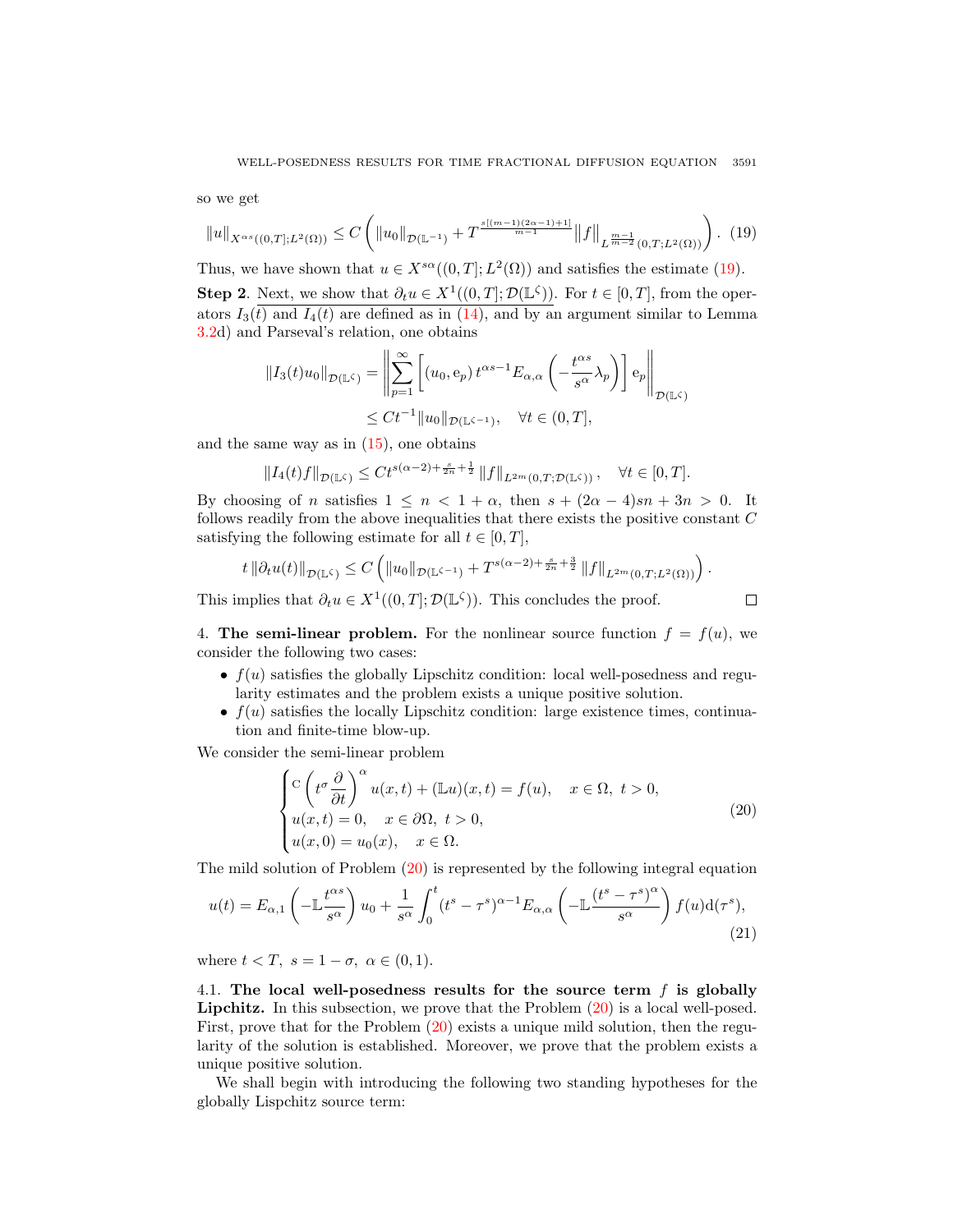• Assume that  $f$  satisfies the global Lipschitz condition:

$$
||f(v_1) - f(v_2)||_{L^2(\Omega)} \le K ||v_1 - v_2||_{L^2(\Omega)}, \qquad (Hyp1)
$$

with  $K > 0$  independent of  $v_1, v_2$ .

• Suppose that  $f(0) = 0$ , and

<span id="page-11-3"></span><span id="page-11-2"></span><span id="page-11-0"></span>
$$
||f(v)||_{L^{2}(\Omega)} \leq K ||v||_{L^{2}(\Omega)}.
$$
\n(Hyp2)

For  $\mathcal{E} > 0$ , denote by  $C_{\mathcal{E}}([0,T];B)$  is the function space  $C([0,T];B)$  equipped with the following weighted norm:

$$
||v||_{\mathcal{E},B} = \max_{0 \le t \le T} ||\exp(-\mathcal{E}t) v(t)||_B, \quad w \in C([0,T];B).
$$

The main results of this section are the following theorems.

<span id="page-11-4"></span>**Theorem 4.1** (Existence). Assume that  $f$  satisfies ([Hyp](#page-11-0)1). Then, the integral equation [\(21\)](#page-10-3) has a unique mild solution  $u \in C_{\mathcal{E}}([0,T];L^2(\Omega))$  for the constant  $\mathcal E$  is large enough.

*Proof.* For  $v \in C_{\mathcal{E}}([0,T]; L^2(\Omega))$ , we consider the following function

$$
\mathbf{J}v(t) = E_{\alpha,1} \left( -\mathbb{L}\frac{t^{\alpha s}}{s^{\alpha}} \right) u_0 + \frac{1}{s^{\alpha}} \int_0^t (t^s - \tau^s)^{\alpha-1} E_{\alpha,\alpha} \left( -\mathbb{L}\frac{(t^s - \tau^s)^{\alpha}}{s^{\alpha}} \right) f(v(\tau)) \mathrm{d}(\tau^s), \tag{22}
$$

for  $t \in (0,T]$ , and we aim to show that the map  $\mathbf{J}: C_{\mathcal{E}}([0,T]; L^2(\Omega)) \to C_{\mathcal{E}}([0,T];$  $L^2(\Omega)$ , for  $\mathcal{E} > 0$  has a unique fixed point u then we imply u is a solution of [\(21\)](#page-10-3). In fact, we will prove that for every  $v_1, v_2 \in C_{\mathcal{E}}([0,T]; L^2(\Omega))$ , using Lemma [2.1b](#page-3-0)) and  $(Hyp1)$  $(Hyp1)$  $(Hyp1)$ , we have

$$
\|\exp\left(-\mathcal{E}t^{s}\right)(\mathbf{J}v_{1}(t) - \mathbf{J}v_{2}(t))\|_{L^{2}(\Omega)}
$$
\n
$$
= \left\|\frac{1}{s^{\alpha}} \int_{0}^{t} \frac{\exp\left(-\mathcal{E}t^{s}\right)}{(t^{s} - \tau^{s})^{1-\alpha}} E_{\alpha,\alpha}\left(-\mathbb{L}\frac{(t^{s} - \tau^{s})^{\alpha}}{s^{\alpha}}\right) (f(v_{1}(\tau)) - f(v_{2}(\tau))) d(\tau^{s})\right\|_{L^{2}(\Omega)}
$$
\n
$$
\leq \frac{1}{s^{\alpha}} \int_{0}^{t} \frac{\exp\left(-\mathcal{E}t^{s}\right)}{(t^{s} - \tau^{s})^{1-\alpha}} \left\|E_{\alpha,\alpha}\left(-\mathbb{L}\frac{(t^{s} - \tau^{s})^{\alpha}}{s^{\alpha}}\right) (f(v_{1}(\tau)) - f(v_{2}(\tau)))\right\|_{L^{2}(\Omega)} d(\tau^{s})
$$
\n
$$
\leq \frac{\bar{C}}{s^{\alpha}} \int_{0}^{t} \frac{\exp\left(-\mathcal{E}t^{s}\right)}{(t^{s} - \tau^{s})^{1-\alpha}} \left\|f(v_{1}(\tau)) - f(v_{2}(\tau))\right\|_{L^{2}(\Omega)} d(\tau^{s})
$$
\n
$$
\leq KC \int_{0}^{t} \frac{\exp\left(-\mathcal{E}(t^{s} - \tau^{s})\right)}{(t^{s} - \tau^{s})^{1-\alpha}} \left\| \exp\left(-\mathcal{E}\tau^{s}\right) (v_{1}(\cdot, \tau) - v_{2}(\cdot, \tau))\right\|_{L^{2}(\Omega)} d(\tau^{s})
$$
\n
$$
\leq KC \int_{0}^{t} (t^{s} - \tau^{s})^{\alpha-1} \exp\left(-\mathcal{E}(t^{s} - \tau^{s})\right) d(\tau^{s}) \left\|v_{1}(\cdot, \tau) - v_{2}(\cdot, \tau)\right\|_{\mathcal{E}, L^{2}(\Omega)} . \tag{23}
$$

Since the right hand side of [\(23\)](#page-11-1), we can see that when  $\tau$  is close to t and  $\alpha$  is less than 1, the integral will be singular. Therefore, using the Höder's inequality we deduce for  $m > \frac{1}{\alpha}$ 

<span id="page-11-1"></span>
$$
\int_0^t (t^s - \tau^s)^{\alpha - 1} \exp\left(-\mathcal{E}(t^s - \tau^s)\right) d(\tau^s)
$$
\n
$$
\leq \left(\int_0^t (t^s - \tau^s)^{\frac{m(\alpha - 1)}{m - 1}} d(\tau^s)\right)^{\frac{m - 1}{m}} \left(\int_0^t \exp\left(-m\mathcal{E}(t^s - \tau^s)\right) d(\tau^s)\right)^{\frac{1}{m}}
$$
\n
$$
\leq \left(\frac{m - 1}{m\alpha - 1}\right)^{\frac{m - 1}{m}} t^{\frac{sm\alpha - s}{m}} \left(\frac{1}{m\mathcal{E}}\right)^{\frac{1}{m}} \left(1 - \exp\left(-m\mathcal{E}t^s\right)\right)^{\frac{1}{m}} \leq \frac{C}{(\mathcal{E})^{\frac{1}{m}}}.
$$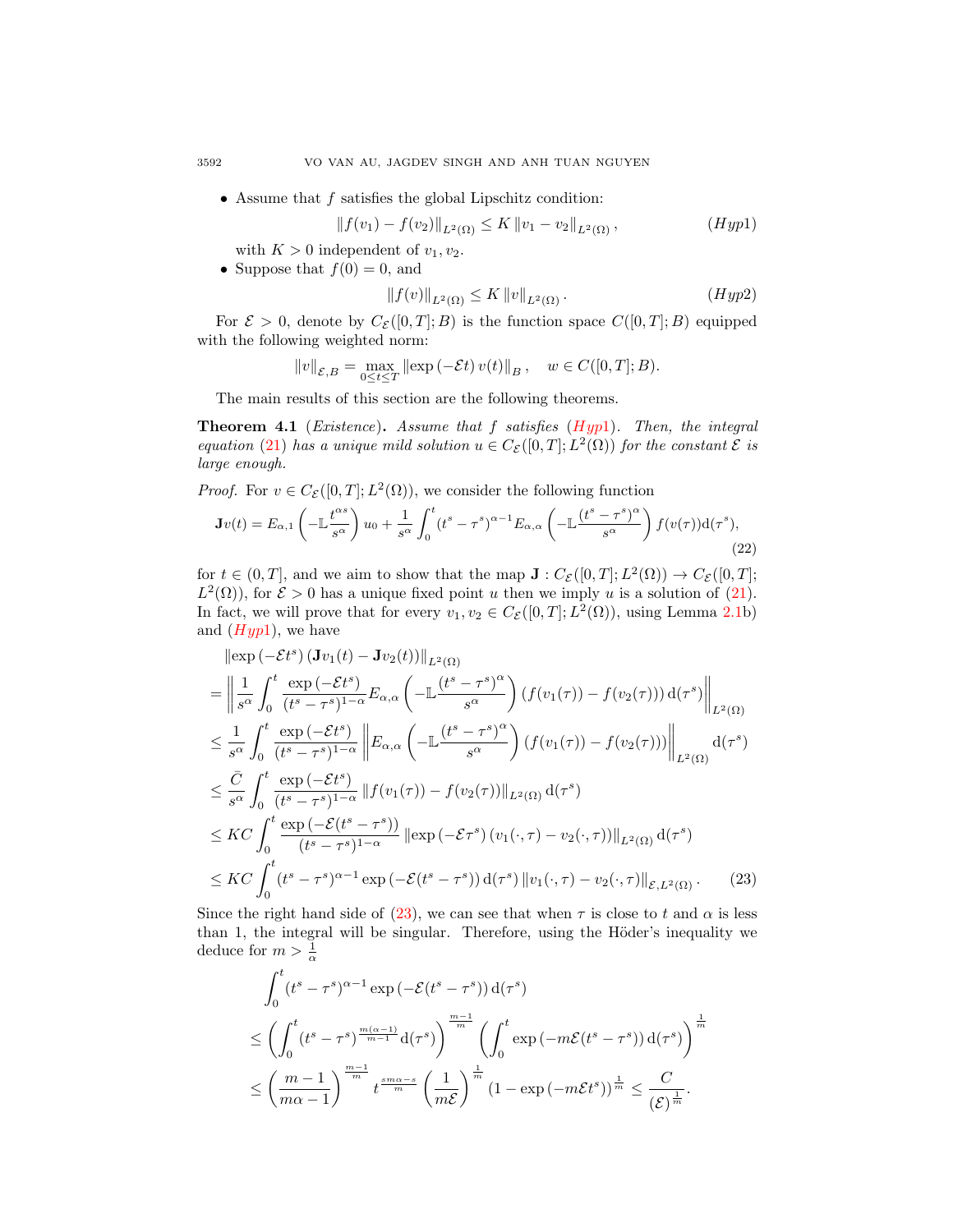Then we get that

$$
\|\mathbf{J}v_1-\mathbf{J}v_2\|_{\mathcal{E},L^2(\Omega)}\leq \frac{C}{(\mathcal{E})^{\frac{1}{m}}}\|v_1-v_2\|_{\mathcal{E},L^2(\Omega)},\quad \text{for }m>\frac{1}{\alpha}.
$$

By choosing the constant  $\mathcal E$  large enough, we claim that the mapping  $J$  of the space  $C_{\mathcal{E}}([0,T];L^2(\Omega))$  into itsel defined by [\(22\)](#page-11-2) is a contraction. We conclude that the integral equation [\(22\)](#page-11-2) has a unique solution  $u \in C_{\mathcal{E}}([0,T]; L^2(\Omega)).$  $\Box$ 

<span id="page-12-6"></span>**Theorem 4.2** (Regularity). For  $\alpha \in (0,1)$ , let  $0 < \zeta < 1$  and assume that f satisfies  $(Hyp2)$  $(Hyp2)$  $(Hyp2)$ . Then we have the following:

a) If  $u_0 \in \mathcal{D}(\mathbb{L}^{-1})$  and u is the solution of  $(21)$ , then there exists positive constants K, C independent of variable t, with

<span id="page-12-4"></span>
$$
||u||_{X^{\alpha s}((0,T];L^2(\Omega))} \lesssim ||u_0||_{\mathcal{D}(\mathbb{L}^{-1})}.
$$
\n(24)

b) If  $u_0 \in \mathcal{D}(\mathbb{L}^{\zeta-1})$  and u is the solution of [\(21\)](#page-10-3), then there exists positive constants  $K, C$  independent of  $t$ , with

<span id="page-12-5"></span><span id="page-12-1"></span><span id="page-12-0"></span>
$$
||u||_{X^{\alpha s}((0,T];\mathcal{D}(\mathbb{L}^\zeta))} \lesssim ||u_0||_{\mathcal{D}(\mathbb{L}^{\zeta-1})}.
$$
 (25)

*Proof.* • *Proof a.* First, from  $(21)$ , one has

$$
||u(\cdot,t)||_{L^{2}(\Omega)} \leq \left\|E_{\alpha,1}\left(-\mathbb{L}\frac{t^{\alpha s}}{s^{\alpha}}\right)u_{0}\right\|_{L^{2}(\Omega)} + \frac{1}{s^{\alpha}}\int_{0}^{t}(t^{s}-\tau^{s})^{\alpha-1}\left\|E_{\alpha,\alpha}\left(-\mathbb{L}\frac{(t^{s}-\tau^{s})^{\alpha}}{s^{\alpha}}\right)f(u)\right\|_{L^{2}(\Omega)}d(\tau^{s}).
$$
\n(26)

From [\(18a\)](#page-8-1), we infer that  $C > 0$ 

$$
\left\| E_{\alpha,1} \left( - \mathbb{L} \frac{t^{\alpha s}}{s^{\alpha}} \right) u_0 \right\|_{L^2(\Omega)} \le C^+ s^{\alpha} t^{-\alpha s} \left\| u_0 \right\|_{\mathcal{D}(\mathbb{L}^{-1})} \le C t^{-\alpha s} \left\| u_0 \right\|_{\mathcal{D}(\mathbb{L}^{-1})}. \tag{27}
$$

Estimating the second term of  $(26)$ . Based on  $(18c)$ ,  $(Hyp2)$  $(Hyp2)$  $(Hyp2)$ , and Hölder inequality, we get that

<span id="page-12-2"></span>
$$
\frac{1}{s^{\alpha}} \int_{0}^{t} (t^{s} - \tau^{s})^{\alpha - 1} \left\| E_{\alpha,\alpha} \left( -\mathbb{L} \frac{(t^{s} - \tau^{s})^{\alpha}}{s^{\alpha}} \right) f(u) \right\|_{L^{2}(\Omega)} d(\tau^{s})
$$
\n
$$
\leq C \int_{0}^{t} (t^{s} - \tau^{s})^{-1} \| f(u) \|_{\mathcal{D}(\mathbb{L}^{-1})} d(\tau^{s})
$$
\n
$$
\leq C \int_{0}^{t} (t^{s} - \tau^{s})^{-1} \| f(u) \|_{L^{2}(\Omega)} d(\tau^{s})
$$
\n
$$
\leq KC \int_{0}^{t} (t^{s} - \tau^{s})^{-1} \| u(\cdot, \tau) \|_{L^{2}(\Omega)} d(\tau^{s}). \tag{28}
$$

From  $(26)$ ,  $(27)$  and  $(28)$ , we deduce that

$$
||u(\cdot,t)||_{L^{2}(\Omega)} \leq Ct^{-\alpha s} ||u_{0}||_{\mathcal{D}(\mathbb{L}^{-1})} + KC \int_{0}^{t^{s}} (t^{s} - \eta)^{-1} ||u(\cdot,\eta)||_{L^{2}(\Omega)} d\eta.
$$

Thanks to Lemma [2.4](#page-4-3) gives

<span id="page-12-3"></span>
$$
||u(\cdot,t)||_{L^{2}(\Omega)} \leq \frac{C(K,T)}{1-\alpha s} t^{-\alpha s} ||u_{0}||_{\mathcal{D}(\mathbb{L}^{-1})} \leq Ct^{-\alpha s} ||u_{0}||_{\mathcal{D}(\mathbb{L}^{-1})}. \tag{29}
$$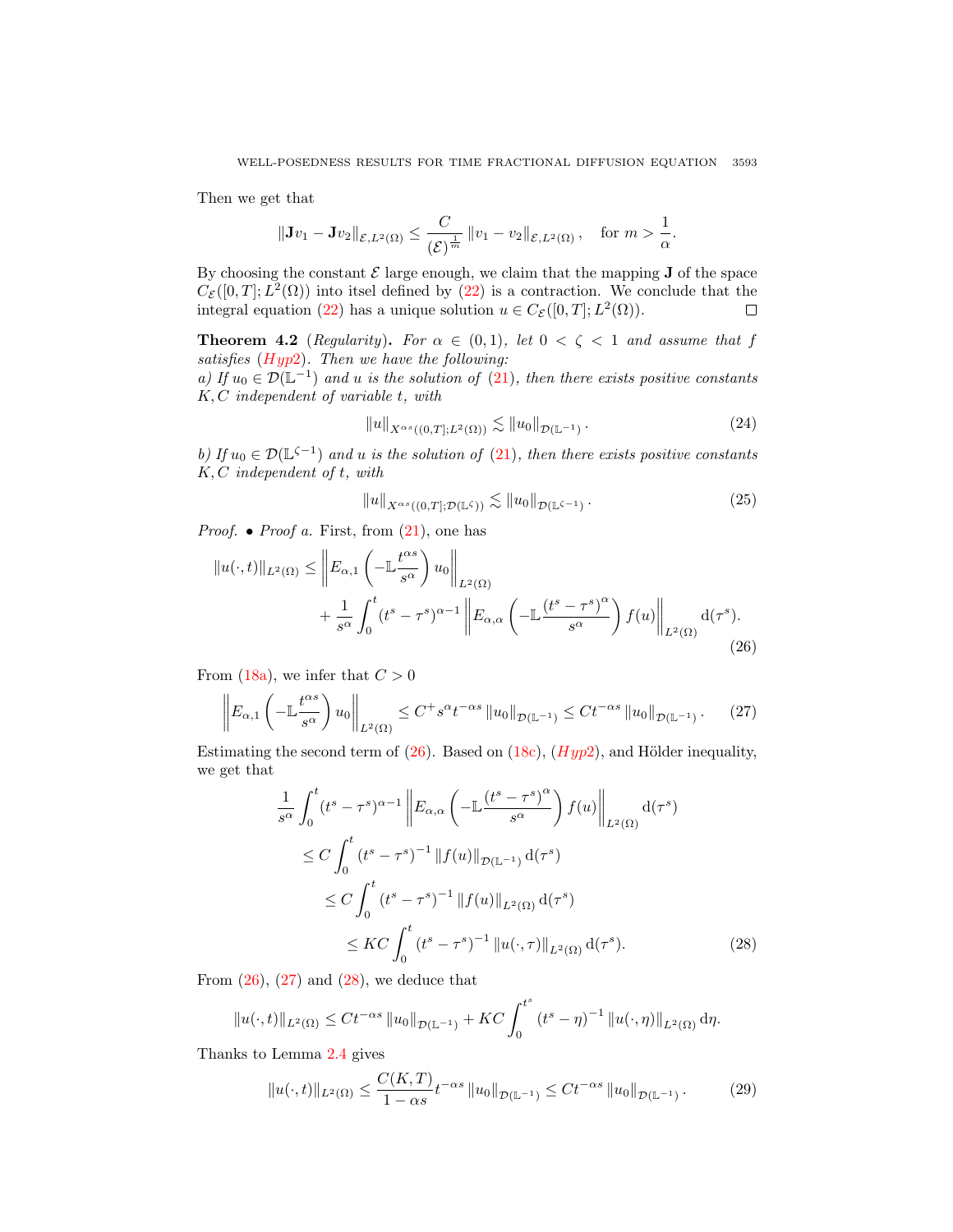Multiplying by  $t^{\alpha s}$  on both sides of  $(29)$  and we get

<span id="page-13-0"></span>
$$
t^{\alpha s} \|u(\cdot,t)\|_{L^2} \leq C \|u_0\|_{\mathcal{D}(\mathbb{L}^{-1})}
$$

which implies  $(24)$ .

• *Proof b.* From  $(18b)$ , one obtains

$$
\left\| E_{\alpha,1} \left( - \mathbb{L} \frac{t^{\alpha s}}{s^{\alpha}} \right) u_0 \right\|_{\mathcal{D}(\mathbb{L}^\zeta)} \leq C^+ s^{\alpha} t^{-\alpha s} \left\| u_0 \right\|_{\mathcal{D}(\mathbb{L}^{\zeta - 1})} \leq C t^{-\alpha s} \left\| u_0 \right\|_{\mathcal{D}(\mathbb{L}^{\zeta - 1})}. \tag{30}
$$

Using [\(18d\)](#page-8-4), Remark [1](#page-3-1) and hypothesis ( $Hyp2$  $Hyp2$ ), we get that for  $\zeta < 1$ 

$$
\frac{1}{s^{\alpha}} \int_{0}^{t} (t^{s} - \tau^{s})^{\alpha - 1} \left\| E_{\alpha,\alpha} \left( -\mathbb{L} \frac{(t^{s} - \tau^{s})^{\alpha}}{s^{\alpha}} \right) f(u) \right\|_{\mathcal{D}(\mathbb{L}^{\zeta})} d(\tau^{s})
$$
\n
$$
\leq C \int_{0}^{t} (t^{s} - \tau^{s})^{-1} \|f(u)\|_{\mathcal{D}(\mathbb{L}^{\zeta - 1})} d(\tau^{s})
$$
\n
$$
\leq CC_{\zeta} \int_{0}^{t} (t^{s} - \tau^{s})^{-1} \|f(u)\|_{L^{2}(\Omega)} d(\tau^{s})
$$
\n
$$
\leq KCC_{\zeta} \int_{0}^{t} (t^{s} - \tau^{s})^{-1} \|u(\cdot, \tau)\|_{L^{2}(\Omega)} d(\tau^{s})
$$
\n
$$
\leq KCC_{\zeta}^{2} \int_{0}^{t} (t^{s} - \tau^{s})^{-1} \|u(\cdot, \tau)\|_{\mathcal{D}(\mathbb{L}^{\zeta})} d(\tau^{s}). \tag{31}
$$

From  $(30)$  and  $(31)$ , there exists the positive constant C such that

$$
||u(\cdot,t)||_{\mathcal{D}(\mathbb{L}^{\zeta})} \leq C t^{-\alpha s} ||u_0||_{\mathcal{D}(\mathbb{L}^{\zeta-1})} + KC \int_0^t (t^s - \tau^s)^{-1} ||u(\cdot,\tau)||_{\mathcal{D}(\mathbb{L}^{\zeta})} d(\tau^s).
$$

From Lemma  $2.4$  (Grönwall's inequality), one obtains

<span id="page-13-1"></span>
$$
||u(\cdot,t)||_{\mathcal{D}(\mathbb{L}^\zeta)} \leq C t^{-\alpha s} ||u_0||_{\mathcal{D}(\mathbb{L}^{\zeta-1})}.
$$

An argument analogous to the previous one yields [\(25\)](#page-12-5). This complete the proof of the theorem.  $\Box$ 

**Theorem 4.3** (Stability). For  $0 < \zeta < 1$ , and  $\alpha \in (0,1)$ , assume that f satisfies ([Hyp](#page-11-0)1). For  $u_0 \in \mathcal{D}(\mathbb{L}^{\zeta-1})$  for  $\zeta \in (0,1)$ . The solution u depends continuously on the initial data in the following sense. If  $u_{0,j} \to u_0$  in  $\mathcal{D}(\mathbb{L}^{\zeta-1})$  and if  $u_j$  is the corresponding maximal solution with initial data  $u_{0,j}$ , then  $u_j \to u$  in  $L^{\infty}(0,T;\mathcal{D}(\mathbb{L}^{\zeta}))$ for every interval  $(0, T]$ .

*Proof.* Let  $u_0 \in \mathcal{D}(\mathbb{L}^{\zeta-1})$  and consider  $\{u_{0,j}\}_{j\in\mathbb{N}^*} \subset \mathcal{D}(\mathbb{L}^{\zeta-1})$  such that

<span id="page-13-2"></span>
$$
u_{0,j} \to u_0
$$
, as  $j \to \infty$ .

For  $j$  sufficiently large we have that

$$
\|u(\cdot,t) - u_j(\cdot,t)\|_{\mathcal{D}(\mathbb{L}^{\zeta})}\n\leq \|E_{\alpha,1}\left(-\mathbb{L}\frac{t^{\alpha s}}{s^{\alpha}}\right)(u_0 - u_{0,j})\|_{\mathcal{D}(\mathbb{L}^{\zeta})}\n+ \frac{1}{s^{\alpha}} \int_0^t (t^s - \tau^s)^{\alpha-1} \|E_{\alpha,\alpha}\left(-\mathbb{L}\frac{(t^s - \tau^s)^{\alpha}}{s^{\alpha}}\right)(f(u) - f(u_j))\|_{\mathcal{D}(\mathbb{L}^{\zeta})} d(\tau^s). (32)
$$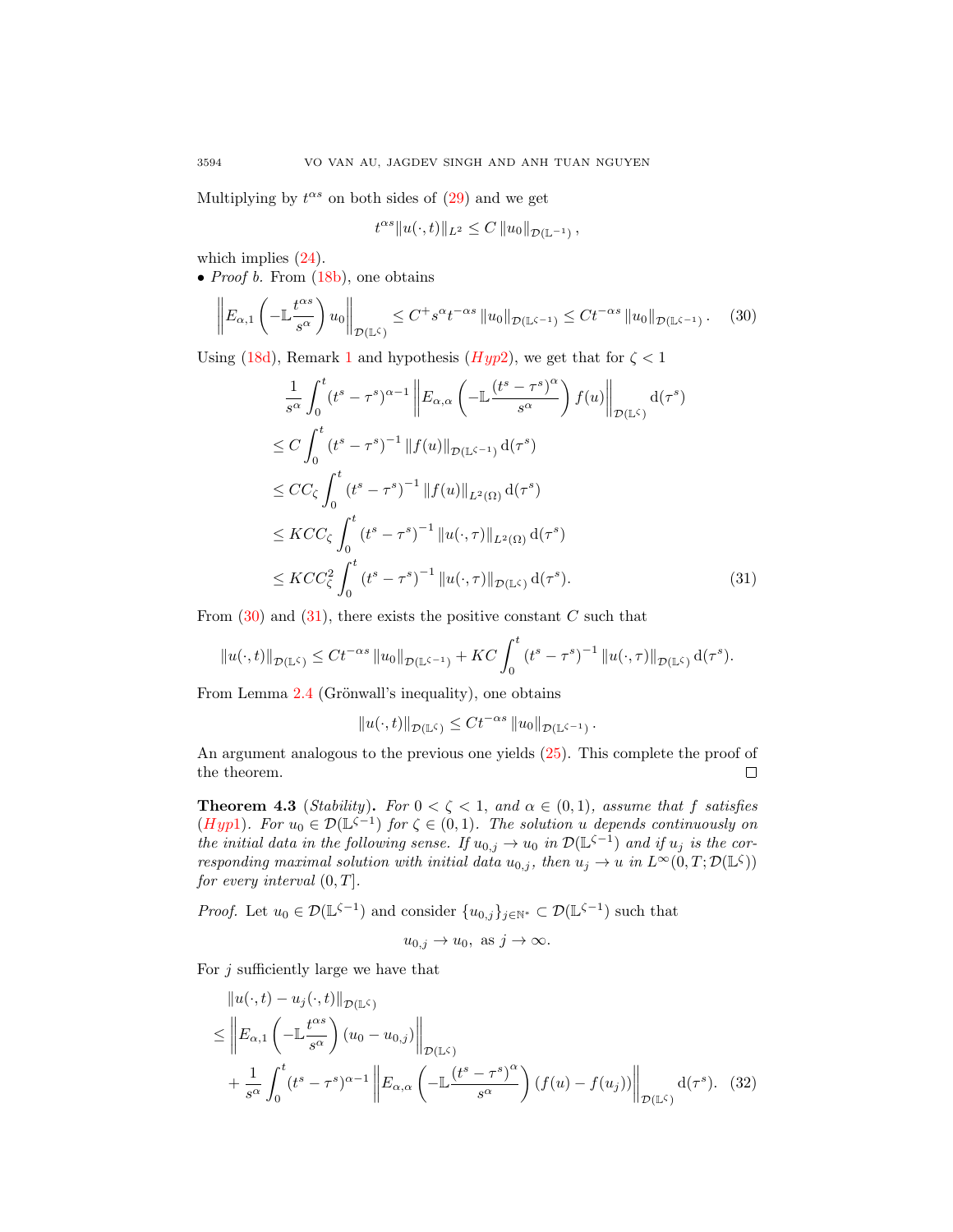Using [\(18b\)](#page-8-2), we get

$$
\left\| E_{\alpha,1} \left( -\mathbb{L} \frac{t^{\alpha s}}{s^{\alpha}} \right) (u_0 - u_{0,j}) \right\|_{\mathcal{D}(\mathbb{L}^\zeta)} \leq C t^{-\alpha s} \left\| u_0 - u_{0,j} \right\|_{\mathcal{D}(\mathbb{L}^{\zeta - 1})}, \quad \forall t \in (0,T].
$$

From  $(18d)$ ,  $(Hyp1)$  $(Hyp1)$  $(Hyp1)$  and Remark [1,](#page-3-1) we have

$$
\frac{1}{s^{\alpha}} \int_{0}^{t} (t^{s} - \tau^{s})^{\alpha - 1} \left\| E_{\alpha,\alpha} \left( -\mathbb{L} \frac{(t^{s} - \tau^{s})^{\alpha}}{s^{\alpha}} \right) (f(u) - f(u_{j})) \right\|_{\mathcal{D}(\mathbb{L}^{\zeta})} d(\tau^{s})
$$
\n
$$
\leq \bar{C} \int_{0}^{t} (t^{s} - \tau^{s})^{-1} \|f(u) - f(u_{j})\|_{\mathcal{D}(\mathbb{L}^{\zeta - 1})} d(\tau^{s})
$$
\n
$$
\leq \bar{C} C_{\zeta} \int_{0}^{t} (t^{s} - \tau^{s})^{-1} \|f(u) - f(u_{j})\|_{L^{2}(\Omega)} d(\tau^{s})
$$
\n
$$
\leq K \bar{C} C_{\zeta}^{2} \int_{0}^{t} (t^{s} - \tau^{s})^{-1} \|u(\cdot, \tau) - u_{j}(\cdot, \tau)\|_{\mathcal{D}(\mathbb{L}^{\zeta})} d(\tau^{s}). \tag{33}
$$

Combining  $(32)-(33)$  $(32)-(33)$  $(32)-(33)$ , we deduce that

$$
||u(\cdot,t) - u_j(\cdot,t)||_{\mathcal{D}(\mathbb{L}^{\zeta})} \leq C t^{-\alpha s} ||u_0 - u_{0,j}||_{\mathcal{D}(\mathbb{L}^{\zeta-1})} + KC \int_0^t (t^s - \tau^s)^{-1} ||u(\cdot,\tau) - u_j(\cdot,\tau)||_{\mathcal{D}(\mathbb{L}^{\zeta})} d(\tau^s),
$$

for all  $t \in (0, T]$ . From Lemma [2.4](#page-4-3) (Grönwall's inequality) we see that

<span id="page-14-0"></span>
$$
t^{\alpha s} ||u(\cdot,t) - u_j(\cdot,t)||_{\mathcal{D}(\mathbb{L}^\zeta)} \leq C ||u_0 - u_{0,j}||_{\mathcal{D}(\mathbb{L}^{\zeta-1})}.
$$

Let  $j \to \infty$  and we have  $u_{0,j} \to u_0$  so  $u_j \to u$  in  $\mathcal{D}(\mathbb{L}^{\zeta})$ , for all  $t \in (0,T]$ , which finishes the proof.  $\Box$ 

<span id="page-14-1"></span>**Remark 2.** If  $u_0(x) > 0$  a.e.  $x \in \Omega$  and the continuous function  $f(u)$  is nonnegative, then the explicit solution of Problem [\(20\)](#page-10-2) presented in [\(21\)](#page-10-3) is positive.

<span id="page-14-3"></span>**Lemma 4.4.** (see [\[4\]](#page-25-20)) Let H be a Hausdorff locally convex linear topological space, Q be a convex subset of H, V be an open subset of Q, and  $R \in V$ . Suppose that  $M : \overline{V} \to Q$  is a continuous, compact map. Then, either

- (i) The map M has a fixed point in  $\overline{V}$ ; or
- (ii) there are  $u \in \partial V$  (the boundary of V in Q) and  $\xi \in (0,1)$  with  $u = \xi \mathcal{M}u +$  $(1 - \xi)R$ .

**Theorem 4.5** (Existence-uniqueness a positive solution). Assume that nonnegative and continuous function f satisfies the hypotheses  $(Hyp1)$  $(Hyp1)$  $(Hyp1)$  and  $(Hyp2)$ , then, there exists a unique positive solution  $u \in C([0, +\infty); L^2(\Omega))$  of Problem [\(20\)](#page-10-2).

*Proof.* Step 1. Existence a positive solution  $u \in C([0, +\infty); L^2(\Omega))$ . For  $B > 0$ , let us set

$$
Q = \{ v \in C([0, T]; L^{2}(\Omega)) \mid u(\cdot, t) \geq B, \text{ a.e } (x, t) \in \Omega \times [0, T], \text{ for } T \in (0, \infty) \}.
$$

Consider the operator  $\mathcal{M}: Q \to Q$  defined by

<span id="page-14-2"></span>
$$
\mathcal{M}v(t) = E_{\alpha,1} \left( -\mathbb{L}\frac{t^{\alpha s}}{s^{\alpha}} \right) u_0 + \frac{1}{s^{\alpha}} \int_0^t (t^s - \tau^s)^{\alpha-1} E_{\alpha,\alpha} \left( -\mathbb{L}\frac{(t^s - \tau^s)^{\alpha}}{s^{\alpha}} \right) f(v(\tau)) \mathrm{d}(\tau^s). \tag{34}
$$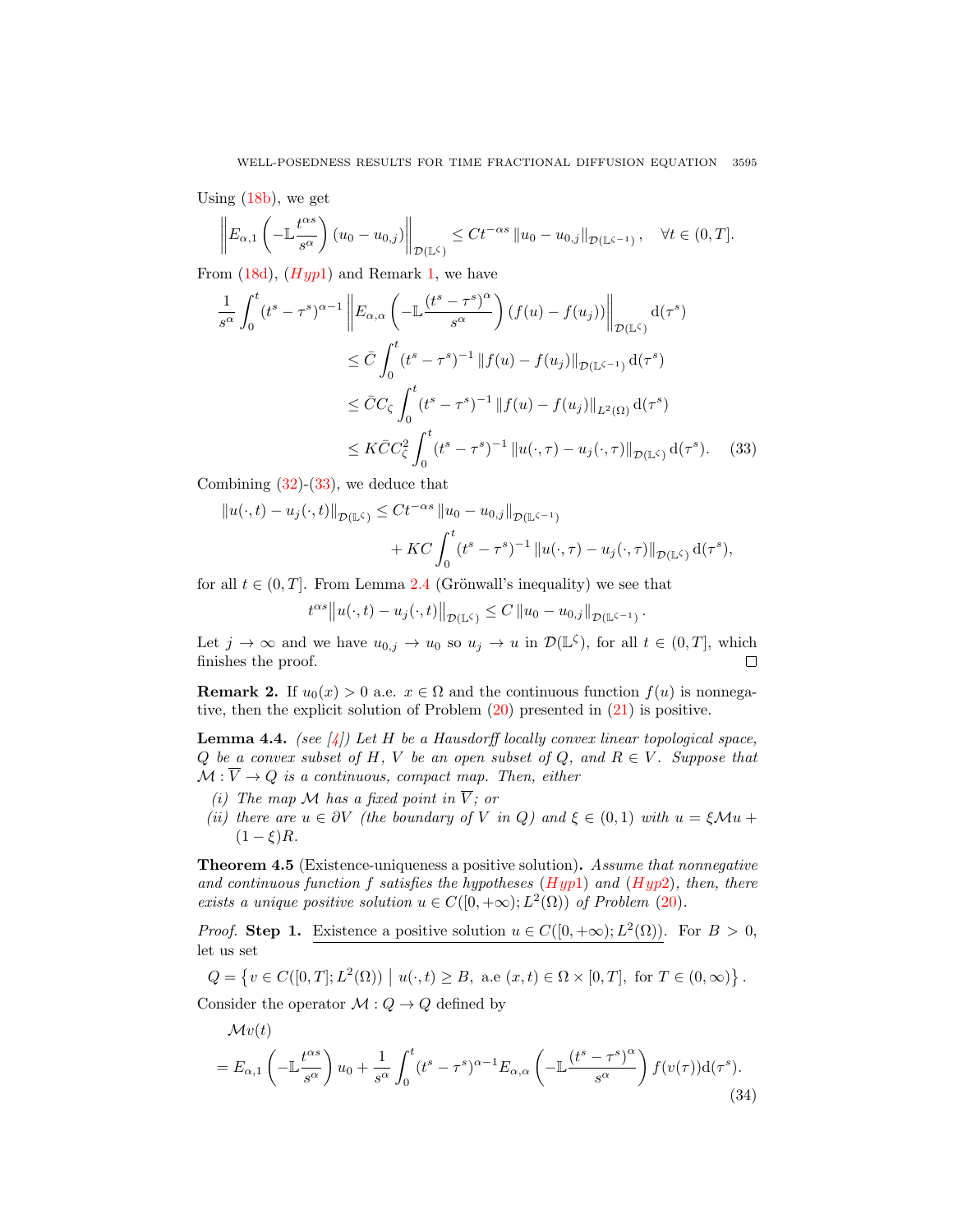From Remark [2,](#page-14-1) since  $u_0 > 0$  a.e. in  $\Omega$  and  $f(u)$  is nonnegative, then  $\mathcal{M}u$  is nonnegative. By Theorem [4.1,](#page-11-4) we know that the operator  $\mathcal M$  has a unique fixed point. Let

$$
V := \left\{ u : [0, T] \to L^2(\Omega) \middle| \begin{array}{c} \diamond u(x, 0) = u_0(x) \\ \diamond u \text{ is continuous on } (0, T] \\ \diamond ||u(\cdot, t)||_{L^2(\Omega)} \leq t^{-\alpha s} ||u_0||_{\mathcal{D}(\mathbb{L}^{-1})}, \forall t > 0 \end{array} \right\}.
$$

Then, we can show that  $M : \overline{V} \to Q$  is continuous and compact by the usual techniques (see e.g. [\[41\]](#page-26-17)). Moreover, for  $\xi \in (0,1)$ , if  $u \in Q$  is any solution of the equation [\(34\)](#page-14-2) then we get

$$
u(t) = \xi \mathcal{M}u(t) + (1 - \xi)E_{\alpha,1}\left(-\mathbb{L}\frac{t^{\alpha s}}{s^{\alpha}}\right)u_0
$$
  
=  $E_{\alpha,1}\left(-\mathbb{L}\frac{t^{\alpha s}}{s^{\alpha}}\right)u_0 + \frac{\xi}{s^{\alpha}}\int_0^t (t^s - \tau^s)^{\alpha-1}E_{\alpha,\alpha}\left(-\mathbb{L}\frac{(t^s - \tau^s)^{\alpha}}{s^{\alpha}}\right)f(v(\tau))d(\tau^s).$ 

By an argument analogous to that used for the proof of Theorem [4.2a](#page-12-6), one obtains

 $||u(\cdot, t)||_{L^2(\Omega)} \leq C t^{-\alpha s} ||u_0||_{\mathcal{D}(\mathbb{L}^{-1})}.$ 

We invoke Lemma [4.4](#page-14-3) to deduce that M has a fixed point in  $\overline{V}$ . Then, this fixed point is a positive solution of Problem [\(20\)](#page-10-2). Since the arbitrariness of  $T \in (0, +\infty)$ , then we claim that there exists a positive solution  $u \in C([0, +\infty); L^2(\Omega))$  of Problem  $(20).$  $(20).$ 

**Step 2.** Uniqueness positive solution in  $C([0, +\infty); L^2(\Omega))$ . By Step 1, we suppose that  $u, v \in C([0, +\infty); L^2(\Omega))$  are two positive solutions of equation [\(20\)](#page-10-2). Then, we conclude that

$$
\|u(\cdot,t) - v(\cdot,t)\|_{L^2(\Omega)}
$$
\n
$$
\leq \frac{1}{s^{\alpha}} \int_0^t (t^s - \tau^s)^{\alpha-1} \left\| E_{\alpha,\alpha} \left( -\mathbb{L} \frac{(t^s - \tau^s)^{\alpha}}{s^{\alpha}} \right) (f(u) - f(v)) \right\|_{L^2(\Omega)} d(\tau^s)
$$
\n
$$
\leq KC \int_0^t (t^s - \tau^s)^{-1} \|u(\tau) - v(\tau)\|_{L^2(\Omega)} d(\tau^s).
$$

Applying Lemma [2.4](#page-4-3) (Grönwall inequality), we derive  $u = v$ . This implies the uniqueness of the solution.  $\Box$ 

4.2. Large existence times, continuation and finite-time blow-up. In this subsection, we consider the source term  $f(u) = f_q(u) = |u|^{q-1} \log |u|^q$  for  $q > 1$ , (which is locally Lipschitz).

<span id="page-15-0"></span>**Lemma 4.6.** For every  $\varepsilon > 0$ , there exists  $A > 0$ , such that the real function

$$
h(y) = |y|^a \log |y|, \quad \text{for } a \ge 0,
$$

satisfies

$$
h(y) \le A + |y|^{a+\varepsilon}.
$$

*Proof.* Since  $\lim_{|y| \to +\infty} \left( \frac{\log |y|}{|y| \varepsilon} \right)$  $\frac{|\mathbf{y}||\mathbf{y}|}{|\mathbf{y}|^{s}}$  = 0, then there exists  $y > 0$  such that  $\log|y|$  $\frac{y|y|}{|y|^{\varepsilon}} < 1$ , for all  $|y| > y_0$ .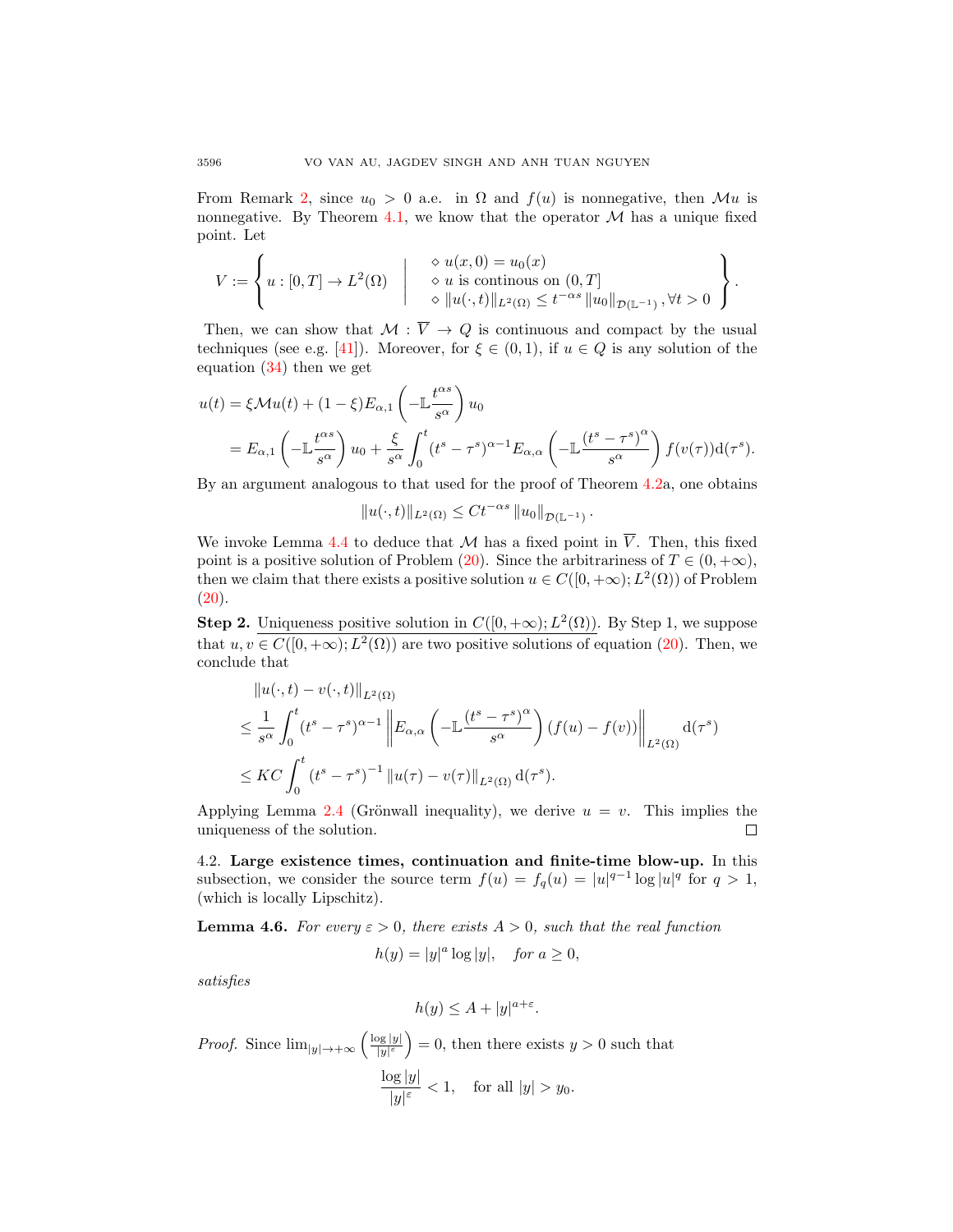So,

$$
h(y) \le |y|^{a+\varepsilon}, \quad \text{for all } |y| > y_0.
$$

Since  $\log x$  is an increasing function, we can conclude for any  $a \geq 0$  that  $|h(y)| \leq A$ , for some  $A > 0$  and for all  $|y| \leq y_0$ . Thus,

$$
h(y) \le A + |y|^{a+\varepsilon}.
$$

The proof is complete.

<span id="page-16-2"></span>**Lemma 4.7.** (See [\[17\]](#page-25-21)) For  $\Omega \subset \mathbb{R}^d$ , it is well-known that we obtain the following Sobolev embeddings

$$
\begin{cases}\nL^q(\Omega) \hookrightarrow \mathcal{D}(\mathbb{L}^{\zeta}), & \text{if } \frac{-d}{4} < \zeta \le 0, \quad q \ge \frac{2d}{d-4\zeta}, \\
\mathcal{D}(\mathbb{L}^{\zeta}) \hookrightarrow L^q(\Omega), & \text{if } \quad 0 \le \zeta < \frac{d}{4}, \quad q \le \frac{2d}{d-4\zeta}.\n\end{cases}
$$

Then, we have more next results on local existence.

<span id="page-16-3"></span>**Theorem 4.8** (Local-in-time existence). Let  $u_0 \in \mathcal{D}(\mathbb{L}^{-1})$ , and assume that  $\alpha \in \mathbb{L}$  $(\frac{1}{2}, 1)$ ,  $s = 1 - \sigma$ . For the nonlinearity source as logarithmic function type  $f_q(u) =$  $|u|^{q-1} \log |u|^q$ , with  $\max\left\{\frac{1}{\alpha};\frac{3}{2}\right\} < q \le \min\left\{\frac{1}{\alpha s};2\right\}$ , then there is a time constant  $T > 0$  (depending only on  $u_0$ ) such that the [P](#page-0-0)roblem (P) has a unique mild solution on  $(0, T]$ .

*Proof.* Let  $T > 0$  and  $M > 0$  to be chosen later, we consider the following space

$$
\mathbb{S} := \bigg\{ u \in X^{\alpha s}((0,T];L^2(\Omega)) : ||u||_{X^{\alpha s}((0,T];L^2(\Omega))} \leq M \bigg\},
$$

for  $0 < \alpha, s < 1$ , and we define the mapping **H** on S by

$$
\mathbf{H}u(t) = E_{\alpha,1} \left( -\mathbb{L} \frac{t^{\alpha s}}{s^{\alpha}} \right) u_0 + \frac{1}{s^{\alpha}} \int_0^t (t^s - \tau^s)^{\alpha - 1} E_{\alpha,\alpha} \left( -\mathbb{L} \frac{(t^s - \tau^s)^{\alpha}}{s^{\alpha}} \right) f_q(u) \mathrm{d}(\tau^s).
$$
\n(35)

We show that  $H$  is invariant in  $S$  and  $H$  is a contraction.

**Claim 1.** If  $u_0 \in \mathcal{D}(\mathbb{L}^{-1})$ , then **H** is S-invariant. In fact, from [\(18a\)](#page-8-1), we have

$$
\left\| E_{\alpha,1} \left( - \mathbb{L} \frac{t^{\alpha s}}{s^{\alpha}} \right) u_0 \right\|_{X^{\alpha s}(0,T;L^2(\Omega))} \le C \left\| u_0 \right\|_{\mathcal{D}(\mathbb{L}^{-1})}, \quad \forall t \in (0,T]. \tag{36}
$$

<span id="page-16-4"></span><span id="page-16-1"></span><span id="page-16-0"></span> $= .41$ (i)(i)

Using Lemma [2.1b](#page-3-0)) we have for  $t \in (0, T]$ 

$$
\|\mathcal{H}(u)(t)\|_{L^{2}(\Omega)} = \left\|\frac{1}{s^{\alpha}} \int_{0}^{t} (t^{s} - \tau^{s})^{\alpha - 1} E_{\alpha,\alpha} \left( -\mathbb{L} \frac{(t^{s} - \tau^{s})^{\alpha}}{s^{\alpha}} \right) f_{q}(u) d(\tau^{s}) \right\|_{L^{2}(\Omega)}
$$
  

$$
\leq \frac{1}{s^{\alpha}} \int_{0}^{t} (t^{s} - \tau^{s})^{\alpha - 1} \left\| E_{\alpha,\alpha} \left( -\mathbb{L} \frac{(t^{s} - \tau^{s})^{\alpha}}{s^{\alpha}} \right) f_{q}(u) \right\|_{L^{2}(\Omega)} d(\tau^{s})
$$
  

$$
\leq \frac{\bar{C}}{s^{\alpha}} \int_{0}^{t} (t^{s} - \tau^{s})^{\alpha - 1} \|f_{q}(u)\|_{L^{2}(\Omega)} d(\tau^{s}). \tag{37}
$$

From Lemma [4.6,](#page-15-0) for the constants  $A, \varepsilon > 0$ , we conclude that for  $t \in (0, T]$ , Z Ω  $|f_q(u)|$  $x = 1$ Ω  $\Bigl(\bigl|u(x,t)\bigr|$  $\left| \int_{a}^{a-1} \log |u(x,t)| \right|$ <sup>q</sup>)<sup>2</sup> dx

 $\Box$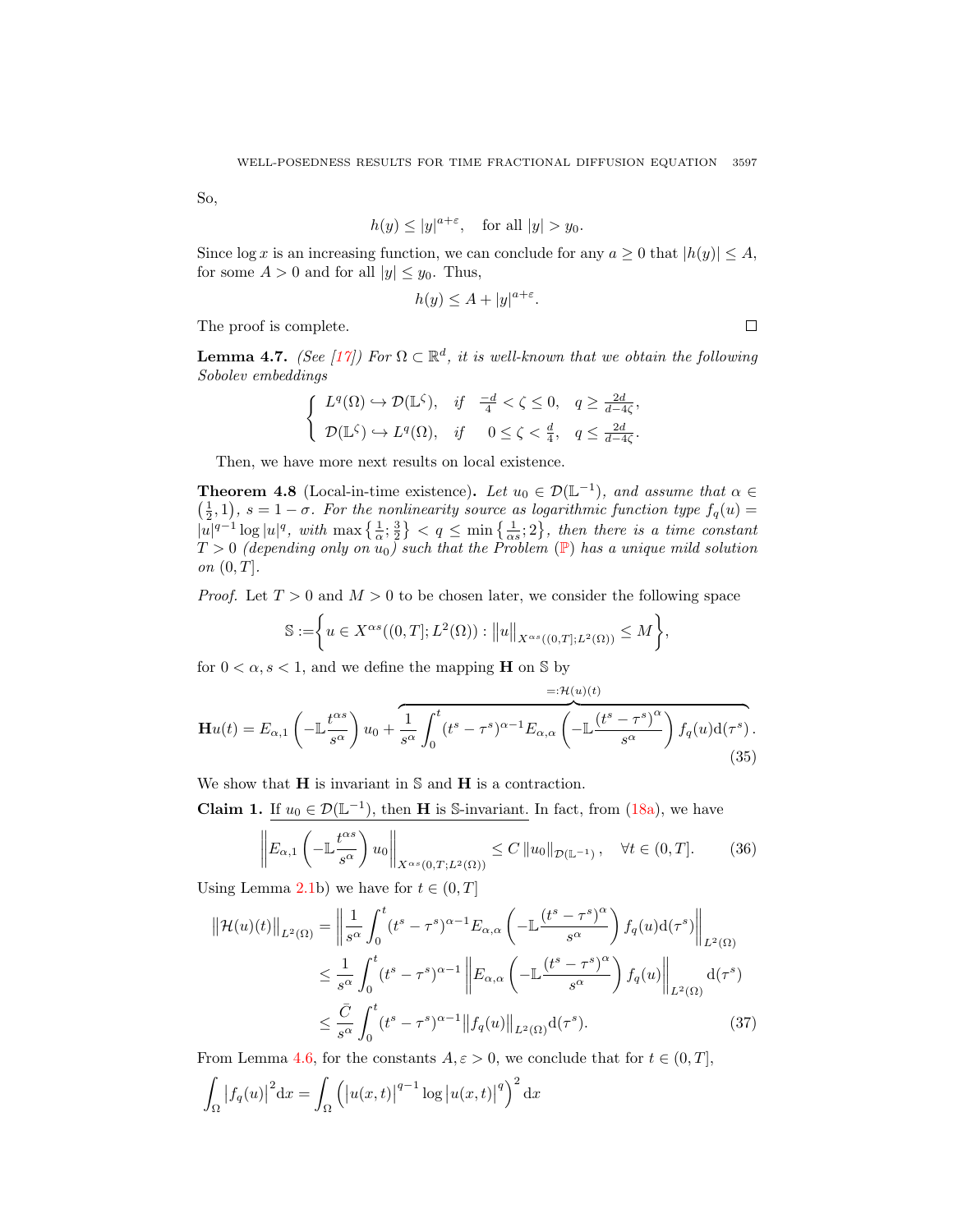3598 VO VAN AU, JAGDEV SINGH AND ANH TUAN NGUYEN

<span id="page-17-0"></span>
$$
\leq 2q \int_{\Omega} \left( A^2 + |u|^{2q - 2 + 2\varepsilon} \right) dx \leq 2q \left( A^2 |\Omega| + \| u(\cdot, t) \|_{L^{2(q-1+\varepsilon)}(\Omega)}^{2(q-1+\varepsilon)} \right). \tag{38}
$$

From [\(37\)](#page-16-0) and [\(38\)](#page-17-0) and Hölder's inequality for  $\frac{1}{\alpha} < q < 2$ , put  $q^* = q - 1 + \varepsilon$ , for  $q > 1$ , choose  $\varepsilon$  satisfies  $\frac{3-2q}{2} \leq \varepsilon \leq 2-q$ , one obtains  $1 \leq 2q^* \leq 2$ , we used the Sobolev embedding  $L^2(\Omega) \to L^{2q^*}(\Omega)$ , we have that

$$
\|\mathcal{H}(u)(t)\|_{L^{2}(\Omega)} \leq C \int_{0}^{t} (t^{s} - \tau^{s})^{\alpha - 1} \left( A|\Omega|^{\frac{1}{2}} + \|u(\cdot,\tau)\|_{L^{2q^{*}}(\Omega)}^{q^{*}} \right) d(\tau^{s})
$$
  
\n
$$
\leq C \left( \int_{0}^{t} (t^{s} - \tau^{s})^{\frac{q(\alpha - 1)}{q - 1}} d(\tau^{s}) \right)^{\frac{q - 1}{q}} \left[ \int_{0}^{t} \left( A|\Omega|^{\frac{1}{2}} + \|u(\cdot,\tau)\|_{L^{2q^{*}}(\Omega)}^{q^{*}} \right)^{q} d(\tau^{s}) \right]^{\frac{1}{q}}
$$
  
\n
$$
\leq C \left( \int_{0}^{t} (t^{s} - \tau^{s})^{\frac{q(\alpha - 1)}{q - 1}} d(\tau^{s}) \right)^{\frac{q - 1}{q}} \left[ \int_{0}^{t} \left( A|\Omega|^{\frac{1}{2}} + \|u(\cdot,\tau)\|_{L^{2}(\Omega)}^{q^{*}} \right)^{q} d(\tau^{s}) \right]^{\frac{1}{q}}
$$
  
\n
$$
\leq C \left( \int_{0}^{t} (t^{s} - \tau^{s})^{\frac{q(\alpha - 1)}{q - 1}} d(\tau^{s}) \right)^{\frac{q - 1}{q}} \left[ \int_{0}^{t} \left( A|\Omega|^{\frac{1}{2}} + \tau^{-\alpha s q^{*}} \|u\|_{X^{\alpha s}(0, T; L^{2}(\Omega))}^{q^{*}} \right)^{q} d(\tau^{s}) \right]^{\frac{1}{q}}
$$
  
\n
$$
\leq C \left( \int_{0}^{t} (t^{s} - \tau^{s})^{\frac{q(\alpha - 1)}{q - 1}} d(\tau^{s}) \right)^{\frac{q - 1}{q}} \left[ \int_{0}^{t} \left( A|\Omega|^{\frac{1}{2}} + \tau^{-\alpha s q^{*}} M^{q^{*}} \right)^{q} d(\tau^{s}) \right]^{\frac{1}{q}}
$$
  
\n
$$
\leq Ct^{s\alpha - s + \frac{s(q - 1)}{q}} \left( t^{\frac{s}{q}} A|\Omega|^{\frac{1}{2}} + t^{\frac{s}{q} - \alpha s q^{*}} M^{q^{*}} \right), \tag
$$

where by choosing a positive number  $\varepsilon$  is appropriate to  $q^* < \frac{1}{q\alpha}$ . For  $q > \frac{1}{\alpha}$ , then  $2s\alpha - s + \frac{s(q-1)}{q} > 0$ , we get that

$$
\|\mathcal{H}(u)\|_{X^{\alpha s}(0,T;L^2(\Omega))} \leq C T^{2s\alpha - s + \frac{s(q-1)}{q}} \left( T^{\frac{s}{q}} A |\Omega|^{\frac{1}{2}} + T^{\frac{s}{q} - \alpha s q^*} M^{q^*} \right). \tag{40}
$$

Hence, from [\(36\)](#page-16-1) and [\(40\)](#page-17-1), for every  $t \in (0, T]$ ,

<span id="page-17-3"></span><span id="page-17-1"></span>
$$
\| \mathbf{H} u \|_{X^{\alpha s}(0,T;L^{2}(\Omega))}
$$
\n
$$
\leq \left\| E_{\alpha,1} \left( -\mathbb{L} \frac{t^{\alpha s}}{s^{\alpha}} \right) u_{0} \right\|_{X^{\alpha s}(0,T;L^{2}(\Omega))} + \| \mathcal{H}(u) \|_{X^{\alpha s}(0,T;L^{2}(\Omega))}
$$
\n
$$
\leq C \left( \| u_{0} \|_{\mathcal{D}(\mathbb{L}^{-1})} + T^{2s\alpha - s + \frac{s(q-1)}{q}} \left( T^{\frac{s}{q}} A |\Omega|^{\frac{1}{2}} + T^{\frac{s}{q} - \alpha s q^{*}} M^{q^{*}} \right) \right).
$$

Therefore we see that if  $M = 2C ||u_0||_{\mathcal{D}(\mathbb{L}^{-1})}$  and

<span id="page-17-2"></span>
$$
M \geq 2CT^{2s\alpha-s+\frac{s(q-1)}{q}}\left(T^{\frac{s}{q}}A|\Omega|^{\frac{1}{2}}+T^{\frac{s}{q}-\alpha sq^*}M^{q^*}\right),
$$

then H is invariant in S.

**Claim 2.** H :  $\mathbb{S} \to \mathbb{S}$  is a contraction map. Let  $u, v \in \mathbb{S}$ , and using Lemma [2.1b](#page-3-0)), one has for every  $t \in (0, T]$ ,

$$
\|\mathbf{H}u(t) - \mathbf{H}v(t)\|_{L^{2}(\Omega)}
$$
\n
$$
\leq \frac{1}{s^{\alpha}} \int_{0}^{t} (t^{s} - \tau^{s})^{\alpha - 1} \left\| E_{\alpha,\alpha} \left( -\mathbb{L} \frac{(t^{s} - \tau^{s})^{\alpha}}{s^{\alpha}} \right) f_{q}(u) - f_{q}(v) \right\|_{L^{2}(\Omega)} d(\tau^{s})
$$
\n
$$
\leq \frac{\bar{C}}{s^{\alpha}} \int_{0}^{t} (t^{s} - \tau^{s})^{\alpha - 1} \left\| f_{q}(u) - f_{q}(v) \right\|_{L^{2}(\Omega)} d(\tau^{s}). \tag{41}
$$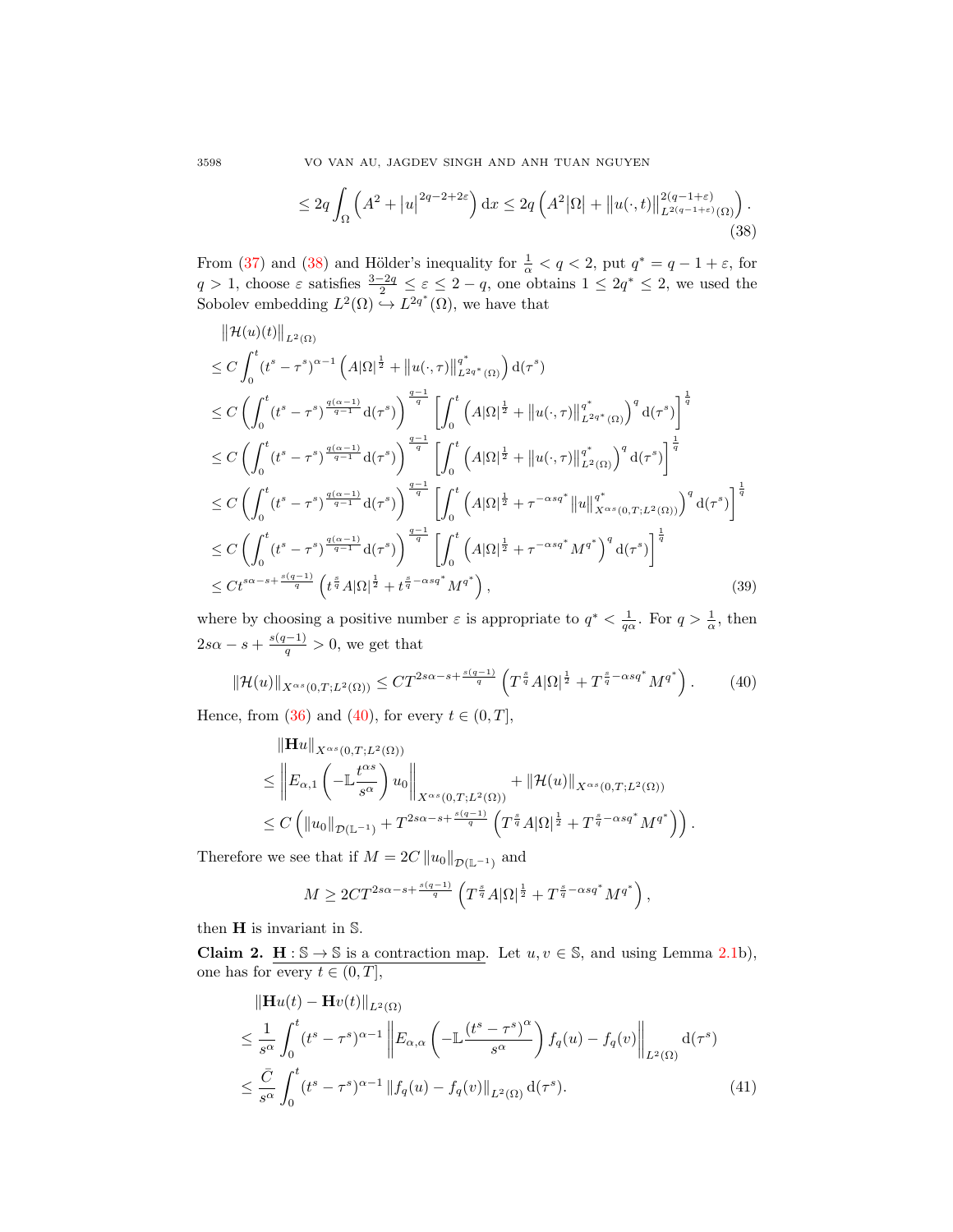As a consequence of the mean value theorem, we have, for  $0 \le \theta \le 1$ ,

$$
\begin{aligned} \left| f_q(u) - f_q(v) \right| &= \left| f'(\theta u + (1 - \theta)v)(u - v) \right| \\ &\le q \left[ 1 + (q - 1)\log |\theta u + (1 - \theta)v| \right] |\theta u + (1 - \theta)v|^{q-2} |u - v| \\ &\le q |\theta u + (1 - \theta)v|^{q-2} |u - v| \\ &\quad + q(q - 1)\log |\theta u + (1 - \theta)v| |\theta u + (1 - \theta)v|^{q-2} |u - v|, \end{aligned}
$$

where for  $f_q(y) = |y|^{q-1} \log |y|^q$ , then we have used  $f'_q(y) = q[1+(q-1)\log |y|] |y|^{q-2}$ . By recalling Lemma [4.6,](#page-15-0) we arrive at

<span id="page-18-0"></span>
$$
\begin{aligned} \left| f_q(u) - f_q(v) \right| &\le q \left| \theta u + (1 - \theta)v \right|^{q-2} \left| u - v \right| \\ &+ q(q-1) \left( A + \left| \theta u + (1 - \theta)v \right|^{q-2+\varepsilon} \right) \left| u - v \right| \\ &\le q \left| u + v \right|^{q-2} \left| u - v \right| \\ &+ q(q-1)A \left| u - v \right| + q(q-1) \left| u + v \right|^{q-2+\varepsilon} \left| u - v \right| . \end{aligned} \tag{42}
$$

We then use Hölder's inequality to get

$$
\int_{\Omega} \left[ |u+v|^{q-2} |u-v| \right]^2 dx = \int_{\Omega} |u+v|^{2(q-2)} |u-v|^2 dx
$$
  
\n
$$
\leq \left( \int_{\Omega} |u+v|^{2(q-1)} dx \right)^{\frac{q-2}{q-1}} \left( \int_{\Omega} |u-v|^{2(q-1)} dx \right)^{\frac{1}{q-1}}
$$
  
\n
$$
\leq C \left[ ||u||_{L^{2(q-1)}}^{2(q-1)} + ||v||_{L^{2(q-1)}}^{2(q-1)} \right]^{\frac{q-2}{q-1}} ||u-v||_{L^{2(q-1)}(\Omega)}^2.
$$

Similarly, we estimate

<span id="page-18-1"></span>
$$
\int_{\Omega} \left[ |u+v|^{q-2+\varepsilon} |u-v| \right]^2 dx
$$
\n
$$
= \int_{\Omega} |u+v|^{2(q-2+\varepsilon)} |u-v|^2 dx
$$
\n
$$
\leq \left( \int_{\Omega} |u+v|^{2(q-2+\varepsilon)(q-1)} dx \right)^{\frac{q-2}{q-1}} \left( \int_{\Omega} |u-v|^{2(q-1)} dx \right)^{\frac{1}{q-1}}
$$
\n
$$
\leq C \left[ ||u||_{L^{2q^{**}}(\Omega)}^{2q^{**}} + ||v||_{L^{2q^{**}}(\Omega)}^{2q^{**}} \right]^{\frac{q-2}{q-1}} ||u-v||_{L^{2(q-1)}(\Omega)}^{2}, \tag{43}
$$

for putting  $q^{**} = (q-1) + \frac{\varepsilon(q-1)}{q-2}$  with  $q \ge 1$ . Therefore, by combining  $(42)$  -  $(43)$ , we obtain

$$
||f_q(u) - f_q(v)||_{L^2(\Omega)} \leq C A ||u - v||^2_{L^{2(q-1)}(\Omega)} + C \left[ ||u||^{q-1}_{L^{2(q-1)}(\Omega)} + ||v||^{q-1}_{L^{2(q-1)}(\Omega)} \right]^{\frac{q-2}{q-1}} ||u - v||_{L^{2(q-1)}(\Omega)} + C \left[ ||u||^{q^{**}}_{L^{2q^{**}}(\Omega)} + ||v||^{q^{**}}_{L^{2q^{**}}(\Omega)} \right]^{\frac{q-2}{q-1}} ||u - v||_{L^{2(q-1)}(\Omega)}.
$$

Since,  $q^{**} = (q-1) + \frac{\varepsilon(q-1)}{q-2}$ , we can choose  $\varepsilon$  so large enough such that  $\frac{1}{2} \leq q^{**} \leq 1$ and we also have  $1 \le 2(q-1) \le 2$ , for  $\frac{3}{2} \le q \le 2$ , from Lemma [4.7](#page-16-2) for  $\zeta = 0$ , one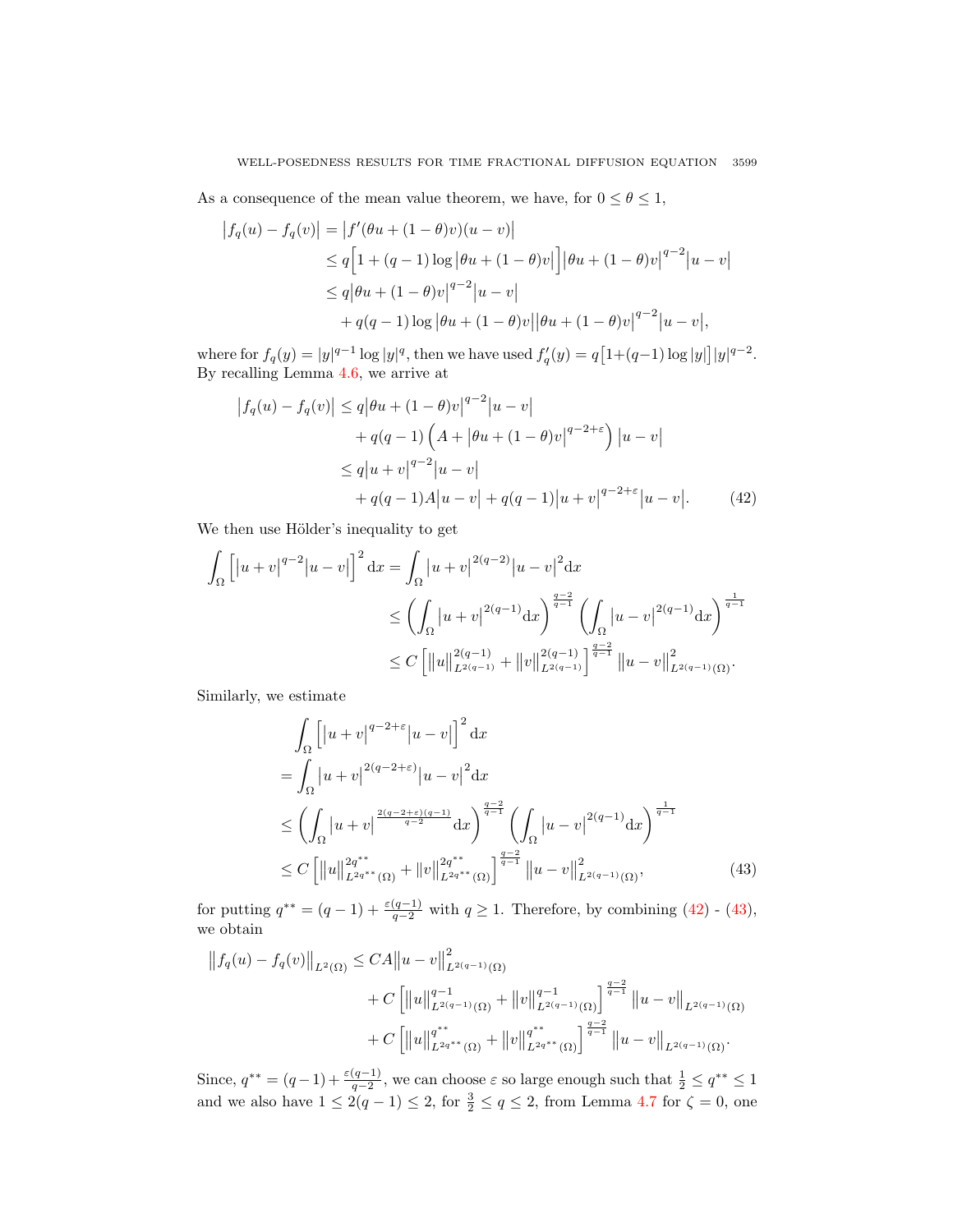obtains

$$
\begin{cases} L^2(\Omega) \hookrightarrow L^{2(q-1)}(\Omega), & \text{since } 1 \le 2(q-1) \le 2, \\ L^2(\Omega) \hookrightarrow L^{2q^{**}}(\Omega), & \text{since } 1 \le 2q^{**} \le 2. \end{cases}
$$

By choosing  $M > 0$  such that  $\max \{ ||u||_{C([0,T];L^2(\Omega))} ; ||v||_{C([0,T];L^2(\Omega))} \} \leq M$ , then we get

<span id="page-19-2"></span><span id="page-19-0"></span>
$$
||f_q(u) - f_q(v)||_{L^2(\Omega)} \le C_{q,\varepsilon}(M) ||u - v||_{L^2(\Omega)},
$$
\n(44)

whereupon  $C_{q,\varepsilon}(M) := C(A + 2M^{q-2} + 2M^{q-2+\varepsilon})$ . Inserting the result of [\(44\)](#page-19-0) into  $(41)$ , and using Hölder inequality, we get that

$$
\|\mathbf{H}u(t) - \mathbf{H}v(t)\|_{L^{2}(\Omega)}
$$
\n
$$
\leq C_{q,\varepsilon}(M) \int_{0}^{t} (t^{s} - \tau^{s})^{\alpha - 1} \|u - v\|_{L^{2}(\Omega)} d(\tau^{s})
$$
\n
$$
\leq C_{q,\varepsilon}(M) \left(\int_{0}^{t} (t^{s} - \tau^{s})^{\frac{(\alpha - 1)q}{q - 1}} d(\tau^{s})\right)^{\frac{q - 1}{q}} \left(\int_{0}^{t} \tau^{-\alpha s q} d(\tau^{s})\right)^{\frac{1}{q}} \|u - v\|_{X^{\alpha s}(0,T;L^{2}(\Omega))}
$$
\n
$$
\leq C_{q,\varepsilon}(M) \left(\frac{q - 1}{\alpha q - 1}\right)^{\frac{q - 1}{q}} t^{\frac{\alpha s q - s}{q - 1}} \left(\frac{1}{1 - \alpha s q}\right)^{\frac{1}{q}} t^{1 - \alpha s q} \|u - v\|_{X^{\alpha s}(0,T;L^{2}(\Omega))},
$$

for some constant q satisfies  $\frac{1}{\alpha} < q < \frac{1}{\alpha s}$ . Then we get  $\frac{\alpha sq - s}{q - 1} + 1 - \alpha sq + \alpha s > 0$ and the estimate holds for every  $t \in (0, T]$ 

$$
\|\mathbf{H}u - \mathbf{H}v\|_{X^{\alpha s}(0,T;L^2(\Omega))} \leq C_{q,\varepsilon}(M)T^{\frac{\alpha sq-s}{q-1}+1-\alpha sq+\alpha s} \|u - v\|_{X^{\alpha s}(0,T;L^2(\Omega))}. \tag{45}
$$

Choosing T small enough such that  $C_{q,\varepsilon}(M)T^{\frac{\alpha sq-s}{q-1}+1-\alpha sq+\alpha s} < 1$ , it follows that H is a contraction map on S. So, we invoke the principle of contraction mapping to assert that the map  $H$  has a unique fixed point u in S.  $\Box$ 

Since we already know that the mild solution of  $(\mathbb{P})$  $(\mathbb{P})$  $(\mathbb{P})$  does exist, the question is whether it will continue (continuation to a bigger interval of existence) and in what situation it is non-continuation by blowup. In answer to these questions is our purpose in the next results. Firsts, we consider the following definition.

**Definition 4.9** (Continuation, see [\[8,](#page-25-22)[37\]](#page-26-18)). Given a mild solution  $u \in X^{\alpha s}((0,T];$  $L^2(\Omega)$  of  $(\mathbb{P})$  $(\mathbb{P})$  $(\mathbb{P})$ , we say that  $u^*$  is a *continuation* of u in  $(0,T^*)$  for  $T^*>T$  if it is satisfying

$$
\begin{cases} u^* \in X^{\alpha s}((0,T];L^2(\Omega)) \text{ is a mild solution of } (\mathbb{P}) \text{ for all } t \in (0,T^*],\\ u^*(x,t) = u(x,t) \quad \text{whenever} \quad t \in [0,T^*], x \in \Omega. \end{cases}
$$

<span id="page-19-3"></span>**Theorem 4.10.** Suppose that the assumptions of the Theorem  $\angle 4.8$  $\angle 4.8$  are satisfied. Then, the solution (unique the weak solution) on the interval  $(0, T]$  of [P](#page-0-0)roblem  $(\mathbb{P})$ is extended to  $(0, T^{\star}],$  for  $T^{\star} > T$ . So this extended function is also the weak solution (unique) of [P](#page-0-0)roblem  $(\mathbb{P})$  on  $(0, T^*]$ .

*[P](#page-0-0)roof.* Let  $u : [0, T] \to L^2(\Omega)$  be a mild solution of Problem  $(\mathbb{P})$  (T be the time from Theorem [4.8\)](#page-16-3). Fix  $M > 0$ , and for  $T^* > T$ ,  $(T^*$  depending on M), we shall prove that  $u^* : [0, T^*] \to L^2(\Omega)$  is a mild solution of [P](#page-0-0)roblem (P). Assume the following estimates hold:

<span id="page-19-1"></span>
$$
\mathcal{P}_1 := T^{-\alpha s} (T^*)^{2\alpha s} \|u_0\|_{L^2(\Omega)} \le \frac{M}{3}, \qquad (46)
$$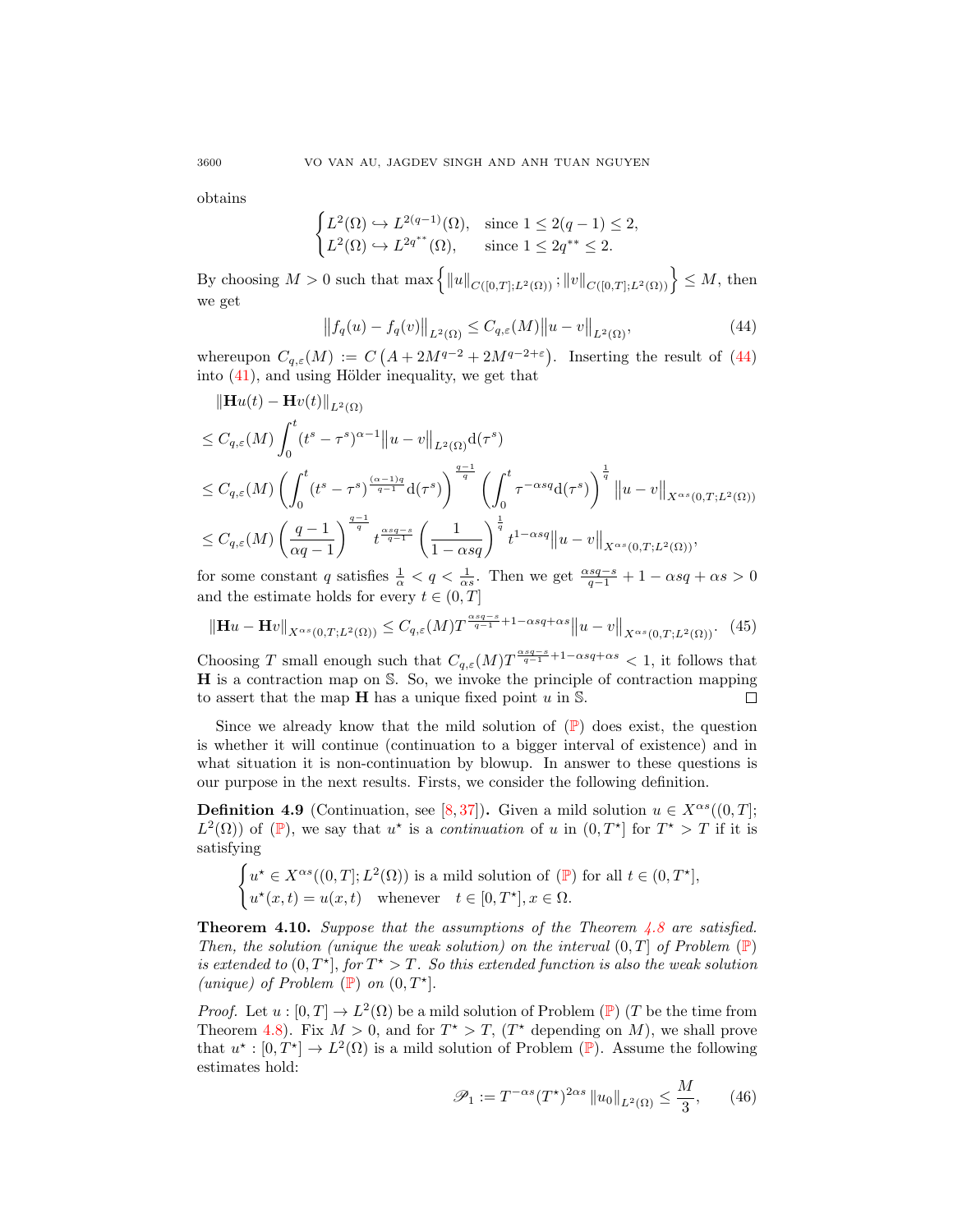WELL-POSEDNESS RESULTS FOR TIME FRACTIONAL DIFFUSION EQUATION 3601

<span id="page-20-1"></span><span id="page-20-0"></span>
$$
\mathscr{P}_2 := C(T^{\star})^{2s\alpha - s + \frac{s(q-1)}{q}} \left( (T^{\star})^{\frac{s}{q}} A |\Omega|^{\frac{1}{2}} + (T^{\star})^{\frac{s}{q} - \alpha s q^*} M^{q^*} \right) \le \frac{M}{3}, \qquad (47)
$$

$$
\mathscr{P}_3 := C_{q,\varepsilon}(M) (T^{\star})^{\frac{\alpha s q - s}{q - 1} + 1 - \alpha s q + \alpha s} \le \frac{M}{3}, \qquad (48)
$$

where  $C_{q,\varepsilon}(M)$  defined in the proof of the Theorem [4.8.](#page-16-3)

For  $T^* \geq T > 0$  and  $M > 0$ , let us define

$$
\mathbb{S}^{\star} := \left\{ u^{\star} \in X^{\alpha s}((0,T^{\star}];L^2(\Omega)) : \left| \begin{array}{l} u^{\star}(\cdot,t) = u(\cdot,t), & \forall t \in (0,T], \\ \|u^{\star} - u(\cdot,T)\|_{X^{\alpha s}([T,T^{\star}];L^2(\Omega))} \leq M, & \forall t \in [T,T^{\star}]. \end{array} \right\}
$$

Step 1. We show that H is defined as in  $(35)$  be the operator on  $\mathbb{S}^*$ . Indeed, let  $u^* \in \mathbb{S}^*$ , we have the following cases:

• If  $t \in (0, T]$ , then by virtue of the Theorem  $(4.8)$ , we have the [P](#page-0-0)roblem  $(\mathbb{P})$  has a unique solution and we also have

$$
u^*(\cdot,t) = u(\cdot,t)
$$
, and we have  $\mathbf{H}(u^*) = \mathbf{H}(u) = u$ .

Thus  $\|\mathbf{H}u^* - \mathbf{H}u\|_{X^{\alpha s}((0,T];L^2(\Omega))}$  is vanish in  $\mathbb{S}^*$  for all  $t \in (0,T]$ . • If  $t \in [T, T^{\star}],$  we have

$$
\|\mathbf{H}u^{*}(t) - u(\cdot, T)\|_{L^{2}(\Omega)}
$$
\n
$$
\leq \left\|\left(E_{\alpha,1}\left(-\mathbb{L}\frac{t^{\alpha s}}{s^{\alpha}}\right) - E_{\alpha,1}\left(-\mathbb{L}\frac{T^{\alpha s}}{s^{\alpha}}\right)\right)u_{0}\right\|_{L^{2}(\Omega)}
$$
\n
$$
+ \frac{1}{s^{\alpha}}\left\|\int_{0}^{t}(t^{s}-\tau^{s})^{\alpha-1}E_{\alpha,\alpha}\left(-\mathbb{L}\frac{(t^{s}-\tau^{s})^{\alpha}}{s^{\alpha}}\right)f_{q}(u^{*})\mathrm{d}(\tau^{s})
$$
\n
$$
- \int_{0}^{T}(T^{s}-\tau^{s})^{\alpha-1}E_{\alpha,\alpha}\left(-\mathbb{L}\frac{(T^{s}-\tau^{s})^{\alpha}}{s^{\alpha}}\right)f_{q}(u^{*})\mathrm{d}(\tau^{s})\right\|_{L^{2}(\Omega)}
$$
\n
$$
\leq \left\|\left(E_{\alpha,1}\left(-\mathbb{L}\frac{t^{\alpha s}}{s^{\alpha}}\right)-E_{\alpha,1}\left(-\mathbb{L}\frac{T^{\alpha s}}{s^{\alpha}}\right)\right)u_{0}\right\|_{L^{2}(\Omega)}
$$
\n
$$
+ \frac{1}{s^{\alpha}}\left\|\int_{T}^{t}(t^{s}-\tau^{s})^{\alpha-1}E_{\alpha,\alpha}\left(-\mathbb{L}\frac{(t^{s}-\tau^{s})^{\alpha}}{s^{\alpha}}\right)f_{q}(u^{*})\mathrm{d}(\tau^{s})\right\|_{L^{2}(\Omega)}
$$
\n
$$
+ \frac{1}{s^{\alpha}}\right\|\int_{0}^{T}\left[(t^{s}-\tau^{s})^{\alpha-1}E_{\alpha,\alpha}\left(-\mathbb{L}\frac{(t^{s}-\tau^{s})^{\alpha}}{s^{\alpha}}\right) - (T^{s}-\tau^{s})^{\alpha-1}E_{\alpha,\alpha}\left(-\mathbb{L}\frac{(T^{s}-\tau^{s})^{\alpha}}{s^{\alpha}}\right)\right]f_{q}(u^{*})\mathrm{d}(\tau^{s})\right\|_{L^{2}(\Omega)}
$$
\n
$$
=:\sum_{i=1}^{3}\|\mathcal{H}_{i}(\cdot,t)\|_{L^{2}(\Omega)}, \quad \text
$$

Estimating the term  $\|\mathcal{H}_1\|_{L^2(\Omega)}$ , using Lemma [2.3,](#page-4-4) we have for all  $t \in [T, T^*]$ 

$$
\|\mathcal{H}_1(\cdot,t)\|_{L^2(\Omega)}^2
$$
\n
$$
= \left\|\left(E_{\alpha,1}\left(-\mathbb{L}\frac{t^{\alpha s}}{s^{\alpha}}\right) - E_{\alpha,1}\left(-\mathbb{L}\frac{T^{\alpha s}}{s^{\alpha}}\right)\right)u_0\right\|_{L^2(\Omega)}^2
$$
\n
$$
= \sum_{p=1}^{\infty} \left[E_{\alpha,1}\left(-\frac{t^{\alpha s}}{s^{\alpha}}\lambda_p\right) - E_{\alpha,1}\left(-\frac{T^{\alpha s}}{s^{\alpha}}\lambda_p\right)\right]^2 (u_0, e_p)^2
$$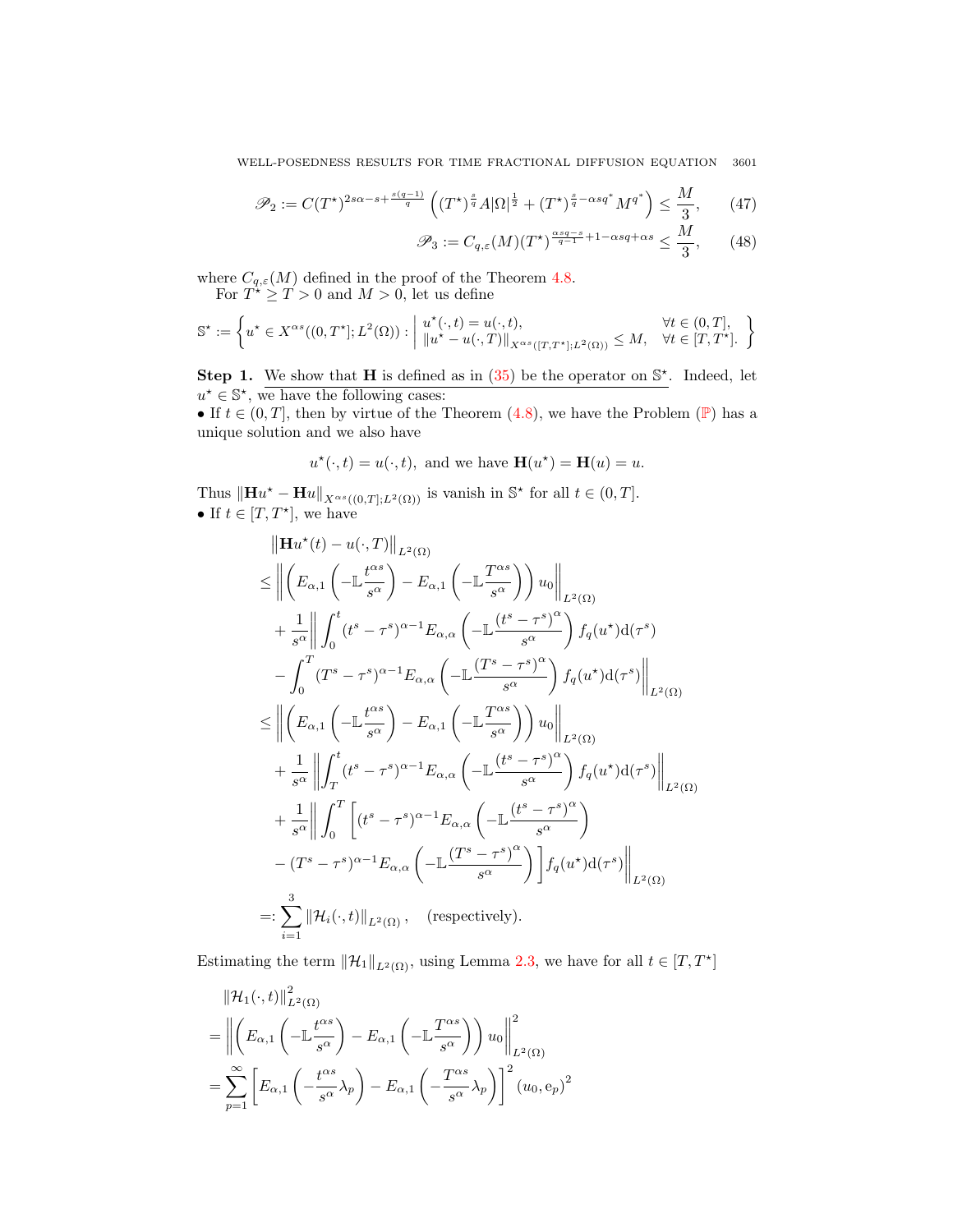3602 VO VAN AU, JAGDEV SINGH AND ANH TUAN NGUYEN

$$
= \sum_{p=1}^{\infty} \left[ \int_{0}^{\infty} W_{\alpha}(z) \left| \exp\left(-z \frac{t^{\alpha s}}{s^{\alpha}} \lambda_{p}\right) - \exp\left(-z \frac{T^{\alpha s}}{s^{\alpha}} \lambda_{p}\right) \right| dz \right]^{2} (u_{0}, e_{p})^{2}
$$
  
\n
$$
\leq \sum_{p=1}^{\infty} \left[ \int_{0}^{\infty} W_{\alpha}(z) \exp\left(-z \frac{T^{\alpha s}}{s^{\alpha}} \lambda_{p}\right) \left| \exp\left(-z \frac{(t^{\alpha s} - T^{\alpha s})}{s^{\alpha}} \lambda_{p}\right) - 1 \right| dz \right]^{2} (u_{0}, e_{p})^{2}
$$
  
\n
$$
\leq \sum_{p=1}^{\infty} \left[ \frac{t^{\alpha s} - T^{\alpha s}}{s^{\alpha}} \lambda_{p} \int_{0}^{\infty} W_{\alpha}(z) \left(z \frac{T^{\alpha s}}{s^{\alpha}} \lambda_{p}\right)^{-1} z dz \right]^{2} (u_{0}, e_{p})^{2}
$$
  
\n
$$
\leq \left[ (t^{\alpha s} - T^{\alpha s}) T^{-\alpha s} \int_{0}^{\infty} W_{\alpha}(z) dz \right]^{2} \sum_{p=1}^{\infty} (u_{0}, e_{p})^{2} \leq (t - T)^{2\alpha s} T^{-2\alpha s} ||u_{0}||_{L^{2}(\Omega)}^{2},
$$
  
\n(49)

where, we have use the inequalities

$$
a^{c} - b^{c} \le (a - b)^{c}
$$
, for  $a > b > 0, c \in (0, 1)$ ,

and for  $z > 0$ 

<span id="page-21-2"></span><span id="page-21-0"></span>
$$
1 - e^{-z} \le z, \quad \text{and } ze^{-z} \le 1.
$$

Hence, we get that

$$
t^{\alpha s} \|\mathcal{H}_1(\cdot,t)\|_{L^2(\Omega)} \le (t-T)^{\alpha s} T^{-\alpha s} (T^{\star})^{\alpha s} \|u_0\|_{L^2(\Omega)} \le T^{-\alpha s} (T^{\star})^{2\alpha s} \|u_0\|_{L^2(\Omega)}.
$$

From [\(46\)](#page-19-1), this implies that the following estimate holds

$$
\|\mathcal{H}_1\|_{X^{\alpha s}((0,T^*];L^2(\Omega))} \le T^{-\alpha s}(T^*)^{2\alpha s} \|u_0\|_{L^2(\Omega)} = \mathscr{P}_1 \le \frac{M}{4}.
$$
 (50)

Similar to [\(39\)](#page-17-3), we have the following estimate for all  $t \in [T, T^*]$  (recall that  $q^* =$  $q-1+\varepsilon\in\left[\frac{1}{2},1\right]$ 

$$
\|\mathcal{H}_2(\cdot,t)\|_{L^2(\Omega)} \le C(t-T)^{s\alpha-s+\frac{s(q-1)}{q}} \left( (t-T)^{\frac{s}{q}}A|\Omega|^{\frac{1}{2}} + (t-T)^{\frac{s}{q}-\alpha s q^*}M^{q^*}\right) \le Ct^{-\alpha s} (T^*)^{2s\alpha-s+\frac{s(q-1)}{q}} \left( (T^*)^{\frac{s}{q}}A|\Omega|^{\frac{1}{2}} + (T^*)^{\frac{s}{q}-\alpha s q^*}M^{q^*}\right),
$$

where, we have used the fact that  $||u||_{X^{\alpha s}((T, T^*]; L^2(\Omega))} \leq M$ . Using [\(47\)](#page-20-0), we infer that

<span id="page-21-1"></span>
$$
\|\mathcal{H}_2\|_{X^{\alpha s}((0,T^*];L^2(\Omega))} \le C(T^*)^{2s\alpha - s + \frac{s(q-1)}{q}} \left( (T^*)^{\frac{s}{q}} A |\Omega|^{\frac{1}{2}} + (T^*)^{\frac{s}{q} - \alpha s q^*} M^{q^*} \right)
$$
  
=  $\mathscr{P}_2 \le \frac{M}{4}.$  (51)

We continue with the estimate of the third norm, using  $(5)$  and Lemma [2.1,](#page-3-0) for all  $t \in [T, T^{\star}],$  one obtains

$$
\left| (t^s - \tau^s)^{\alpha - 1} E_{\alpha,\alpha} \left( -\frac{(t^s - \tau^s)^{\alpha}}{s^{\alpha}} \lambda_p \right) - (T^s - \tau^s)^{\alpha - 1} E_{\alpha,\alpha} \left( -\frac{(T^s - \tau^s)^{\alpha}}{s^{\alpha}} \lambda_p \right) \right|
$$
  
= 
$$
\left| \int_{T^s - \tau^s}^{t^s - \tau^s} z^{\alpha - 2} E_{\alpha,\alpha - 1} \left( -\frac{z^{\alpha}}{s^{\alpha}} \lambda_p \right) dz \right| \leq \bar{C} \int_{T^s - \tau^s}^{t^s - \tau^s} z^{\alpha - 2} dz
$$
  

$$
\leq C \left( (T^s - \tau^s)^{\alpha - 1} - (t^s - \tau^s)^{\alpha - 1} \right) \leq C (T^s - \tau^s)^{\alpha - 1}.
$$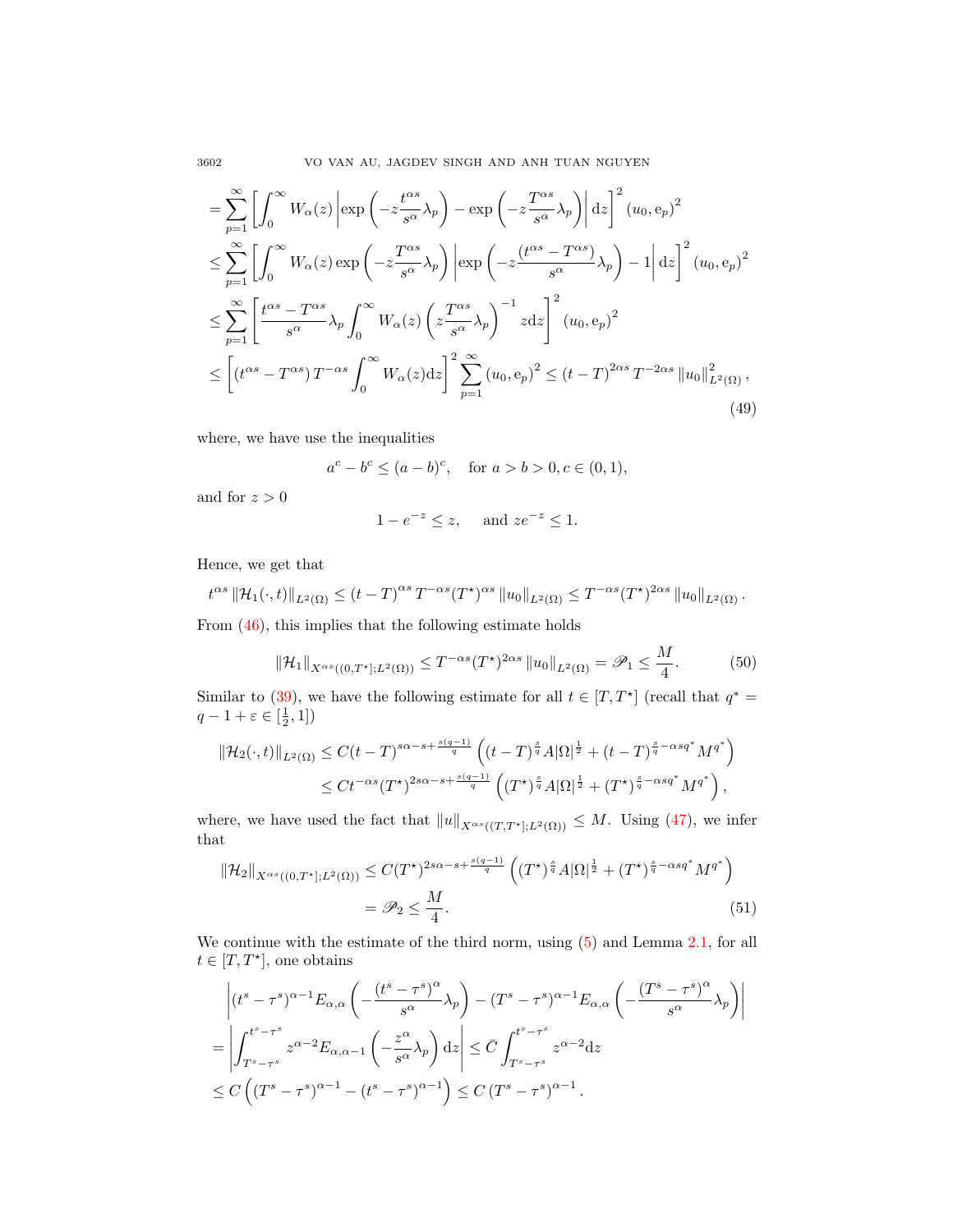Hence, we deduce that

$$
\|\mathcal{H}_{3}(\cdot,t)\|_{L^{2}(\Omega)} = \frac{1}{s^{\alpha}} \left\| \int_{0}^{T} \left[ (t^{s} - \tau^{s})^{\alpha-1} E_{\alpha,\alpha} \left( -\mathbb{L} \frac{(t^{s} - \tau^{s})^{\alpha}}{s^{\alpha}} \right) \right. \right.\left. - (T^{s} - \tau^{s})^{\alpha-1} E_{\alpha,\alpha} \left( -\mathbb{L} \frac{(T^{s} - \tau^{s})^{\alpha}}{s^{\alpha}} \right) \right] f_{q}(u^{*}) \mathrm{d}(\tau^{s}) \right\|_{L^{2}(\Omega)}\n\leq \frac{T}{s^{\alpha}} \int_{0}^{T} \left( \sum_{p=1}^{\infty} \left| (t^{s} - \tau^{s})^{\alpha-1} E_{\alpha,\alpha} \left( -\frac{(t^{s} - \tau^{s})^{\alpha}}{s^{\alpha}} \lambda_{p} \right) \right. \right.\left. - (T^{s} - \tau^{s})^{\alpha-1} E_{\alpha,\alpha} \left( -\frac{(T^{s} - \tau^{s})^{\alpha}}{s^{\alpha}} \lambda_{p} \right) \right|^{2} (f_{q}(u^{*}), \mathbf{e}_{p})^{2} \right)^{\frac{1}{2}} \mathrm{d}(\tau^{s})\n\leq C \int_{0}^{T} \left( \sum_{p=1}^{\infty} (T^{s} - \tau^{s})^{2\alpha-2} (f_{q}(u^{*}), \mathbf{e}_{p})^{2} \right)^{\frac{1}{2}} \mathrm{d}(\tau^{s})\n= C \int_{0}^{T} (T^{s} - \tau^{s})^{\alpha-1} ||f_{q}(u^{*})||_{L^{2}(\Omega)} d(\tau^{s}).
$$

In the same way as in  $(39)$ , using Hölder's inequality and using the embedding  $L^2(\Omega) \hookrightarrow L^{2q^*}(\Omega)$ , for  $q^* \in [\frac{1}{2}, 1]$ , we obtain for  $t \in [T, T^*]$ 

$$
t^{\alpha s} \|\mathcal{H}_3(\cdot,t)\|_{L^2(\Omega)} \leq C (T^\star)^{2s\alpha-s+\frac{s(q-1)}{q}} \left( (T^\star)^{\frac{s}{q}} A |\Omega|^{\frac{1}{2}} + (T^\star)^{\frac{s}{q}-\alpha s q^*} M^{q^*} \right).
$$

From  $(47)$ , we get

$$
\|\mathcal{H}_3\|_{X^{\alpha s}((0,T^*];L^2(\Omega))} \le C(T^*)^{2s\alpha-s+\frac{s(q-1)}{q}} \left( (T^*)^{\frac{s}{q}} A |\Omega|^{\frac{1}{2}} + (T^*)^{\frac{s}{q}-\alpha s q^*} M^{q^*} \right)
$$
  
=  $\mathscr{P}_2 < \frac{M}{3}.$  (52)

It follows from  $(50)$ ,  $(51)$ ,  $(52)$  that, for every  $t \in [T, T^*]$ 

<span id="page-22-0"></span>
$$
\|\mathbf{H}u^* - u(\cdot,T)\|_{X^{\alpha s}((0,T^*];L^2(\Omega))} < \frac{M}{3} + \frac{M}{3} + \frac{M}{3} < M.
$$

We have shown that **H** is a map  $\mathbb{S}^*$  into  $\mathbb{S}^*$ .

Step 2. We show that H is a contraction on  $\mathbb{S}^*$ . Let  $u, v \in \mathbb{S}^*$ , for  $T \le t \le T^*$ , one obtains

$$
\mathbf{H}u(t) - \mathbf{H}v(t) = \frac{1}{s^{\alpha}} \int_{T}^{t} (t^{s} - \tau^{s})^{\alpha - 1} E_{\alpha,\alpha} \left( -\mathbb{L} \frac{(t^{s} - \tau^{s})^{\alpha}}{s^{\alpha}} \right) (f_{q}(u) - f_{q}(v)) \mathrm{d}(\tau^{s}),
$$

where we note that  $\mathbf{H}u(t) - \mathbf{H}v(t) = 0$ , for all  $t \in (0,T]$ . Then, for all  $t \in [0,T^*]$ , similar to  $(45)$ , we have

$$
\|\mathbf{H}u(t) - \mathbf{H}v(t)\|_{L^{2}(\Omega)}
$$
\n
$$
\leq \int_{T}^{t} (t^{s} - \tau^{s})^{\alpha - 1} \left\| E_{\alpha,\alpha} \left( -\mathbb{L} \frac{(t^{s} - \tau^{s})^{\alpha}}{s^{\alpha}} \right) (f_{q}(u) - f_{q}(v)) \right\|_{L^{2}(\Omega)} d(\tau^{s})
$$
\n
$$
\leq C_{q,\varepsilon}(M)(T^{\star})^{\frac{\alpha s q - s}{q - 1} + 1 - \alpha s q + \alpha s} \|u - v\|_{X^{\alpha s}(0,T;L^{2}(\Omega))}.
$$

Hence, from [\(48\)](#page-20-1) we deduce that

$$
\|\mathbf{H}u - \mathbf{H}v\|_{X^{\alpha s}((0,T^*];L^2(\Omega))} \leq C_{q,\varepsilon}(M)(T^*)^{\frac{\alpha sq-s}{q-1}+1-\alpha sq+\alpha s} \|u - v\|_{X^{\alpha s}((0,T];L^2(\Omega))}
$$
  
=  $\mathcal{P}_3 \|u - v\|_{X^{\alpha s}((0,T];L^2(\Omega))}.$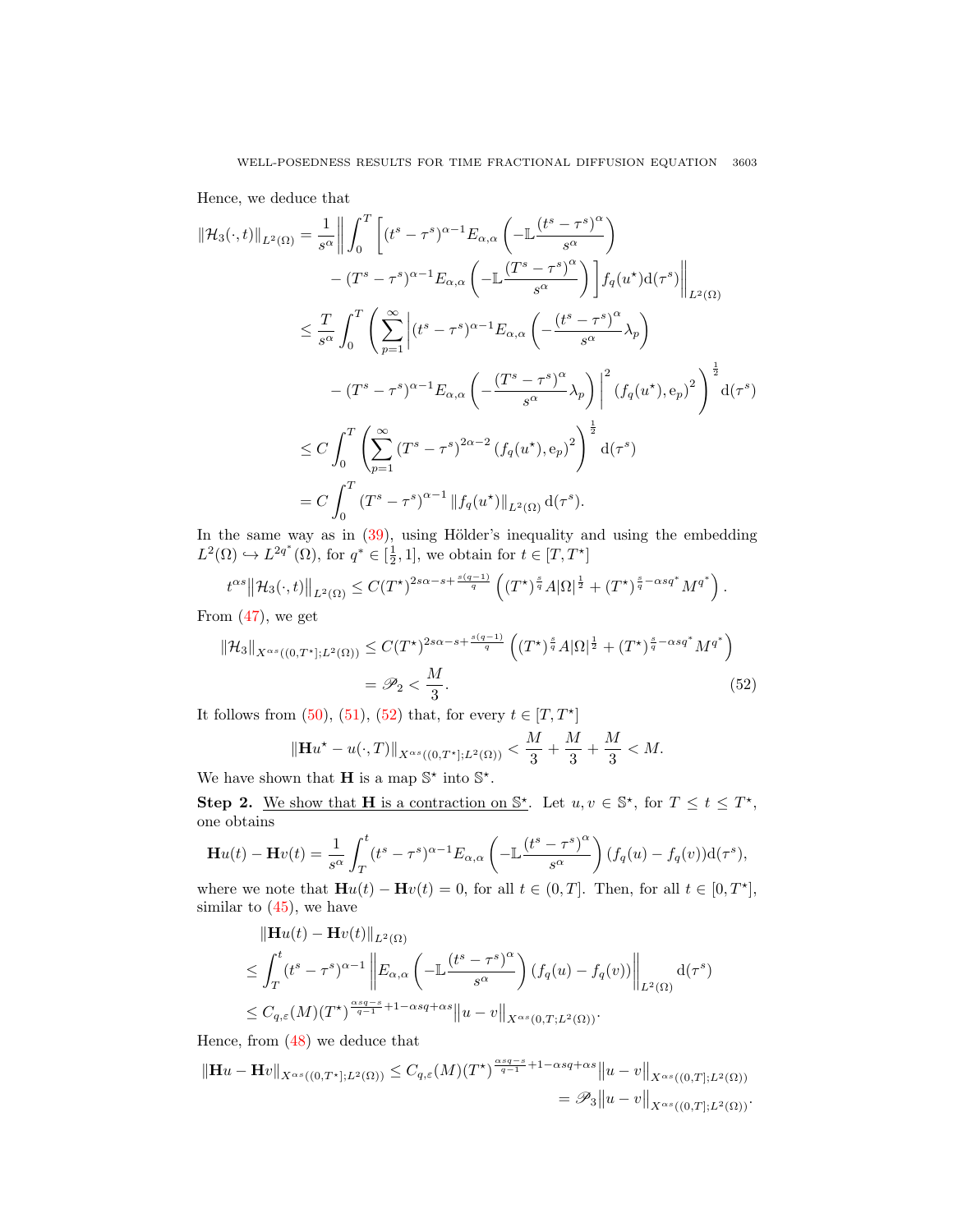Thus, for all  $T^* > 0$ , there is no loss of generality, we may assume that  $0 < M < 3$ , we infer that

$$
\|\mathbf{H} u - \mathbf{H} v\|_{X^{\alpha s}((0,T^*];L^2(\Omega))} \le \frac{M}{3} \|u - v\|_{X^{\alpha s}((0,T];L^2(\Omega))}.
$$

This implies that **H** is a  $\frac{M}{3}$ -contraction. By the Banach contraction principle follows that **H** has a unique fixed point  $u^*$  of **H** in  $\mathbb{S}^*$ , which is a continuation of u. This finishes the proof. □

The next results are on global existence or non-continuation by a blow-up and depend continuously on the initial data.

**Definition 4.11** (*Maximal existence time*, see [\[8,](#page-25-22)[37\]](#page-26-18)). Let  $u(x, t)$  be a weak solution of ([P](#page-0-0)). We define the maximal existence time  $T_{\text{max}}$  of  $u(x, t)$  as follows:

- (i) If  $u(x, t)$  exists for all  $0 \le t < \infty$ , then  $T_{\text{max}} = \infty$ .
- (ii) If there exists  $T \in (0,\infty)$  such that  $u(x,t)$  exists for  $0 \le t < T$ , but does not exist at  $t = T$ , then  $T_{\text{max}} = T$ .

**Definition 4.12** (Finite time blow-up, see [\[8,](#page-25-22)[37\]](#page-26-18)). Let  $u(x,t)$  be a weak solution of ([P](#page-0-0)). We say  $u(x, t)$  blows up in finite-time if the maximal existence time  $T_{\text{max}}$  is finite and

$$
\lim_{t \to T_{\text{max}}^-} ||u(\cdot, t)||_{L^2(\Omega)} = \infty.
$$

**Theorem 4.13.** Assume the conditions of Theorem [4.8](#page-16-3) holds. For  $u_0 \in \mathcal{D}(\mathbb{L}^{-1})$ , then there exists the maximal time  $T_{\text{max}} > 0$  such that  $u \in C((0, T_{\text{max}}]; L^2(\Omega))$  be the mild solution of  $(\mathbb{P})$  $(\mathbb{P})$  $(\mathbb{P})$ . Then, either  $T_{\max} = \infty$  or  $\limsup_{t \to T_{\max}} ||u(\cdot, t)||_{L^2(\Omega)} = \infty$ , if  $T_{\text{max}} < \infty$ .

Remark 3. As an immediate consequence of Theorem [4.10,](#page-19-3) we guarantee the existence of a maximal time.

*Proof.* Let  $u_0 \in \mathcal{D}(\mathbb{L}^{-1})$  and define

 $T_{\text{max}} := \sup \{T > 0 : \text{there exists a solution on } (0, T] \}.$ 

Assume that  $T_{\text{max}} < \infty$ . Now suppose there exists a sequence  $\{t_n\}_{n\in\mathbb{N}} \subset [0, T_{\text{max}})$ such that  $t_n \to T_{\max}$  and  $||u(\cdot, t_n)||_{L^2(\Omega)} \leq M$ , for some  $M > 0$ . Given  $\varepsilon > 0$ fix  $N \in \mathbb{N}$  such that for all  $n, j > N$ ,  $0 < t_n < t_j < T_{\text{max}}$ . Now we solve our problem with initial data  $u(x, t_n) =: u_n(x)$  and we extend our solution to the interval  $[t_n, T_{\text{max}}]$ . Indded, we have

$$
\|u(\cdot,t_{j})-u(\cdot,t_{n})\|_{L^{2}(\Omega)}
$$
\n
$$
\leq \left\|\left(E_{\alpha,1}\left(-\mathbb{L}\frac{t_{j}^{\alpha s}}{s^{\alpha}}\right)-E_{\alpha,1}\left(-\mathbb{L}\frac{t_{n}^{\alpha s}}{s^{\alpha}}\right)\right)u_{n}\right\|_{L^{2}(\Omega)}
$$
\n
$$
+\frac{1}{s^{\alpha}}\int_{t_{n}}^{t_{j}}(t_{j}^{s}-\tau^{s})^{\alpha-1}\left\|E_{\alpha,\alpha}\left(-\mathbb{L}\frac{(t_{j}^{s}-\tau^{s})^{\alpha}}{s^{\alpha}}\right)f_{q}(u^{*})\right\|_{L^{2}(\Omega)}d(\tau^{s})
$$
\n
$$
+\frac{1}{s^{\alpha}}\left\|\int_{0}^{t_{n}}\left[(t_{n}^{s}-\tau^{s})^{\alpha-1}E_{\alpha,\alpha}\left(-\mathbb{L}\frac{(t_{n}^{s}-\tau^{s})^{\alpha}}{s^{\alpha}}\right)\right]f_{q}(u^{*})d(\tau^{s})\right\|_{L^{2}(\Omega)}
$$
\n
$$
-(T_{\max}^{s}-\tau^{s})^{\alpha-1}E_{\alpha,\alpha}\left(-\mathbb{L}\frac{(T_{\max}^{s}-\tau^{s})^{\alpha}}{s^{\alpha}}\right)\right]f_{q}(u^{*})d(\tau^{s})\right\|_{L^{2}(\Omega)}
$$
\n
$$
+\frac{1}{s^{\alpha}}\left\|\int_{0}^{t_{j}}\left[(T_{\max}^{s}-\tau^{s})^{\alpha-1}E_{\alpha,\alpha}\left(-\mathbb{L}\frac{(T_{\max}^{s}-\tau^{s})^{\alpha}}{s^{\alpha}}\right)\right]f_{q}(u^{*})d(\tau^{s})\right\|_{L^{2}(\Omega)}
$$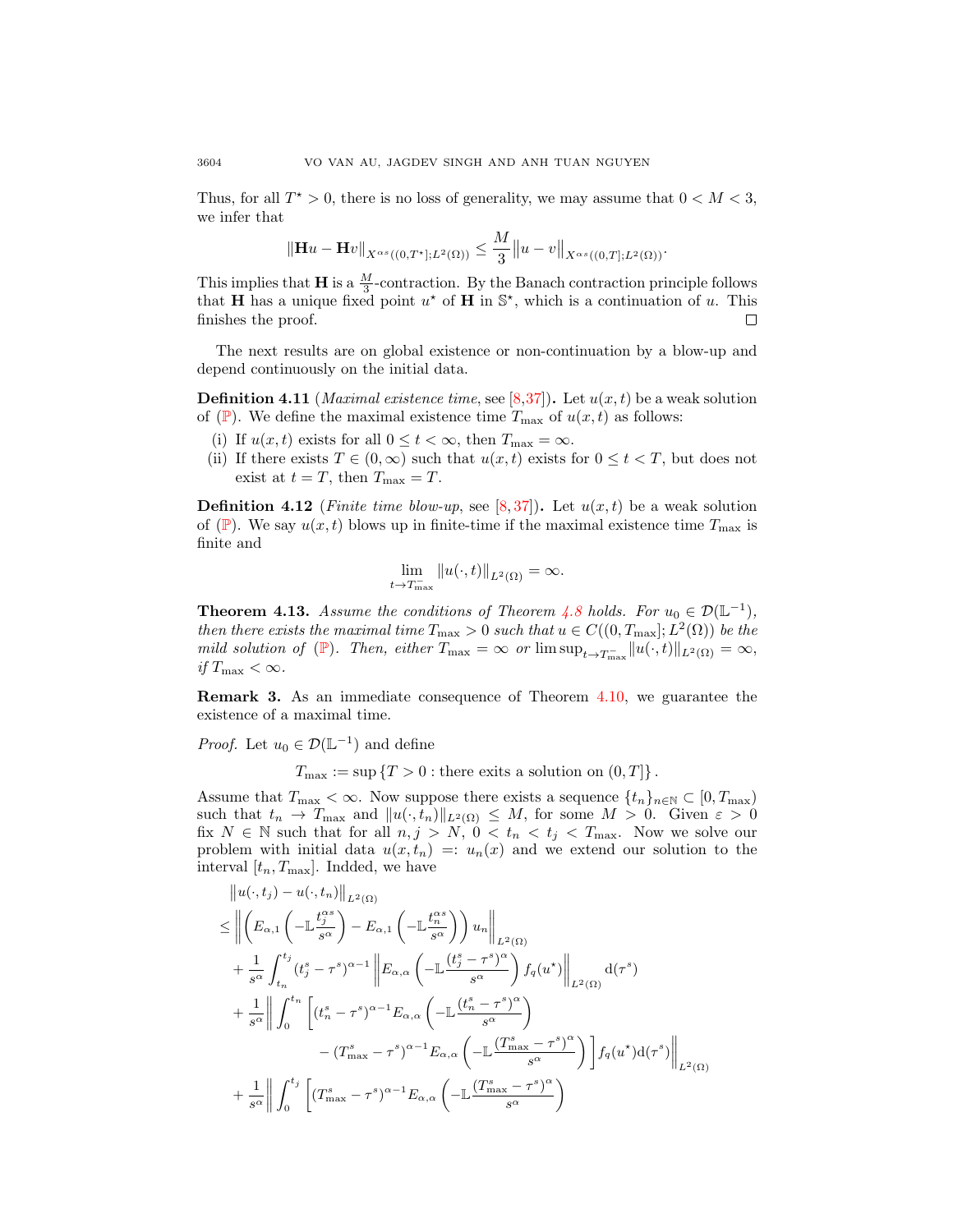WELL-POSEDNESS RESULTS FOR TIME FRACTIONAL DIFFUSION EQUATION 3605

$$
-(t_j^s-\tau^s)^{\alpha-1}E_{\alpha,\alpha}\bigg(-\mathbb{L}\frac{(t_j^s-\tau^s)^{\alpha}}{s^{\alpha}}\bigg)\bigg]f_q(u^{\star})d(\tau^s)\bigg\|_{L^2(\Omega)}=:\sum_{i=1}^4\mathcal{Y}_i.
$$

Similarly to [\(49\)](#page-21-2), we have that

$$
\mathcal{Y}_1 := \left\| \left( E_{\alpha,1} \left( - \mathbb{L} \frac{t_j^{\alpha s}}{s^{\alpha}} \right) - E_{\alpha,1} \left( - \mathbb{L} \frac{t_n^{\alpha s}}{s^{\alpha}} \right) \right) u_n \right\|_{L^2(\Omega)} \leq |t_j - t_n|^{\alpha s} t_n^{-\alpha s} \| u_n \|_{L^2(\Omega)}.
$$

In the same way as  $(51)$ , we get

$$
\mathcal{Y}_2 = \frac{1}{s^{\alpha}} \int_{t_n}^{t_j} (t_j^s - \tau^s)^{\alpha - 1} \left\| E_{\alpha, \alpha} \left( - \mathbb{L} \frac{(t_j^s - \tau^s)^{\alpha}}{s^{\alpha}} \right) f_q(u^{\star}) \right\|_{L^2(\Omega)} d(\tau^s)
$$
  

$$
\leq C|t_j - t_n|^{s\alpha - s + \frac{s(q-1)}{q}} \left( |t_j - t_n|^{\frac{s}{q}} A |\Omega|^{\frac{1}{2}} + |t_j - t_n|^{\frac{s}{q} - \alpha s q^*} M^{q^*} \right).
$$

Similar to  $(52)$ , we have

$$
\mathcal{Y}_3 + \mathcal{Y}_4 \le C \left( (T_{\text{max}})^{\frac{s}{q}} A |\Omega|^{\frac{1}{2}} + (T_{\text{max}})^{\frac{s}{q} - \alpha s q^*} M^{q^*} \right) \times \left( |T_{\text{max}} - t_n|^{s\alpha - s + \frac{s(q-1)}{q}} + |T_{\text{max}} - t_j|^{s\alpha - s + \frac{s(q-1)}{q}} \right)
$$

.

Thus, since  $\{t_n\}_{n\in\mathbb{N}^*}$  is convergent we can take  $N := N(\varepsilon) \in \mathbb{N}^*$  with  $j \geq n \geq N$ such that  $|t_j - t_n|$  is as small as we want, and we have

• 
$$
|t_j - t_n|^{\alpha s} t_n^{-\alpha s} ||u_n||_{L^2(\Omega)} < \frac{\varepsilon}{3},
$$
  
\n•  $C|t_j - t_n|^{s\alpha - s + \frac{s(q-1)}{q}} \left( |t_j - t_n|^{\frac{s}{q}} A |\Omega|^{\frac{1}{2}} + |t_j - t_n|^{\frac{s}{q} - \alpha s q^*} M^{q^*} \right) < \frac{\varepsilon}{3},$   
\n•  $C \left( (T_{\text{max}})^{\frac{s}{q}} A |\Omega|^{\frac{1}{2}} + (T_{\text{max}})^{\frac{s}{q} - \alpha s q^*} M^{q^*} \right)$   
\n $\times \left( |T_{\text{max}} - t_n|^{s\alpha - s + \frac{s(q-1)}{q}} + |T_{\text{max}} - t_j|^{s\alpha - s + \frac{s(q-1)}{q}} \right) < \frac{\varepsilon}{3}.$ 

Hence, given  $\varepsilon > 0$  there exists  $N \in \mathbb{N}$  such that

$$
||u(\cdot,t_j)-u(\cdot,t_n)||_{L^2(\Omega)} < \varepsilon, \text{ for } j,n \geq N.
$$

It follows that  $\{u(\cdot, t_n)\}_{n\in\mathbb{N}} \subset L^2(\Omega)$  is a Cauchy sequences and for  $\{t_n\}_{n\in\mathbb{N}^*}$  is arbitrary we have proved the existence of the limit

$$
\lim_{t \to T_{\text{max}}^-} ||u(\cdot, t)||_{L^2(\Omega)} < \infty.
$$

We invoke Theorem [4.10](#page-19-3) to deduce that the solution can extend to some larger interval (u can be continued beyond  $T_{\text{max}}$ ), we then contradict the definition of  $T_{\text{max}}$ . Thus, either  $T_{\text{max}} = \infty$  or if  $T_{\text{max}} < \infty$  then  $\lim_{t \to T_{\text{max}}^-} ||u(\cdot, t)||_{L^2(\Omega)} = \infty$ . The proof is finished.  $\Box$ 

<span id="page-24-0"></span>5. Conclusions. We have achieved the blow-up result for the diffusion equation ([P](#page-0-0)) with (C-LC) of (H-BO) when the source function has a special logarithmic form. Besides, the results of Local well-posedness are also presented when the source function is linear and nonlinear (satisfying global Lipschitz condition). Although we can obtain the better regularity estimates, this will require much smoother properties of the source function f. We will try to achieve this in future works.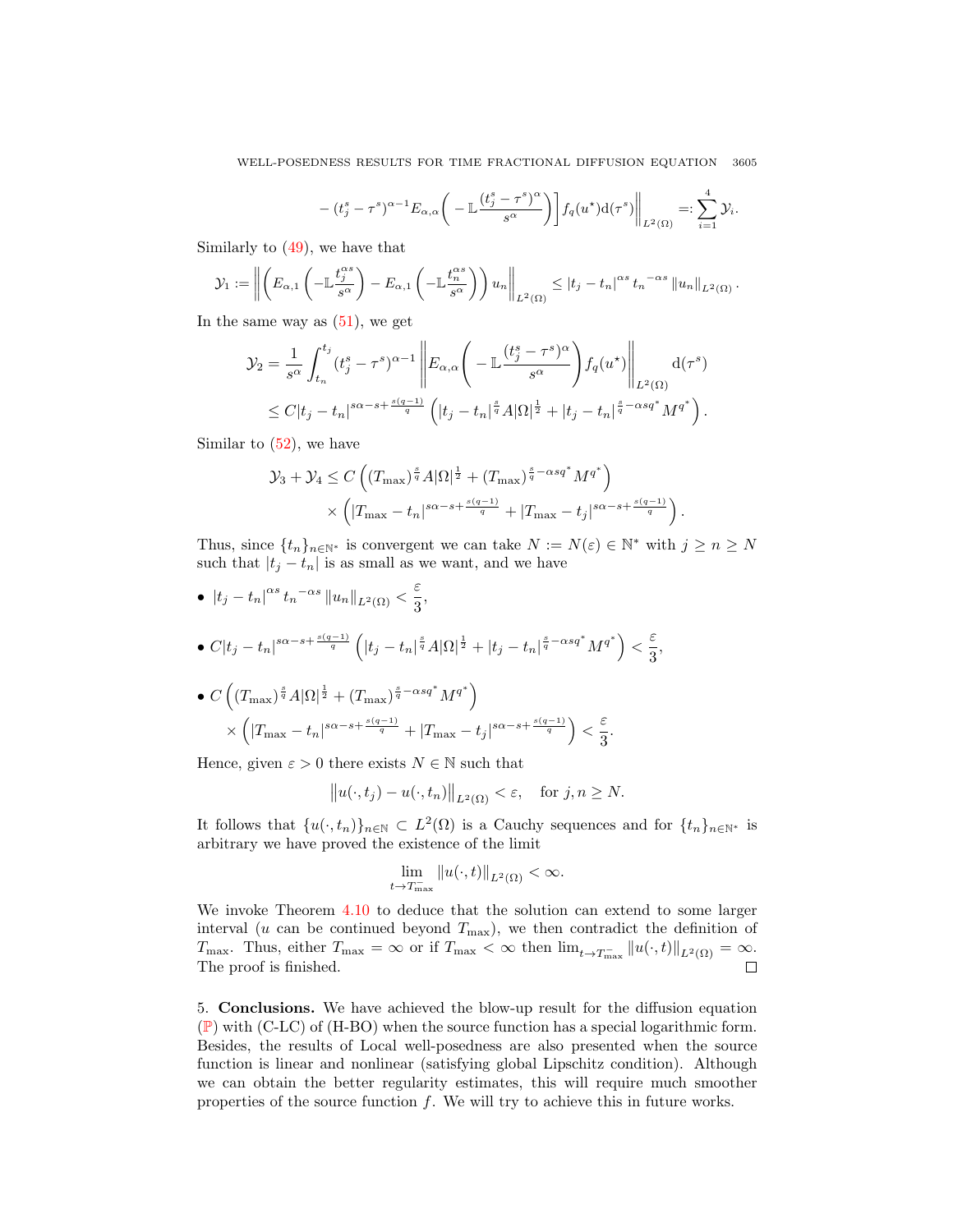Acknowledgments. This research was supported by Vietnam National Foundation for Science and Technology Development (NAFOSTED) under grant number 101.02-2019.09.

#### REFERENCES

- <span id="page-25-0"></span>[1] R. S. Adiguzel, U. Aksoy, E. Karapinar and I. M. Erhan, On the solution of a boundary value problem associated with a fractional differential equation, *Math. Methods Appl. Sci*, (2020).
- [\[2\]](http://www.ams.org/mathscinet-getitem?mr=MR3425717&return=pdf) H. Afshari, S. Kalantari and E. Karapinar, Solution of fractional differential equations via coupled fixed point, Electronic Journal of Differential Equations, 2015 (2015), 12 pp.
- <span id="page-25-1"></span>[\[3\]](http://www.ams.org/mathscinet-getitem?mr=MR4169365&return=pdf) H. Afshari and E. Karapinar, [A discussion on the existence of positive solutions of the bound](http://dx.doi.org/10.1186/s13662-020-03076-z)ary value problems via  $\psi$ [-Hilfer fractional derivative on](http://dx.doi.org/10.1186/s13662-020-03076-z) b-metric spaces, Adv. Difference Equ., (2020), Paper No. 616, 11 pp.
- <span id="page-25-20"></span>[\[4\]](http://www.ams.org/mathscinet-getitem?mr=MR1825411&return=pdf) R. P. Agarwal, M. Meehan and D. O'Regan, [Fixed Point Theory and Applications](http://dx.doi.org/10.1017/CBO9780511543005), Cambridge University Press, Cambridge, 2001.
- <span id="page-25-14"></span>[\[5\]](http://www.ams.org/mathscinet-getitem?mr=MR3776062&return=pdf) F. Al-Musalhi, N. Al-Salti and E. Karimov, [Initial boundary value problems for a fractional](http://dx.doi.org/10.1515/fca-2018-0013) [differential equation with hyper-Bessel operator,](http://dx.doi.org/10.1515/fca-2018-0013) Fract. Calc. Appl. Anal., 21 (2018), 200–219.
- <span id="page-25-5"></span>[\[6\]](http://www.ams.org/mathscinet-getitem?mr=MR1880242&return=pdf) H. Allouba and W. Zheng, [Brownian-time processes: The PDE connection and the half](http://dx.doi.org/10.1214/aop/1015345772)[derivative generator,](http://dx.doi.org/10.1214/aop/1015345772) Ann. Probab., 29 (2001), 1780–1795.
- <span id="page-25-17"></span>[\[7\]](http://www.ams.org/mathscinet-getitem?mr=MR3882350&return=pdf) E. Alvarez, C. G. Gal, V. Keyantuo and M. Warma, [Well-posedness results for a class of](http://dx.doi.org/10.1016/j.na.2018.10.016) [semi-linear super-diffusive equations,](http://dx.doi.org/10.1016/j.na.2018.10.016) Nonlinear Anal., 181 (2019), 24–61.
- <span id="page-25-22"></span>[\[8\]](http://www.ams.org/mathscinet-getitem?mr=MR4150937&return=pdf) B. de Andrade, V. Van Au, D. O'Regan and N. H. Tuan, [Well-posedness results for a class of](http://dx.doi.org/10.1007/s00033-020-01348-y) [semilinear time fractional diffusion equations,](http://dx.doi.org/10.1007/s00033-020-01348-y) Z. Angew. Math. Phys., 71 (2020), Paper No. 161, 24 pp.
- <span id="page-25-2"></span>[9] Z. Baitichea, C. Derbazia and M. Benchohrab, ψ-Caputo Fractional Differential Equations with Multi-point Boundary Conditions by Topological Degree Theory, Results in Nonlinear Analysis, 3 (2020), 167–178.
- <span id="page-25-10"></span>[\[10\]](http://www.ams.org/mathscinet-getitem?mr=MR241914&return=pdf) I. Dimovski, On an operational calculus for a differential operator, C.R. Acad. Bulg. Sci., 21  $(1968), 513 - 516.$
- <span id="page-25-9"></span>[\[11\]](http://www.ams.org/mathscinet-getitem?mr=MR205001&return=pdf) I. Dimovski, Operational calculus for a class of differential operators, C. R. Acad. Bulgare Sci., 19 (1966), 1111–1114.
- <span id="page-25-13"></span>[\[12\]](http://www.ams.org/mathscinet-getitem?mr=MR3181064&return=pdf) R. Garra, A. Giusti, F. Mainardi and G. Pagnini, [Fractional relaxation with time-varying](http://dx.doi.org/10.2478/s13540-014-0178-0) [coefficient,](http://dx.doi.org/10.2478/s13540-014-0178-0) Fract. Calc. Appl. Anal., 17 (2014), 424–439.
- <span id="page-25-7"></span>[13] M. Ginoa, S. Cerbelli and H. E. Roman, [Fractional diffusion equation and relaxation in](http://dx.doi.org/10.1016/0378-4371(92)90566-9) [complex viscoelastic materials,](http://dx.doi.org/10.1016/0378-4371(92)90566-9) Phys. A, Stat. Mech. Appl., 191 (1992), 449–453.
- <span id="page-25-18"></span>[\[14\]](http://www.ams.org/mathscinet-getitem?mr=MR3244285&return=pdf) R. Gorenflo, A. A. Kilbas, F. Mainardi and S. V. Rogosin, [Mittag-Leffler Functions, Related](http://dx.doi.org/10.1007/978-3-662-43930-2) [Topics and Applications](http://dx.doi.org/10.1007/978-3-662-43930-2), Springer, Berlin, 2014.
- <span id="page-25-19"></span>[\[15\]](http://www.ams.org/mathscinet-getitem?mr=MR1752379&return=pdf) R. Gorenflo, Y. Luchko and F. Mainardi, Analytical properties and applications of the Wright function, Fract. Calc. Appl. Anal., 2 (1999), 383–414.
- <span id="page-25-8"></span>[16] Y. Hatano and N. Hatano, [Dispersive transport of ions in column experiments: an explanation](http://dx.doi.org/10.1029/98WR00214) [of long-tailed profiles,](http://dx.doi.org/10.1029/98WR00214) Water Resources Res., 34 (1998), 1027–1033.
- <span id="page-25-21"></span>[\[17\]](http://www.ams.org/mathscinet-getitem?mr=MR610244&return=pdf) D. Henry, Geometric Theory of Semilinear Parabolic Equations, Lecture Notes in Mathematics, Vol. 840. Springer, 1981.
- <span id="page-25-4"></span>[\[18\]](http://www.ams.org/mathscinet-getitem?mr=MR1890104&return=pdf) R. Hilfer, [Applications of Fractional Calculus in Physics](http://dx.doi.org/10.1142/9789812817747), World Scientific Publ. Co., Singapore, 2000.
- <span id="page-25-11"></span>[\[19\]](http://www.ams.org/mathscinet-getitem?mr=MR3254676&return=pdf) V. Kiryakova, [From the hyper-Bessel operators of Dimovski to the generalized fractional](http://dx.doi.org/10.2478/s13540-014-0210-4) [calculus,](http://dx.doi.org/10.2478/s13540-014-0210-4) Fract. Calc. Appl. Anal., 17 (2014), 977–1000.
- <span id="page-25-12"></span>[\[20\]](http://www.ams.org/mathscinet-getitem?mr=MR1664252&return=pdf) V. Kiryakova and B. Al-Saqabi, [Explicit solutions to hyper-Bessel integral equations of second](http://dx.doi.org/10.1016/S0898-1221(98)00243-0) [kind,](http://dx.doi.org/10.1016/S0898-1221(98)00243-0) Comput. Math. Appl., 37 (1999), 75–86.
- <span id="page-25-3"></span>[\[21\]](http://www.ams.org/mathscinet-getitem?mr=MR943531&return=pdf) W. Lamb and A. C. McBride, [On relating two approaches to fractional calculus,](http://dx.doi.org/10.1016/0022-247X(88)90086-8) J. Math. Anal. Appl., **132** (1988), 590-610.
- <span id="page-25-15"></span>[\[22\]](http://www.ams.org/mathscinet-getitem?mr=MR4104462&return=pdf) W. Lian, J. Wang and R. Xu, [Global existence and blow up of solutions for pseudo-parabolic](http://dx.doi.org/10.1016/j.jde.2020.03.047) [equation with singular potential,](http://dx.doi.org/10.1016/j.jde.2020.03.047) J. Differential Equations, 269 (2020), 4914–4959.
- [\[23\]](http://www.ams.org/mathscinet-getitem?mr=MR3980417&return=pdf) W. Lian and R. Xu, [Global well-posedness of nonlinear wave equation with weak and strong](http://dx.doi.org/10.1515/anona-2020-0016) [damping terms and logarithmic source term,](http://dx.doi.org/10.1515/anona-2020-0016) Adv. Nonlinear Anal., 9 (2020), 613–632.
- <span id="page-25-16"></span>[\[24\]](http://www.ams.org/mathscinet-getitem?mr=MR4097704&return=pdf) G. Liu, [The existence, general decay and blow-up for a plate equation with nonlinear damping](http://dx.doi.org/10.3934/era.2020016) [and a logarithmic source term,](http://dx.doi.org/10.3934/era.2020016) Electron. Res. Arch., 28 (2020), 263–289.
- <span id="page-25-6"></span>[\[25\]](http://www.ams.org/mathscinet-getitem?mr=MR242239&return=pdf) B. B. Mandelbrot and J. W. Van Ness, [Fractional Brownian motions, fractional noises and](http://dx.doi.org/10.1137/1010093) [applications,](http://dx.doi.org/10.1137/1010093) SIAM Rev., 10 (1968), 422–437.